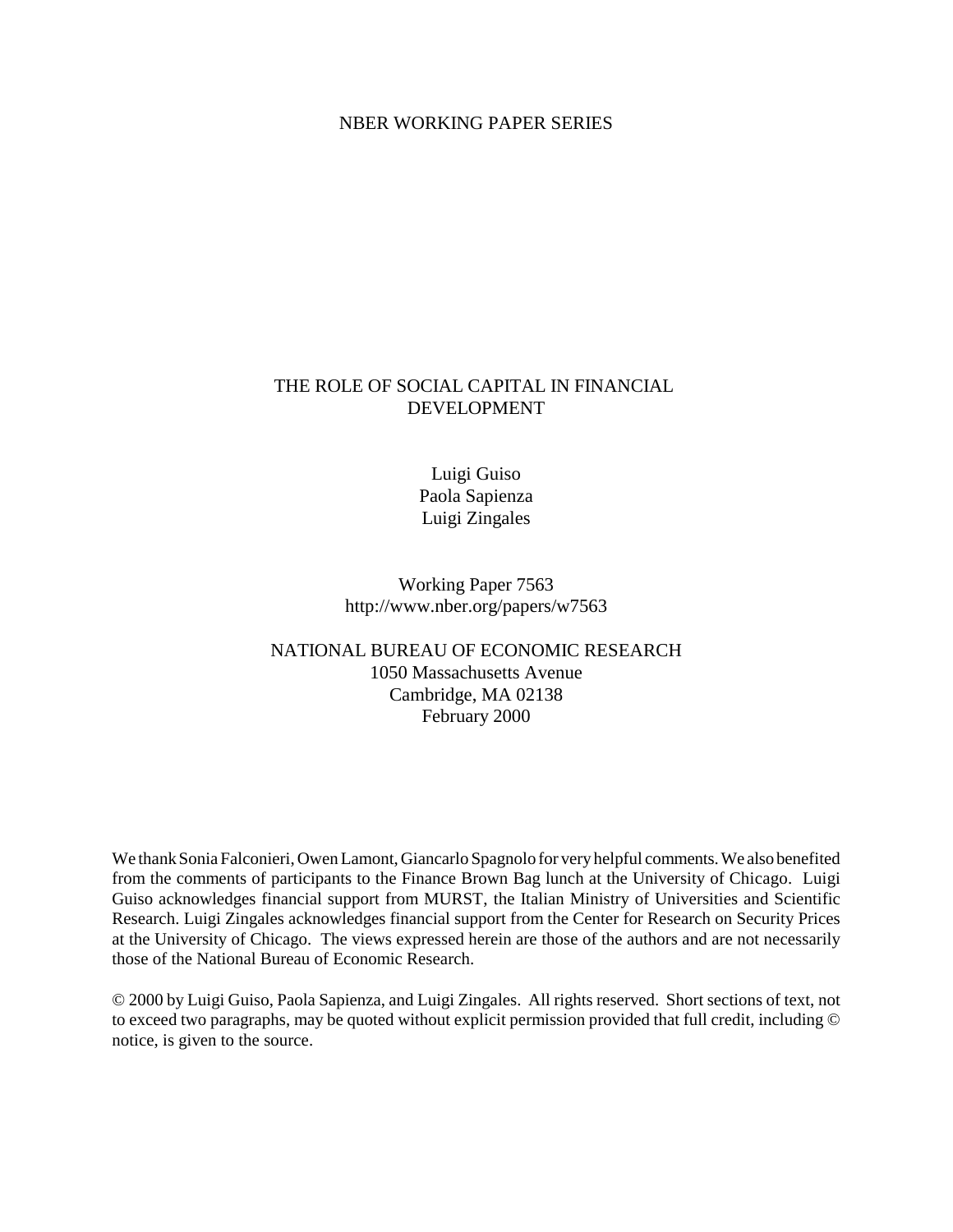The Role of Social Capital in Financial Development Luigi Guiso, Paola Sapienza, and Luigi Zingales NBER Working Paper No. 7563 February 2000 JEL No. G2, O1, D1

## **ABSTRACT**

To identify the effect of social capital on financial development, we exploit the well-known differences in social capital and trust (Banfield (1958), Putnam (1993)) across different parts of Italy, using microeconomic data on households and firms. In areas of the country with high levels of social trust, households invest less in cash and more in stock, use more checks, have higher access to institutional credit, and make less use of informal credit. In these areas, firms also have more access to credit and are more likely to have multiple shareholders. The effect of trust is stronger where legal enforcement is weaker and among less-educated people. The behavior of movers is mainly affected by the level of trust of the environment where they live, but a significant fraction of the effect is also due to the level of trust prevailing in the province where they grew up.

Luigi Guiso Ente Per Gli Studi Bancari Luigi Einaudi Via Due Macelli 73 00187 Rome **ITALY** guiso@tin.it

Luigi Zingales University of Chicago 1101 E.  $58<sup>th</sup>$  Street Chicago, Illinois 60637 and NBER, and CEPR luigi@gsblgz.uchicago.edu http://gsblg.uchicago.edu

Paola Sapienza Kellogg Graduate School of Management Finance Department Northwestern University 2001 Sheridan Road Evanston, Illinois 60208-2001 Paola-Sapienza@kellogg.nwu.edu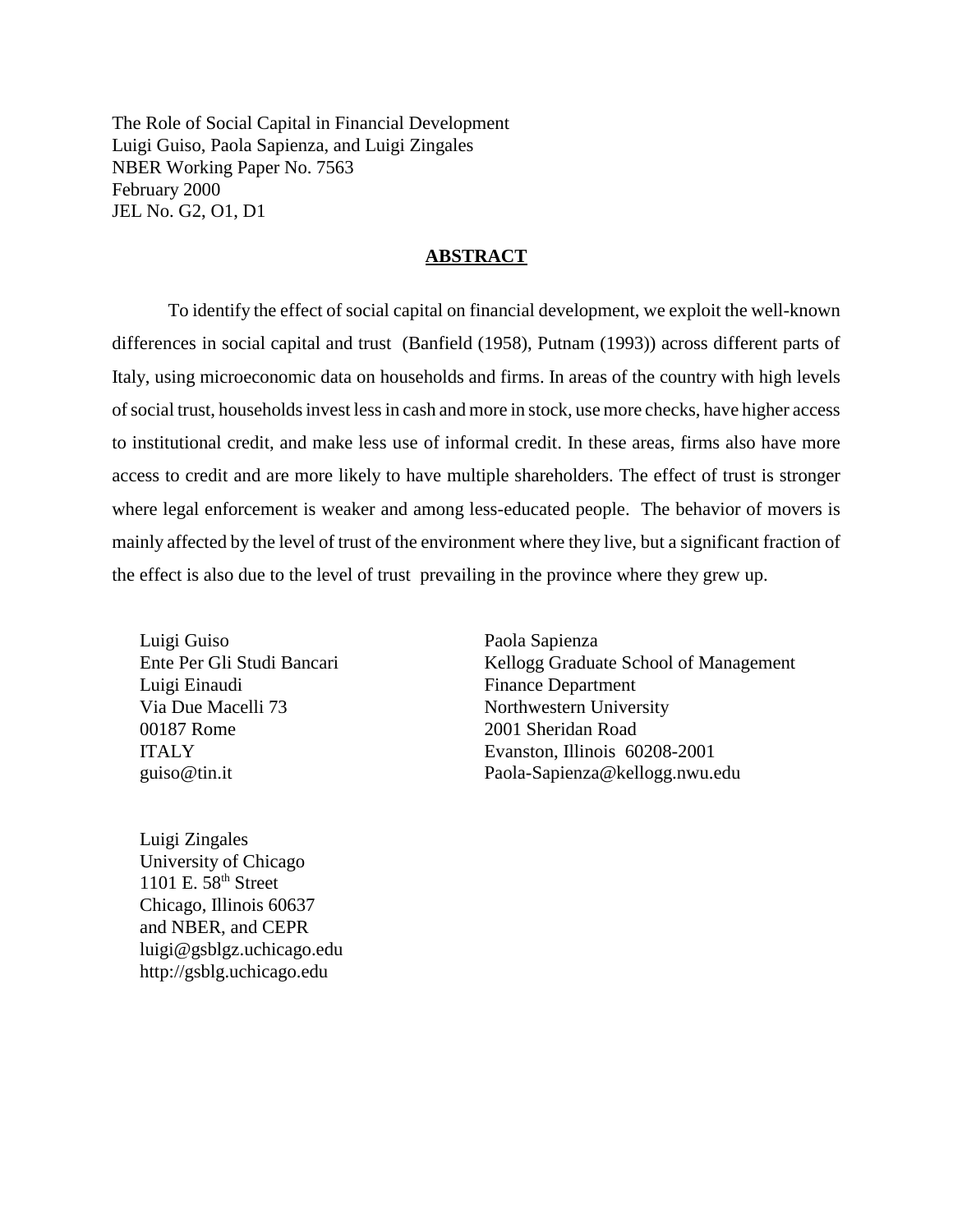In 1958 when Banfield wrote "The Moral Basis of a Backward Society", few economists noticed. His thesis that the underdevelopment of Southern Italy was due to the lack of social trust outside the strict family circle (which he labeled "amoral familism") was hard to reconcile with the economic models prevailing at that time. Forty years later, however, developments in economic theory allow us to appreciate the intrinsic limitations agents face in contracting and the potential role social capital can play in reducing the deadweight loss generated by these limitations.

For this reason, the work of Putnam (1993) and Fukuyama (1995) has captured the attention of several economists. La Porta et al. (1997a), for example, document a remarkable correlation between the trust prevailing in a country and the presence of large organizations. Similarly, Knack and Kneefer (1996) find a correlation between a country's level of trust and its rate of growth. Finally, Knack and Zak (1999) show that this correlation exists even after controlling for quality of law enforcement.

The skeptics, however, could still object (e.g., Solow (1995)), since the theoretical link between social capital and growth is very indirect. Even Putnam (1993) admits that the mechanisms through which "the norms and network of the civic community contribute to economic prosperity" should be investigated further.

In this paper we take Putnams suggestion seriously and investigate the link between the level of social capital and one important factor underlying economic prosperity: financial development. Financing is nothing but an exchange of a sum of money today for a promise to return more money in the future. Whether such an exchange will take place depends upon not only the enforceability of contracts, but also the extent the financier trusts the financee. In fact, financial contracts are trust intensive contracts par excellence. Thus, if trust matters, it should matter most for the development of financial markets. Documenting this link can not only shed some light on the mechanism through which social capital contributes to economic prosperity, but also provide a new explanation for the widely different levels of financial development across countries.

Unfortunately, the use and availability of financial contracts across countries is affected by many other factors, difficult to control for in a regression (Mankiw (1995)). Thus, one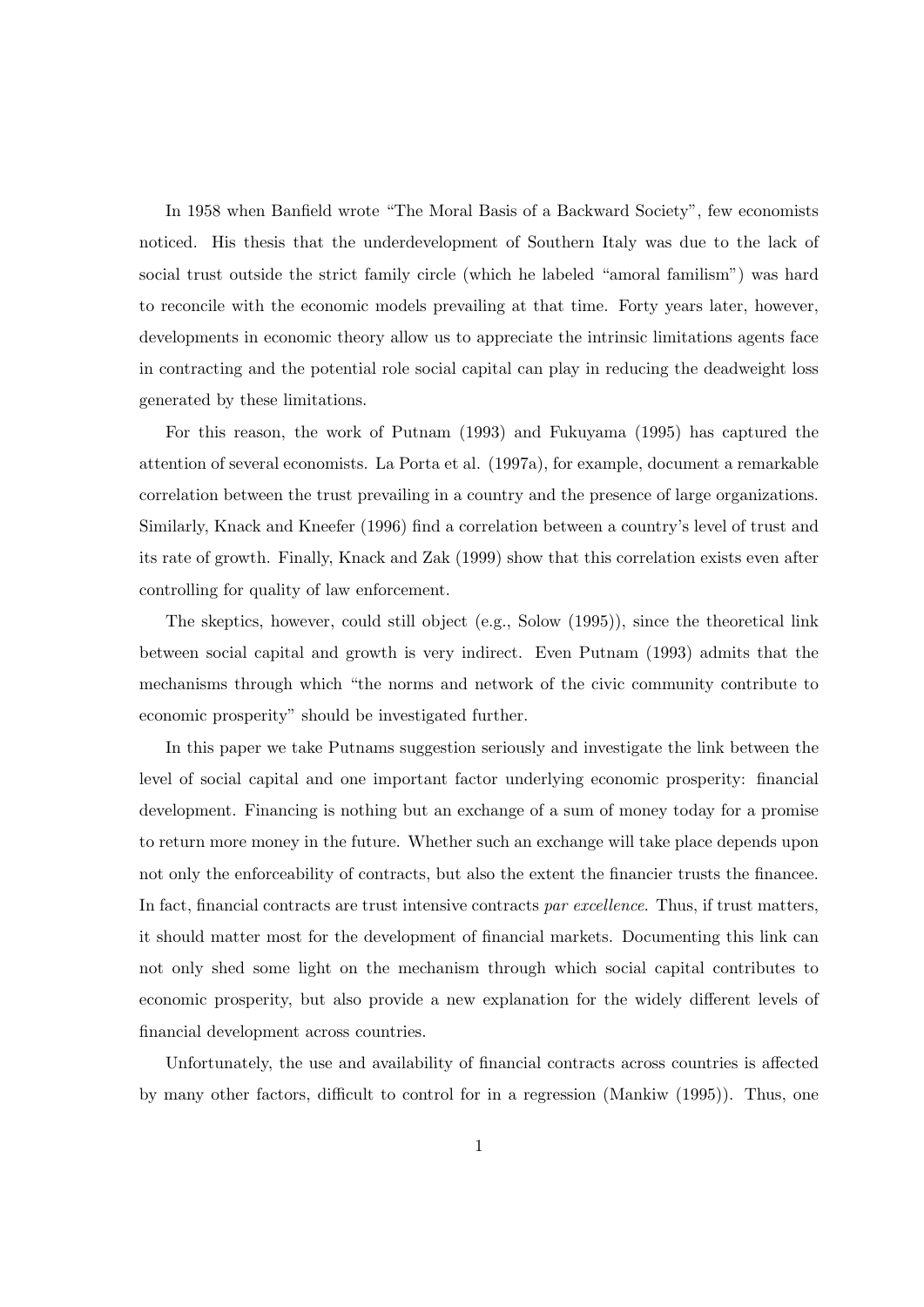would like to investigate the relation between social capital and financial development within an otherwise homogenous society. The problem with this approach is that, in general, the level of social capital is a national characteristic.

A noticeable exception is Italy. In spite of having been a unified country for the last 140 years, with common legal, administrative, judiciary, regulatory, and tax systems, Italy is characterized by wide differences in the level of social capital between its Northern and Southern regions. In fact, Italy is the country where sociologists first turned to study the effects of trust and social capital (Banfield (1958), Putnam (1993)).

In this paper we exploit this within-country variation to identify the effects of trust on the use and availability of financial contracts. We implement our test using data from two different surveys on households and firms. The Survey on Households Income and Wealth (SHIW) contains information on portfolio decisions, use of various financial contracts, as well as detailed geographical and individual characteristics for a sample of 32,700 households. The Survey of Manufacturing Firms (SMF) contains information on access to credit and ownership structure as well as firms' demographics for a representative sample of 4,400. As a proxy for trust, we follow Putnam (1993) in using a measure of civic engagement. This is justified by the close correlation between trust, social capital and measures of civicness (Putnam (1993), Brehm and Rahn (1997), Knack and Keefer (1996)).

Using a variety of specifications and samples, and controlling for various individual and geographical characteristics, we study the effect of trust on households' portfolio allocation and use of checks, availability of loans to households and firms, reliance on informal lending, and ownership structure of firms.

Consistent with trust being important, we find that in areas characterized by high levels of trust, households invest a smaller proportion of their financial wealth in cash and a bigger proportion in stock. This result is true even after controlling for a large set of households' characteristics and some other environmental variables, such as quality of legal enforcement and per capita Gross Domestic Product (GDP). In high trust areas, households are also more likely to use personal checks, and to obtain credit when they demand it. We also find similar results for firms. In high trust areas firms are less likely to be turned down for credit and more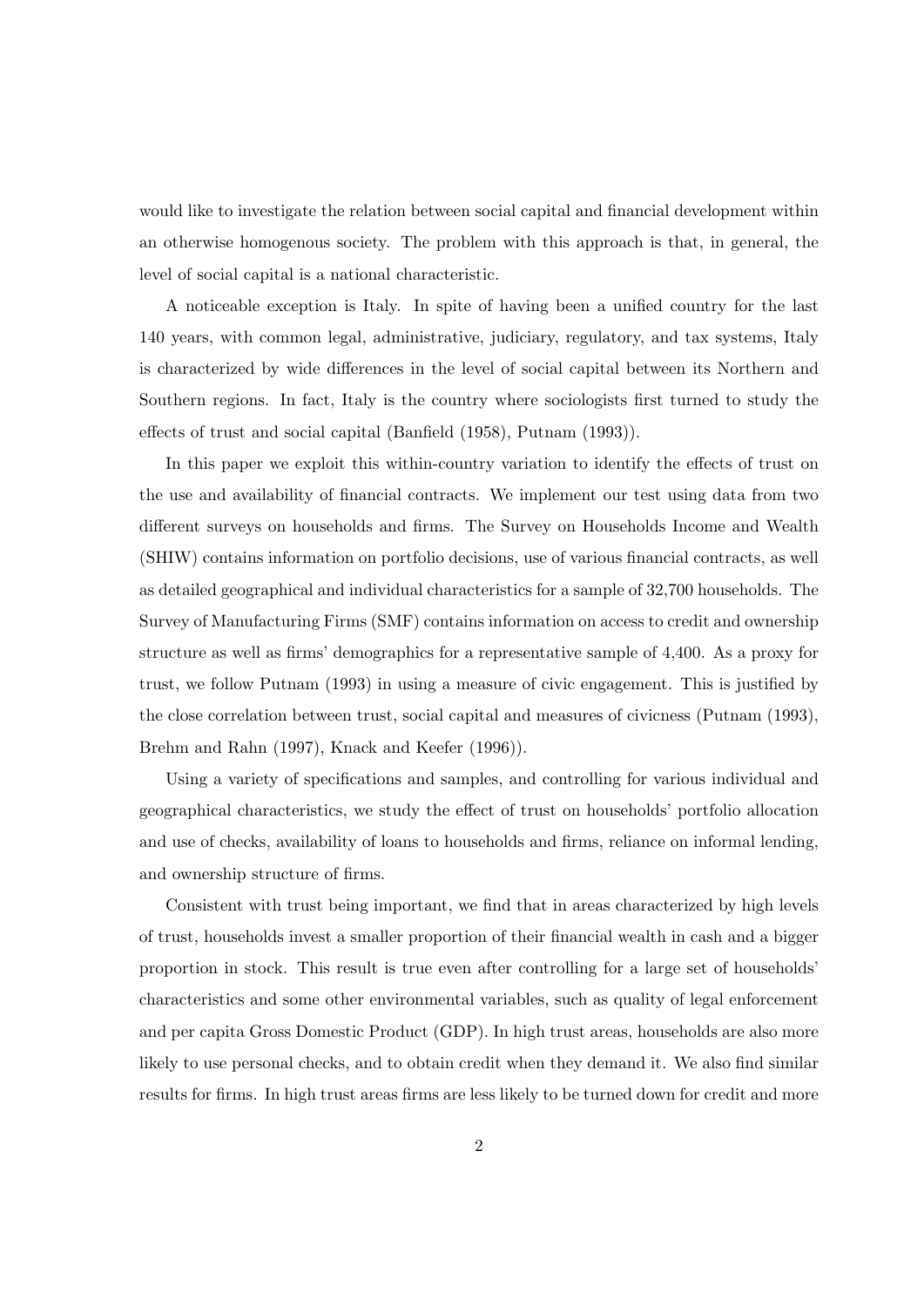likely to have multiple shareholders. These results are not driven by omitted environmental variables, since we show that the behavior of movers is still affected by the level of trust of their province of origin.

Consistent with Banfield's and Fukuyama's claim that low trust areas are often characterized by more intense reliance on transactions within narrow subgroups, such as families and friends, we find that the likelihood of receiving a loan from a relative or a close friend is decreasing in the level of trust prevailing in the area. We also document that trust is not simply the equilibrium outcome of a society where legal enforcement leads people to maintain their legal promises. In fact, we find that trust matters, even after controlling for the quality of the court system. Nevertheless, the effect of trust on the use and availability of financial contracts is stronger when legal enforcement is weaker, suggesting that trust matters more where the legal system is less efficient. Similarly, the effect of trust is stronger among lesseducated people, who need to rely more on trust because of their limited understanding of contracting mechanisms.

These results, if confirmed in other environments, have very strong implications for developing countries. In fact, trust or social capital seems to matter the most when education levels are low and law enforcement is weak: this is precisely the status of many developing countries.

We also try to shed some light on the origin of trust. If trust is an equilibrium outcome of a society where non-legal mechanisms force people to behave cooperatively (e.g. Coleman (1990) and Spagnolo (1999)), each individual should have a level of trust that depends on the opportunity he has to retaliate. Since the opportunity to retaliate is driven by the level of social interactions, an individual should reflect the level of trust of the area in which he lives, regardless of the one in which he was born. On the other hand, if trust is a moral attitude imprinted with education (e.g. Banfield, 1958, and Fukuyama, 1995) an individual should retain the level of trust typical of the place where he grew up, which we capture with the province of birth. We try to distinguish between these two interpretations by focusing on the households that moved. For those, it is possible to separately identify the effect of the environment they grew up in and the environment where they live. In general, most of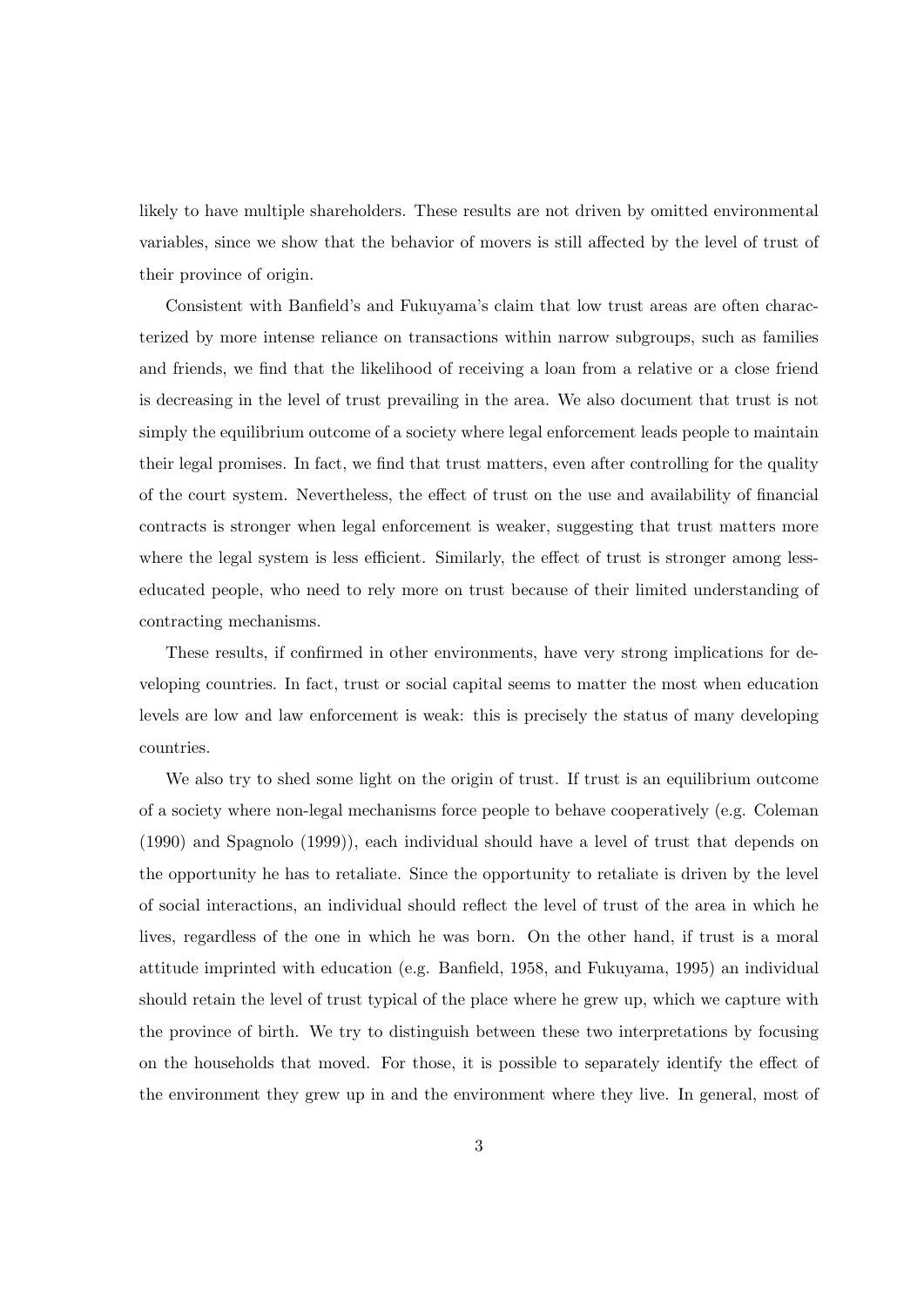the effect is due to the level of trust prevailing in the area where they live. But a significant fraction (roughly a third) of the effect is due to the the level of trust prevailing in the area where they were born.

Besides the above-mentioned literature on trust and social capital, our work is most closely related to a growing number of studies of the effects of local interaction on criminal behavior (Case and Katz (1991), Glaeser, Sacerdote, and Scheinkman (1996)) and on shirking (Ichino and Maggi (1999)). Interestingly, the Italian regions where Ichino and Maggi (1999) find the highest level of shirking are those with the lowest levels of social capital. In this context our study can be considered as an attempt to estimate the positive (rather than the negative) spillover of social interaction and investigate how they depend on the institutional characteristics (legal environment) and personal characteristics (education).

The rest of the paper proceeds as follows. Section I discusses the notion of social capital and its measures. Section II describes the data. Section III discusses the hypotheses we will test. Section IV presents the results for the sample of households, while Section V the results for the sample of firms. Section VI explores when trust is more important, while Section VII tries to uncover the origin of trust by separating the effect of the trust of the province of residence from the trust of the province of birth. Conclusions follow.

## I The Concept of Social Capital

### A What Is Social Capital?

There is a growing literature in sociology and political science on the concept of social capital and its ubiquitous effects. Several important contributions (e.g.: Putnam, 1993; Fukuyama, 1995) have established that the extent people participate in social activities and trust each other differ strikingly across regions/countries with important institutional and economic consequences: better functioning institutions, bigger firms, higher economic growth.

Different authors disagree on the precise nature of social capital and its relation with trust. Jacobs (1961) defines social capital as "neighborhood networks", while Putnam (1995) as "feature of social life - networks, norms, and trust - that enable participants to act together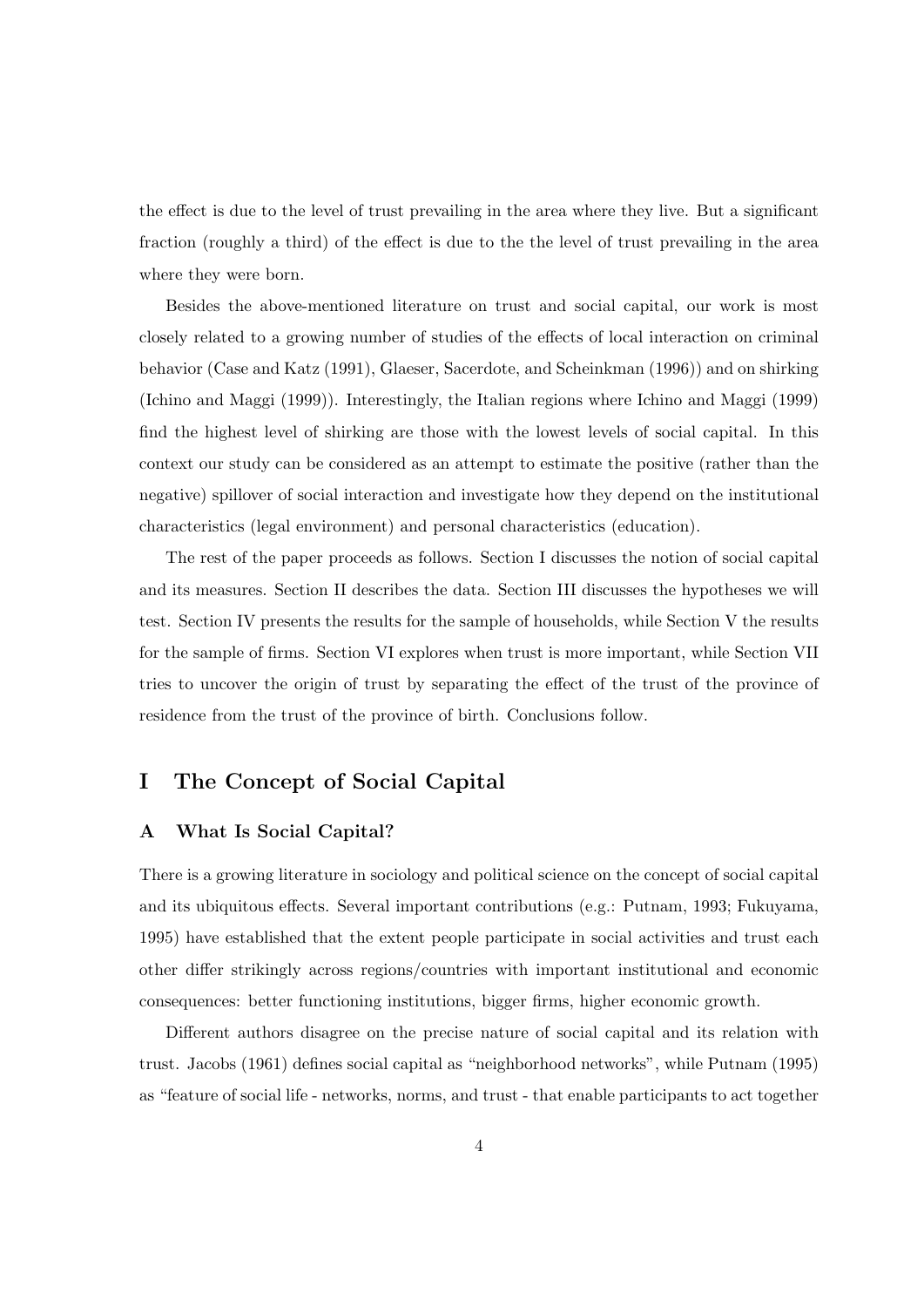more effectively to pursue shared objectives." Coleman (1990) sees trust as a product of social capital, while Fukuyama (1995, 1997) equates trust with social capital. <sup>1</sup>

What is the 'right' definition does not matter much from an empirical point of view. All of them are extremely highly correlated, both in principle and in practice. For example, in his study of sub-national governments in Italy, Putnam (1993) showed that social trust in Italian regions is closely correlated with several measures of civic engagement. Close correlation between social trust and measures of civicness is documented not only across time and across individuals, but also across countries. Knack and Keefer (1996) find that trust in people is correlated with civic norms. Using the General Social Survey data from 1972 to 1994, Brehm and Rahn (1997) also find that civic engagement (as measured by membership in civic and political organizations) and interpersonal trust are correlated.

While it is beyond the scope of this paper to separate out the contribution of social capital and trust to the development of finance, according to various definitions, the distinction that we make in Section VII makes some progress in distinguishing the origin of social capital. By looking at the behavior of movers we are able to separate the importance of legal rules, non- legal enforcement mechanism, and moral attitudes on the degree in which people trust each other.

### B How Do We Measure Social Capital?

In his critique to Fukuyama Solow writes "if 'social capital' is to be more than a buzzword, something more than mere relevance or even importance is required. Those cultural and social formations should be closely analogous to a stock or inventory, capable of being characterized as larger or smaller than another such stock. ... The stock of social capital should somehow be measurable, even inexactly."

<sup>1</sup>Achieving a more precise distinction between trust and social capital requires narrowing down their definition. Coleman (1990) defines social capital as the extent and completeness of horizontal relations within a community and its role is to enhance the power and efficient allocation of social sanctions. Social capital is thus identified with a society enforcement power. Trust can then be seen as the equilibrium expectations that are sustained by the level of social capital available in a community in games that involve its members (see also Spagnolo, 1999). In this context, while the two concepts are distinct, they are highly correlated: areas with more social capital are areas where people have more trust.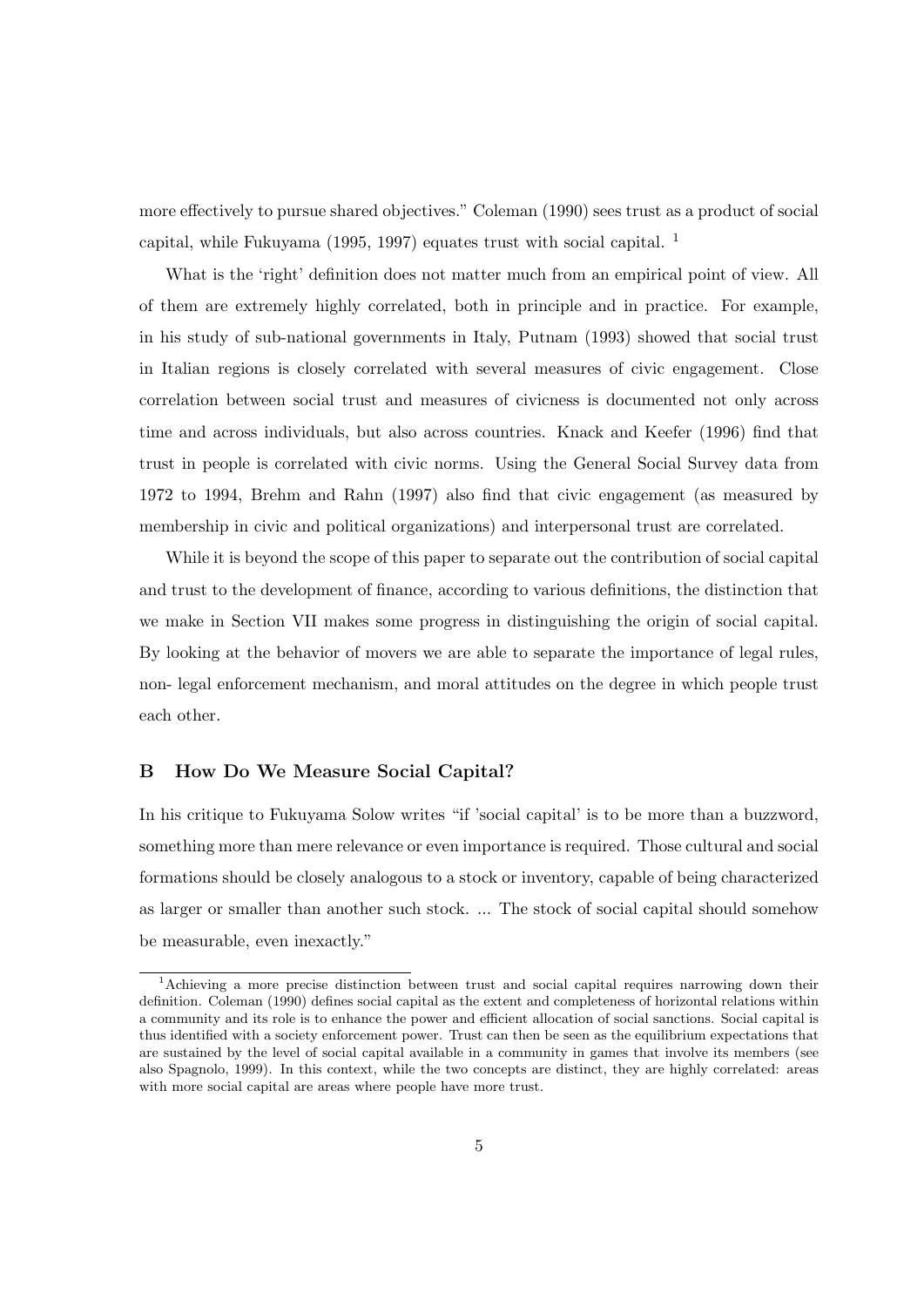Measuring social capital is indeed a daunting task, substantially more complicated than measuring physical or human capital (themselves not trivial tasks). Similar to human capital, social capital has several aspects and each measure is bound to capture only some. Nevertheless, two approaches have prevailed in the literature.

First, a survey-based measure of how much people trust each other. The most famous example is the World Values Survey, which interviewed samples of people of varying size across 40 countries asking them "Generally speaking, would you say that most people can be trusted or that you can't be too careful in dealing with people?". While surveys speak directly to one important dimension of social capital (i.e., trust), they face two problems. First, as shown by Glaeser et al. (1999), responses tend to be more highly correlated with the degree of trustworthiness of the respondent rather than with his level of trust. Second, how can one trust the response to a survey of a person who is not trustworthy?

The second approach tries to measure other dimensions of social capital, like civic engagements, relying on observable behavior. For example, in his study of sub-national governments in Italy, Putnam (1993) measures social capital through several measures of civic engagement: voter turnout at referenda, newspaper readership, membership in non-profit "horizontal" associations, and the diffusion of preference vote in the political elections. The advantage of this approach is that the measures themselves are much more reliable than subjective survey responses. The disadvantage is that it is unclear whether this measure captures trust, sense of duty, or instilled moral values. In our case this does not represent a serious shortcoming, since we are only interested in establishing whether social capital is important and not which aspects of social capital are more important.

We follow this second approach and construct two measures of social capital. First, we use a measure of civic engagement at the provincial level borrowed from Putnam (1993): voter turnout at the provincial level.<sup>2</sup> Besides being readily available, this measure has several nice features that make it very appealing for our study. First, unlike newspaper readership or participation in organizations, voter turnout is unlikely to be driven by other local economic

<sup>&</sup>lt;sup>2</sup>Italian territory is divided into 95 provinces, which by and large correspond to U.S. counties.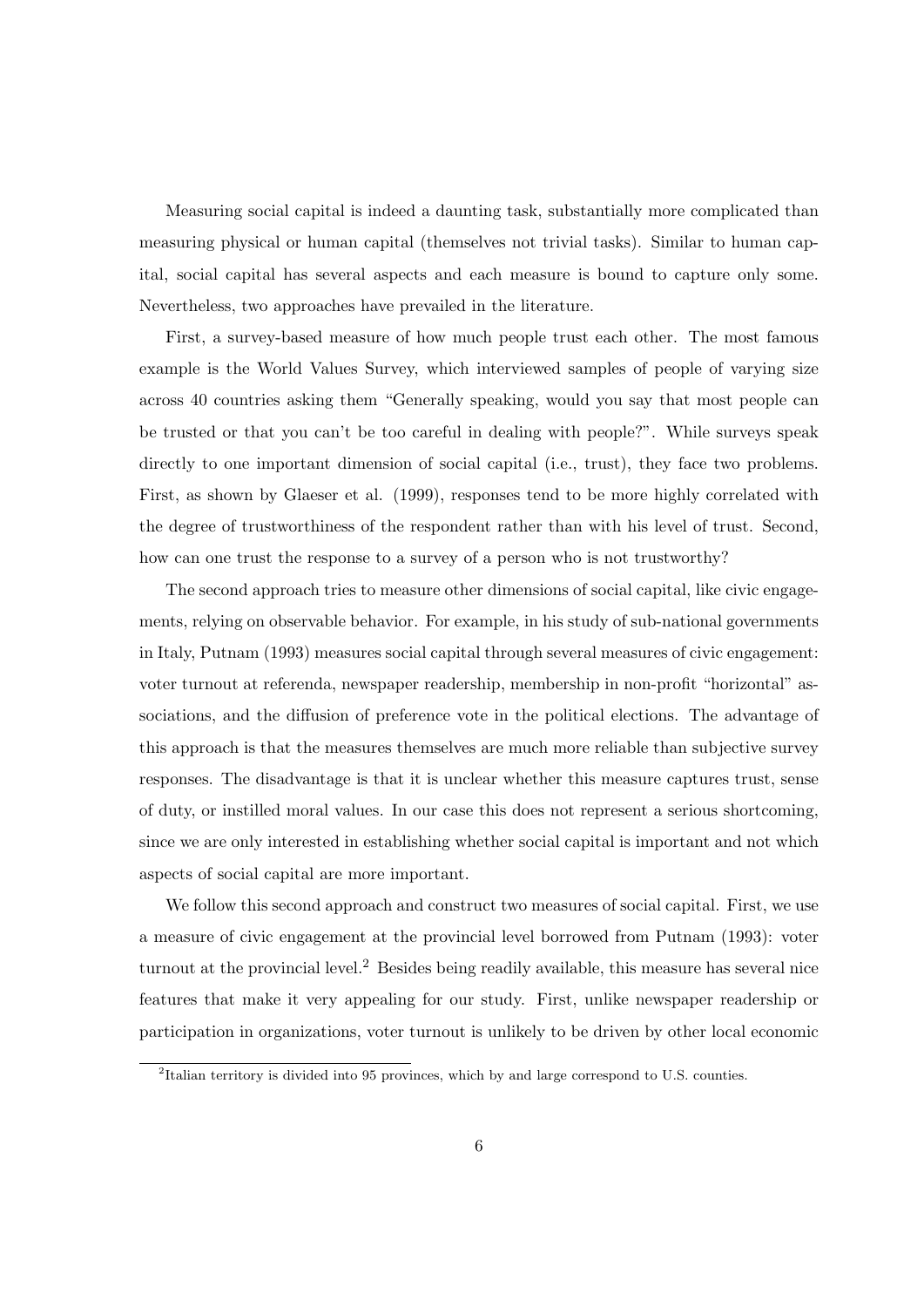factors (presence of local newspapers, subsidy to certain associations). In fact, voter turnout is one of the phenomena economists are least able to explain on the basis of standard economic models. Thus, it is a good candidate to capture non economic (social) characteristics, such as trust in institutions, sense of duty, and civicness, all important components of social capital. Second, electoral turnout is accurately measured at the provincial level. Data refer to the whole population (not just a sample) and are essentially free of measurement errors. Finally, this measure is highly correlated with all the other measures of social capital (Putnam (1993)). Furthermore, it is correlated with social trust, as measured by the World Values Survey, across the U.S. states (Putnam 1995).

Following Putnam (1993) we don't measure electoral turnout in general elections.<sup>3</sup> Instead, we measure electoral turnout for all the European elections (1979, 1984, 1989, 1994 and 1999) and on six referenda (see appendix for details). As documented by Putnam, the ranking across provinces in voter turnout is remarkably stable over time.

A second, rougher, measure of social capital we use is the part of the country where a household or firm is located. Geographically, one can distinguish Italy in three areas: North (north of the Appennine Mountains), Center (between the Appennine and Rome), and South (south of Rome). In the work of Banfield (1958) and Putnam (1993), the South of Italy is the prototypical area deficient in social capital and trust, while the North is richer in both. Ichino and Maggi (1999) support this view by showing that the degree of shirking of the employees of the same bank is significantly higher in the South even controlling for several characteristics of the employees as well as those of the individual branches. Accordingly we will use an indicator variable for the North as a proxy for high trust areas and an indicator variable for the South as a proxy for low trust areas.

<sup>3</sup>Although electoral turnout is a standard measure of political participation, Putnam pointed out that turnout at general elections in Italy may not be a good measure of civic engagement. First, electoral turnout in general elections is likely to be affected by the existence of an Italian law that required all the citizens to vote in general elections. Second, electoral turnout may be different in areas were the practice of political patronage is more widespread or political parties are more organized.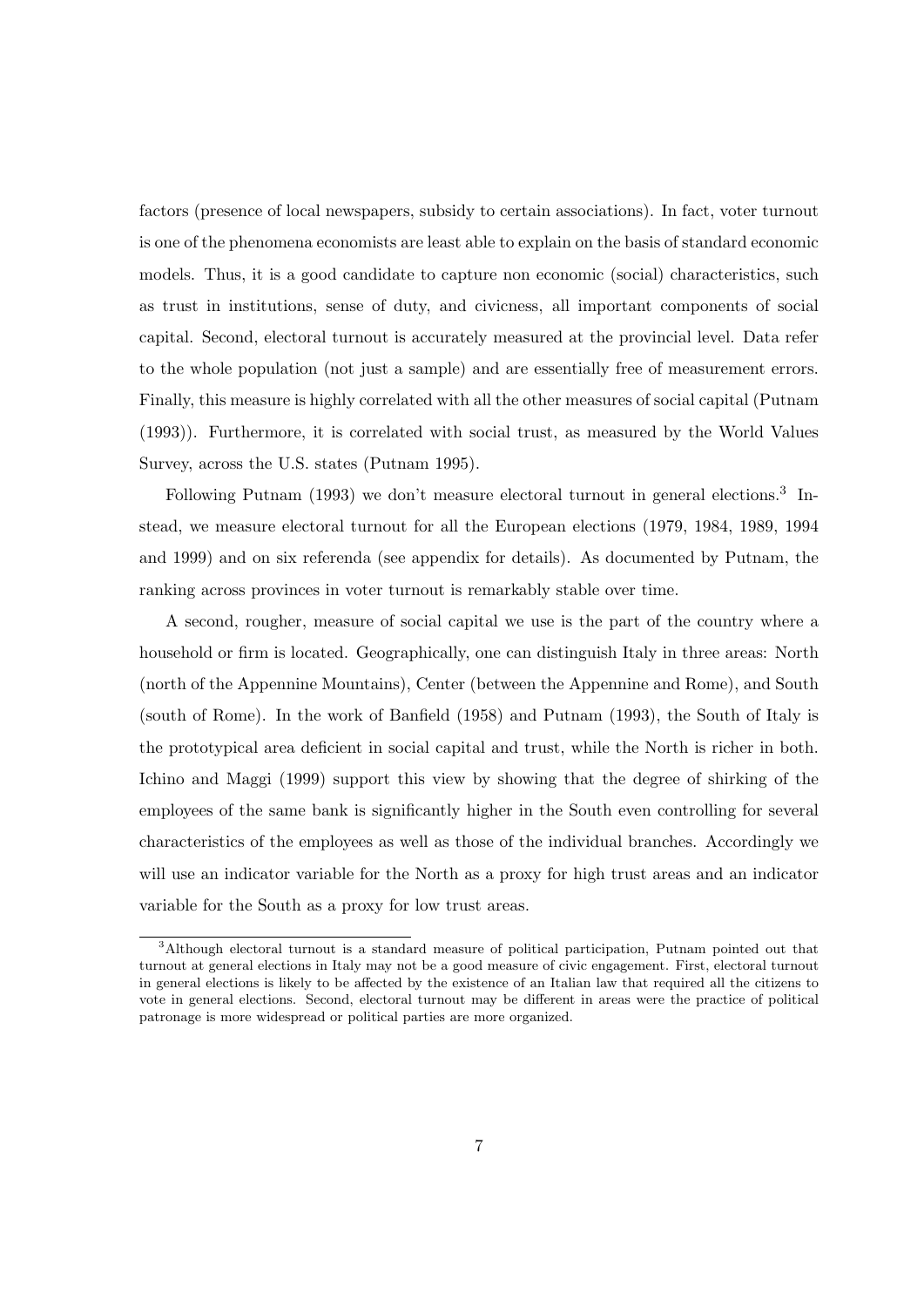## II The Data

We use data from two microeconomic surveys on households and firms that contain information on various measures of the use and availability of financial contracts. Thus, we start by presenting the characteristics of these datasets. In the next section we will illustrate what theory predicts regarding the possible effects of trust on these measures.

Information about households is drawn from the Survey of Households Income and Wealth (SHIW). This survey, which is conducted by the Bank of Italy on a representative sample of about 8,000 households, collects detailed information on Italian household income, consumption, and wealth as well as their portfolio allocation across financial instruments and their access to formal and informal credit. For each household, the data also contain information on characteristics of the households' head, such as education, age, place of birth, and residence.

One of the unique features of this survey is its ability to distinguish between households that did not want a loan from households that did not succeed in obtaining a loan because they were either turned down or did not apply because expected to be turned down. The survey also reveals the existence of informal credit (i.e., credit extended by friends and family). A more detailed description of the dataset, with the actual questions asked to the people interviewed, is contained in the Appendix.

This survey is conducted every two years. Since the last four (1989-1995) have maintained the same structure, we pool them together, obtaining a sample of 32,686 observations. The survey has a rotating panel component, thus 9,287 of these observations come from the same household re-interviewed in a different year. In the analysis we will check the robustness of our results to eliminating these repeated observations. Excluding a few households reporting negative consumption and/or income (17 observations), 4 observations with all missing values and 48 observations reporting age above 90 or other inconsistent data, the sample contains 32,617 households if repeated observations are included, or 23,330 households if repeated observations are excluded.

As for firms, we use the 1994 Survey of Manufacturing Firms (SMF) conducted by Medio-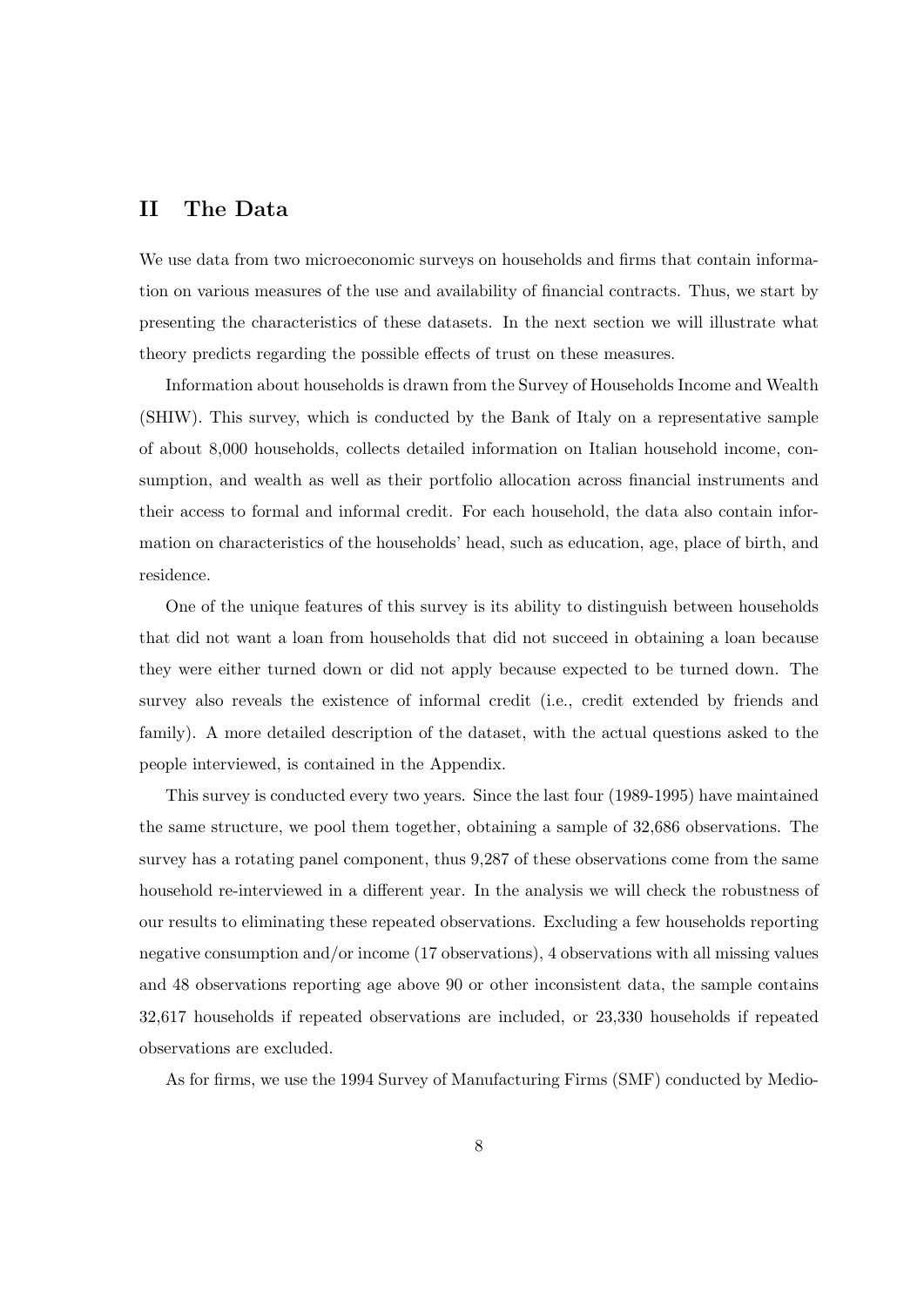credito Centrale (an investment bank) on a random sample of over 4,400 small and mediumsized (mostly privately held) manufacturing firms with at least 10 employees. The SMF whose main purpose is to gather information on firms' innovation activities and internationalization - collects a variety of data including employment, access to credit, and ownership structure. It also contains a detailed description of the firms' demographics (geographical location, year of foundation, sector, form of incorporation, whether it belongs to a group etc.).

For a subset of firms in the SMF, balance sheets and income statements are also available – allowing us to construct measures of profitability and indebtedness which we use as controls in our regressions. Excluding firms for which balance sheet data is not available results in a reference sample of 3,539 firms whose characteristics, in terms of the distribution of firms by size, location, and sector are very similar to those of the whole sample. The Appendix reports a description of the content and sampling properties of the SMF together with a description of the variables used in the estimates.

We further augment our household-level and firm-level data with two other variables. The first is a measure of economic development, measured by GDP per capita in the province. This measure is released by the National Institute of Statistics (ISTAT). The second is a novel measure of the efficiency of law enforcement: the average number of years it takes to complete a first-degree trial in the courts located in the province. This measure is computed using data on the length of trials released by the Ministry of Justice.

Finally, for both households and firms we know the province where the household currently resides or the firm is located. Accordingly, we merge the households and the firms datasets with our measure of social capital and attach to each household (firm) the measure of social capital in the province where it is located. In addition, we also know the province where the household head was born. We use this as a proxy for the area in which an individual was raised, and for the level of social capital prevailing there (which we label trust of origin).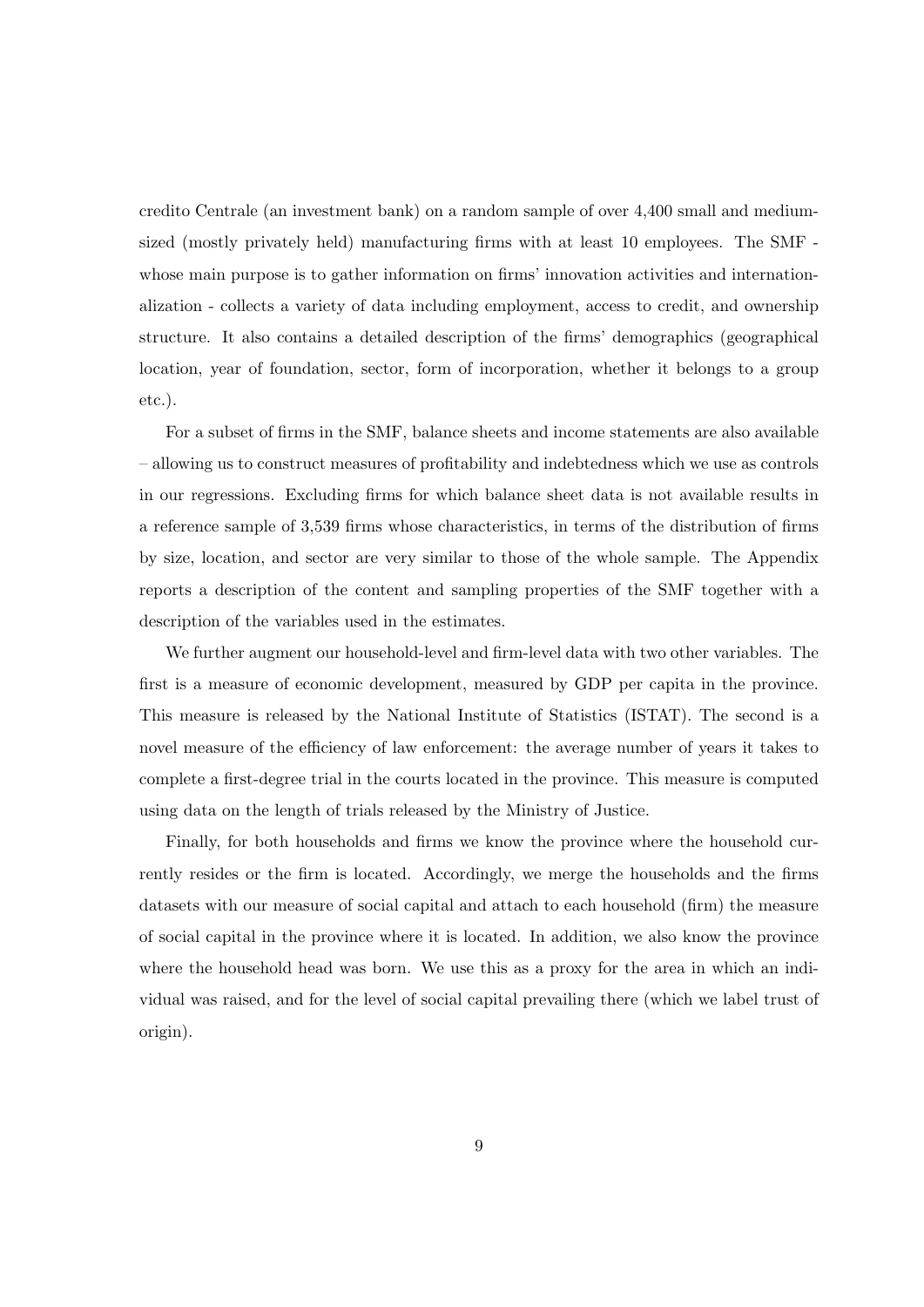### A Measures of Use and Availability of Financial Instruments

Table 1 reports summary statistics of all the variables used in our regressions. It is important to review the measures of use and availability of financial instruments that will appear as dependent variables in our regressions. The first one is the proportion of financial wealth a household retains in cash. All the observations are equally weighted, thus the mean  $(24%)$ is distorted by the fact that poorer people detain 100% of their financial wealth in cash. A value weighted average gives a more reasonable 2.4%. This feature highlights the importance of controlling for the level of wealth (and its square to capture possible nonlinearities) in any regression.

The second measure is the proportion of financial wealth a household detains in deposits, both bank and postal (which in Italy are very important). Deposits represent the main savings instrument for the households in the sample.

The third measure is the fraction of financial wealth detained in stock. The low mean (3%) is consistent with the limited role played by the stock market in Italy (e.g., Pagano, Panetta, and Zingales (1998)). The fourth measure is an indicator variable of whether a household uses checks. Interestingly, half of the households interviewed do not use any check.

The next two variables pertain to a household ability to access the credit market. "Discouraged or turned down" is an indicator variable equal to one if a household responds positively to at least one of the following questions: "During the year did you or a member of the household think of applying for a loan or a mortgage to a bank or other financial intermediary, but then changed your mind on the expectation that the application would have been turned down?", "During the year did you or a member of the household apply for a loan or a mortgage from a bank or other financial intermediary and your application was turned down?". 2% of the sample households were discouraged from borrowing (i.e. answered yes to the first question), while 1% of the sample households were turned down (i.e. answered yes to the second question). Finally, "family loan" is an indicator variable equal to one if a household responds positively to the question: "As of the end of the year did you have debts outstanding towards friends or relatives not living with you?". 3% the sample households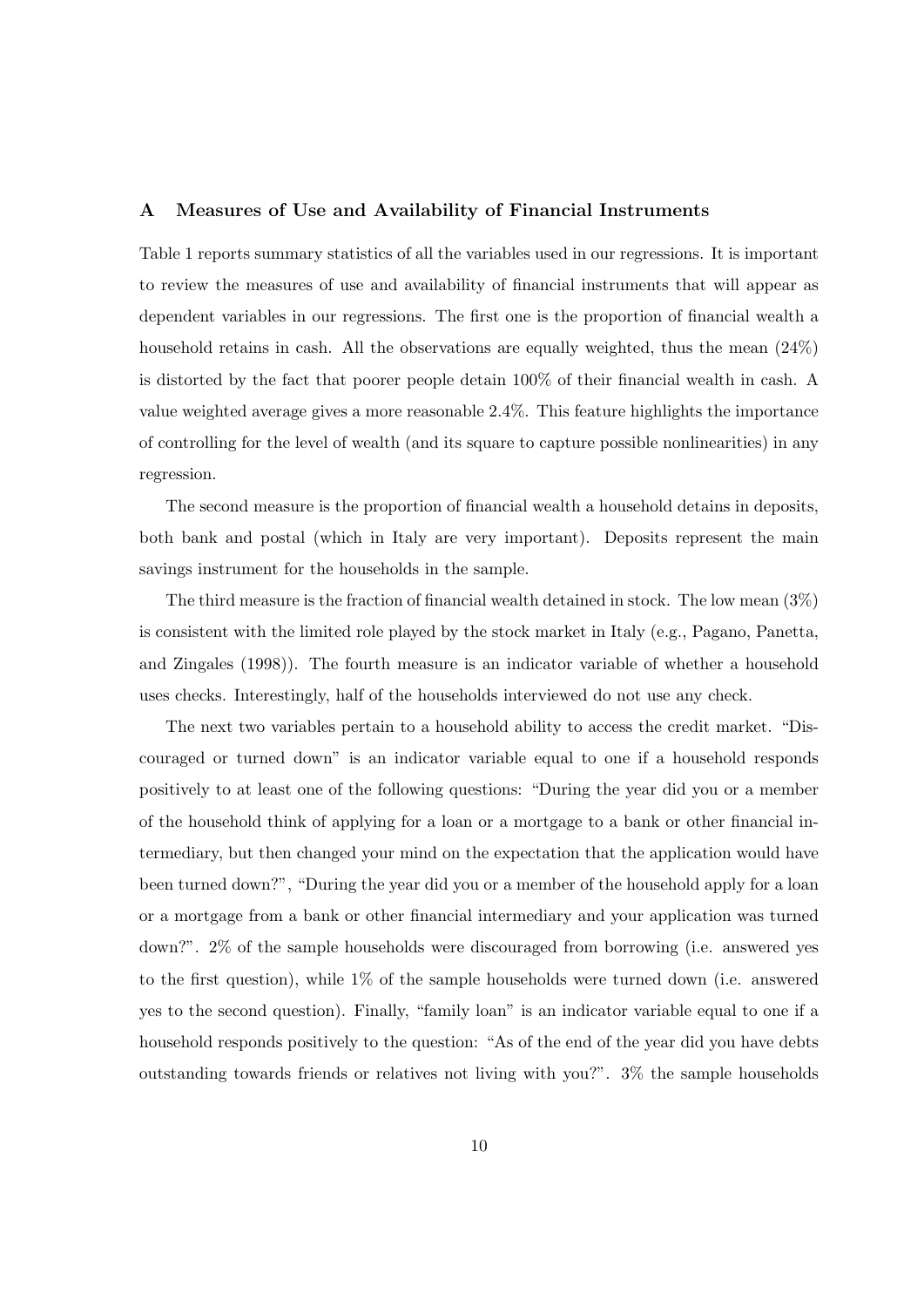received such loans.

On the firms' side, we focus on two measures. One, "turned down", is analogous to the household variable. It is an indicator variable taking value one if a firm answers positively to the question: "In 1994 did you apply to a bank or a financial intermediary to have your loans increased and were turned down by all of those to whom you applied?". 5% of the sample firms were turned down. Finally, as a measure of a firm's ability to raise equity capital externally, we use an indicator variable taking a value of one if a firm's largest shareholder holds 100 percent of the firm's shares and zero otherwise. 16% of the sample firms have only one shareholder.

In all the regressions, we control for the efficiency of law enforcement (linear and squared) as measured by the number of years it takes to complete a first-degree trial in the courts located in the province. As Table 1 indicates, there is wide variation in this measure, ranging from 1.5 to 8.3 years, with a mean of 3.6 and a standard deviation of 1.25.

Finally, to ensure that the level of trust is not simply a proxy for economic development, we control for the latter by using the GDP per capita in the province. In this case too, there are wide variations, with values ranging from 10 million liras to 70 million liras (between  $$6,000$  and  $$39,000$  per capita.<sup>4</sup> Note that inserting this control will underestimate the effect of trust. In fact, as Putnam shows, trust, far from being a consequence of economic modernization, is a precondition of it. Thus, some of the effect of trust will be reflected in the level of income per capita.<sup>5</sup>

## III Theoretical Predictions

In order to identify the theoretical link between social capital and financial development we focus on one aspect of social capital: trust. Similar predictions can be derived if we interpret social capital as set of moral or civic norms.

Financial contracts are an exchange of a sum of money today for a promise to return

<sup>&</sup>lt;sup>4</sup>We use an exchange rate of  $\text{\$1} = \text{Lit } 1,800$ .

 $5$ Consistent with this interpretation, the impact of trust becomes larger and more statistically significant when we omit GDP per capita from the regressions.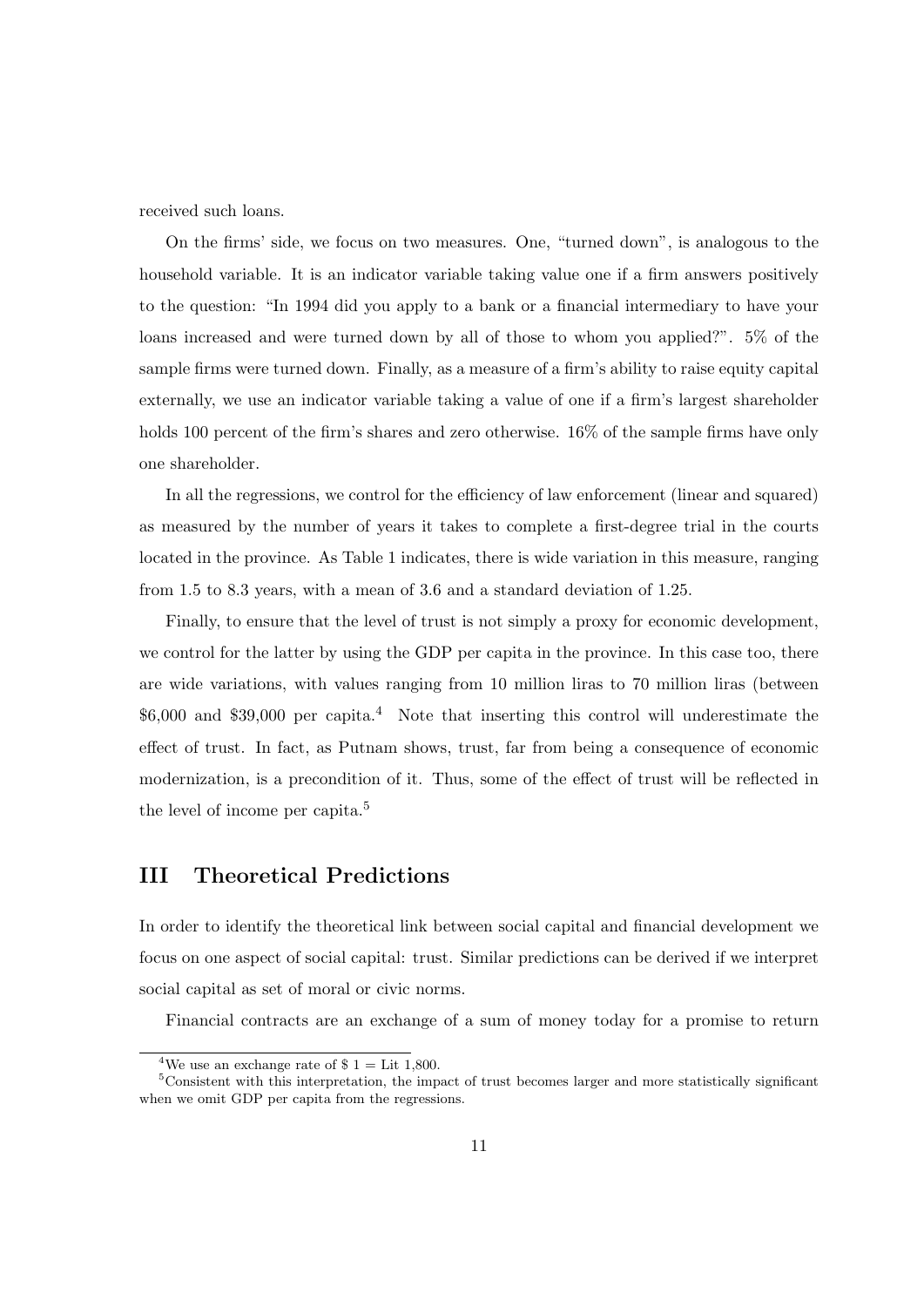more money in the future. For this exchange to take place the financier must believe that the promise is sufficiently credible. The major factor supporting this credibility is clearly the possibility of enforcing the letter of the contract in a court of law. But this is not the only source of credibility. Enforcement is expensive and sometimes ineffective. If a financier fears that the financee might disappear with the money, the protection provided by the contract is very limited. Similarly, restrictions on the possibility to inflict punishment reduce the effectiveness of contracts in preventing inefficient moral hazard. Finally, contracts are intrinsically incomplete, making it impossible to provide a bullet proof guarantee to the financier.

Thus, even in countries (or areas) where contracts are promptly and justly enforced, the degree of trust a financier has in the financee plays a crucial role in fostering transactions: the first order implication is that trust fosters financial transactions, even after controlling for the quality of law enforcement.

### A Trust and Portfolio Allocation

In allocating their financial wealth all the households face the same variety of financial instruments. Each of these instruments, however, requires a different degree of trust by the investor.

At one extreme of the distribution of financial instruments, is cash. By retaining its savings in cash, a household avoids the need to trust others. Cash, then, is the ultimate refuge for an investor who does not trust anybody. Not surprisingly, the traditional way of storing savings was cash under the mattress. Thus, we should expect that households living in low-trust areas retain more of their wealth in cash.

At the other extreme of the distribution, is stock. An equity investor receives very few contractual protections (especially in Italy, see Zingales (1994)). Thus, he is willing to invest in stock only if he trusts the company he is investing in. We should expect, then, that households living in low-trust areas invest less of their wealth in stock.

In the middle of the distribution, are bank deposits. Since depositors lose control of their money, deposits require more trust than cash. On the other hand, there are several reasons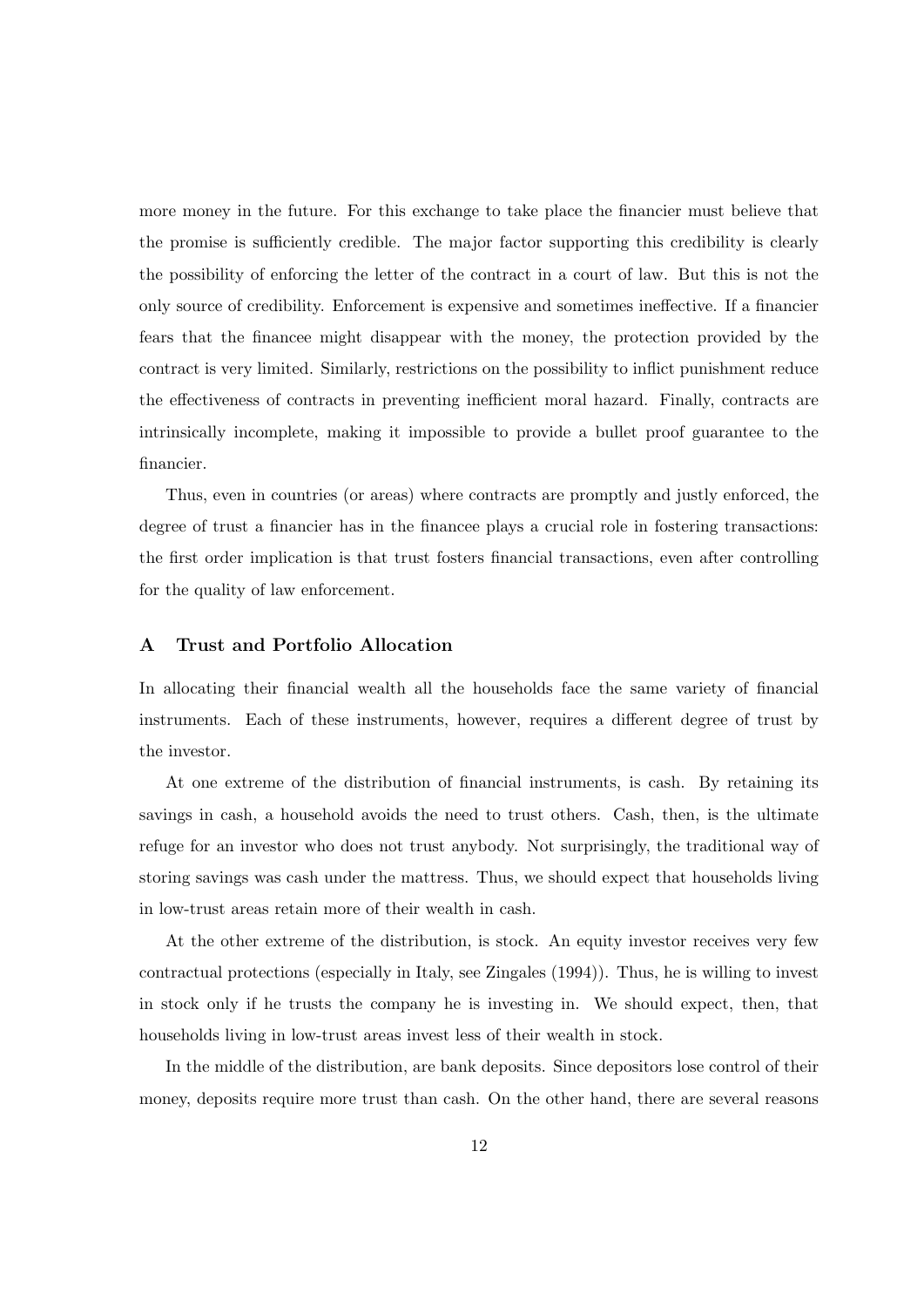why they require less trust than stock. First, bank deposits are callable on demand, giving a huge power to the investor, which helps reduce his fear of being expropriated. Second, deposits are insured, which protects deposits from bank insolvency (though not from fraud). Finally, the banking sector is heavily regulated and closely supervised by the Bank of Italy. While the objective of both the regulation and the supervision is different, it does provide a lot of monitoring to reassure fearful investors. Thus, here we do not have a clear-cut prediction. Nevertheless, it is still interesting to perform such a test, to verify to what extent trust is important. If trust also positively affects the percentage of wealth invested in deposits, then it implies that the importance of trust is very pervasive.

Of course, all these implications are ceteris paribus. Thus, in the empirical specifications we have to control for several household characteristics (such as wealth, education, age, etc.). Fortunately, the dataset is sufficiently rich to allow us to do so.

### B Trust and the Use of Checks

The use of personal checks is clearly an activity that requires a lot of trust. In fact, trust is needed from both sides. The person receiving the check has to trust that the issuer has enough funds in the bank to honor the payment. On the other hand, the person issuing the check has to trust the receiver not to falsify the amount written on the check. Furthermore, if the check is mailed, the issuer has to trust that the check will not be stolen in the mail and cashed by a different person. This is not an unusual event in Italy, so much that it influences people willingness to use checks. For example, one of the authors was very hesitant to purchase mutual funds via a check in the United States, for fear the check might be stolen.

Thus, we should expect that households living in low-trust areas are less likely to use checks. At the same time, we expect that the probability of using checks is affected not only by the trust of the place of residence, but also by the trust of its place of origin. Mistrust in others might be retained, even after moving to a different environment, as our personal experience suggests.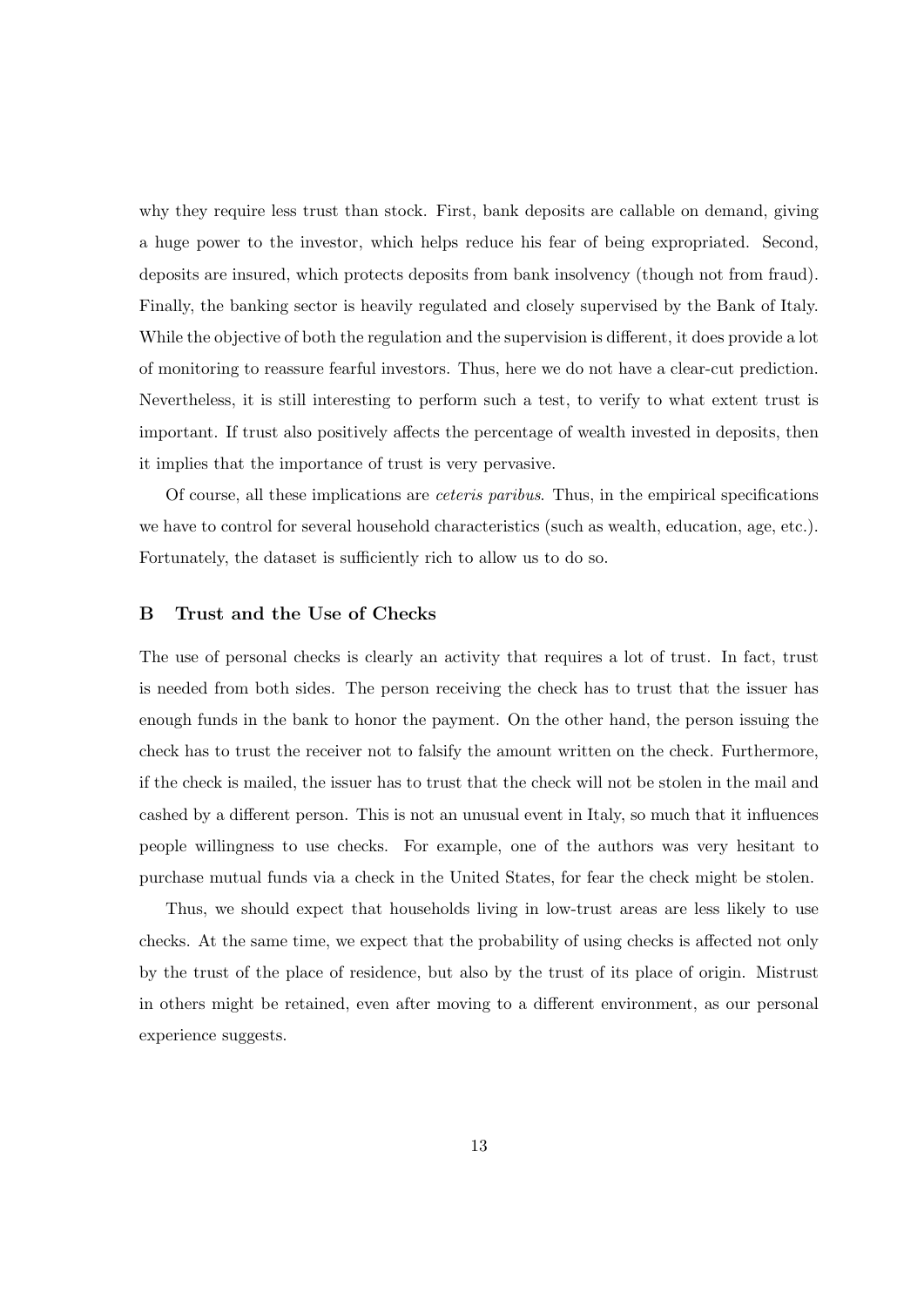### C Trust and Lending

Lending is also a trust intensive activity. Thus, we expect that the supply of loans to households and to firms is positively affected by the average level of trust in the province.

Fortunately, the data allow us to separate demand and supply. For both households and firms we have the information on whether the respondent requested a loan and was turned down or was discouraged from applying. Thus, a higher level of trust should decrease the the probability a household (a firm) is denied credit or is discouraged from applying.

### D Trust and Family Lending

One interesting feature of our dataset is that it contains also information on informal lending: loans by relatives and friends. How do we expect them to vary with the degree of trust?

As for any type of lending, a higher level of trust should lead to more lending. In this case, however, there are three forces pushing in the opposite direction. First, informal lending is a substitute for formal lending, when the latter is either unavailable or too expensive. As we argued above, the access to formal lending is jeopardized by lack of trust. Thus, the demand for loans from friends and family increases in areas with low trust. Since for these informal loans we do not separately observe the demand and supply, but simply their existence, it is well possible that the demand effect dominates and that the likelihood of loans by friends and family is higher in areas with low trust.

Second, there might be a substitution effect on the supply of loans. In low trust areas, the group with the highest comparative advantage in undertaking trust intensive activities (such as lending) is a group with a comparatively high level of trust (such as friends and family).

Finally, many authors (Banfield (1958), Fukuyama (1995)) have emphasized that low levels of trust toward others are generally associated with high levels of trust within subgroups, such as the family. The term "amoral familism" coined by Banfield signifies the existence of very high levels of trust within the family, and very low levels outside of it. This leads naturally to move transactions from the market to the restricted family circle.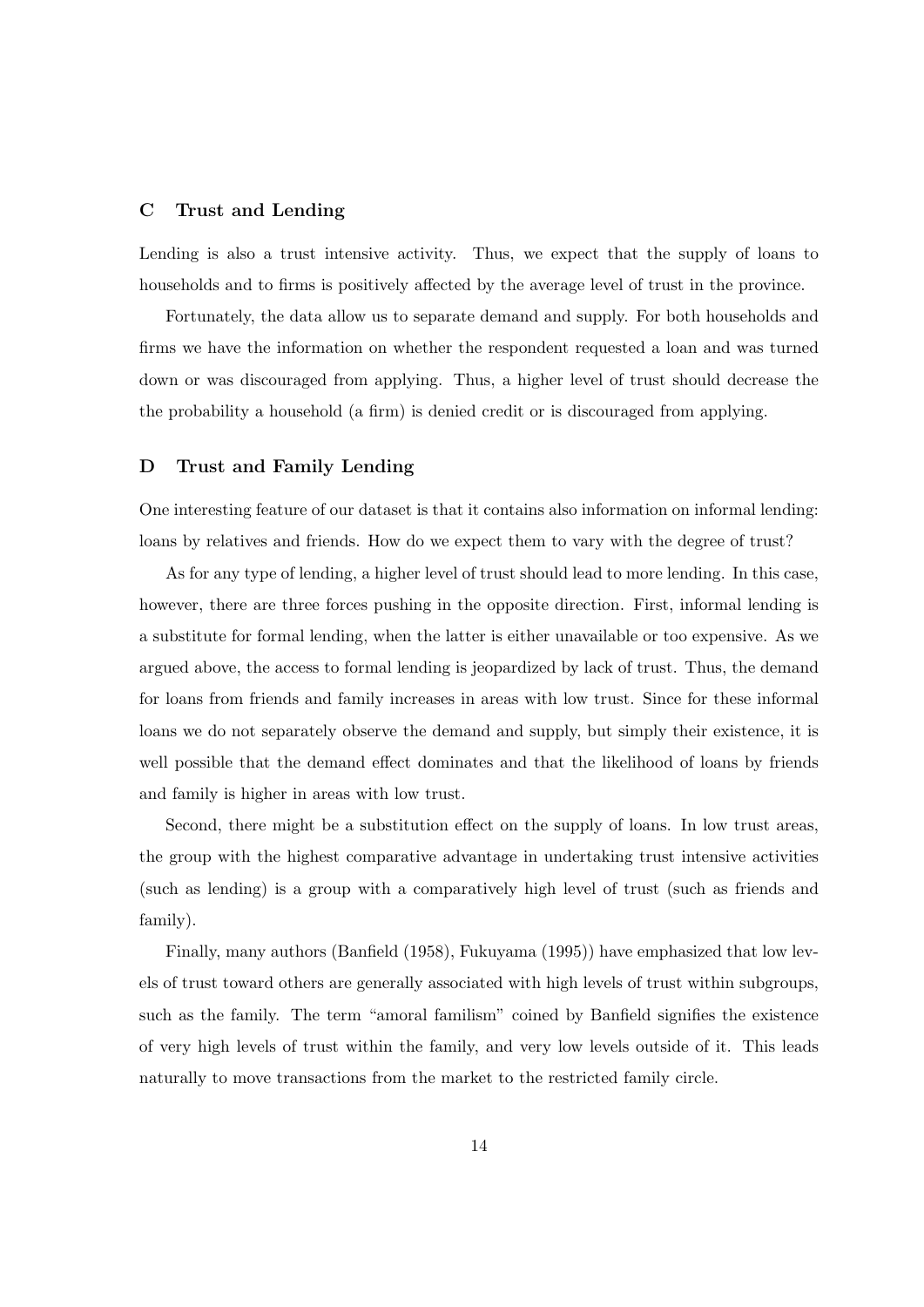Given the importance of these three factors, we should expect a higher incidence of loans by friends and family in low-trust areas (thus a negative correlation between the likelihood of informal loans and the level of trust).

### E Trust and Ownership Structure

The firm dataset also contains information about ownership structure. In particular, we are able to determine whether the firm has a single shareholder or multiple ones.

Since the firms in our sample are mostly privately held, increasing the number of shareholders often implies sharing control in some form or another. Thus, a single owner is less willing to expand the shareholders base if he does not trust the new potential participants. On the other hand, potential investors are less willing to invest in the firm, if they do not trust the person running it.

Thus, in this case both demand and supply considerations lead to predict a lower incidence of a single shareholder in high-trust areas.

### F When Does Trust Matter More?

Thus, far we have implicitly assumed that the degree of trust required is a characteristic of a financial instrument. However, the importance of trust in fostering financial transactions is likely to be affected by other environmental and individual characteristics.

The importance of trust is larger in areas where law enforcement is not prompt. If it takes more than three years to enforce a contract (as is the case in Italy), the willingness to finance a person or enterprise will depend even more crucially on the degree to which this person or firm is trusted by the financier. This suggests that on average we should expect a bigger effect of trust on financial development in Italy than in countries like Sweden or the United States where law enforcement is more efficient. More importantly, the above reasoning suggests that cross-sectionally we should expect a higher marginal effect of trust in parts of Italy where law enforcement is comparatively worse.

The degree of trust required for a financial transaction should also depend on the level of education of the individuals involved in the transaction. Compare two investors considering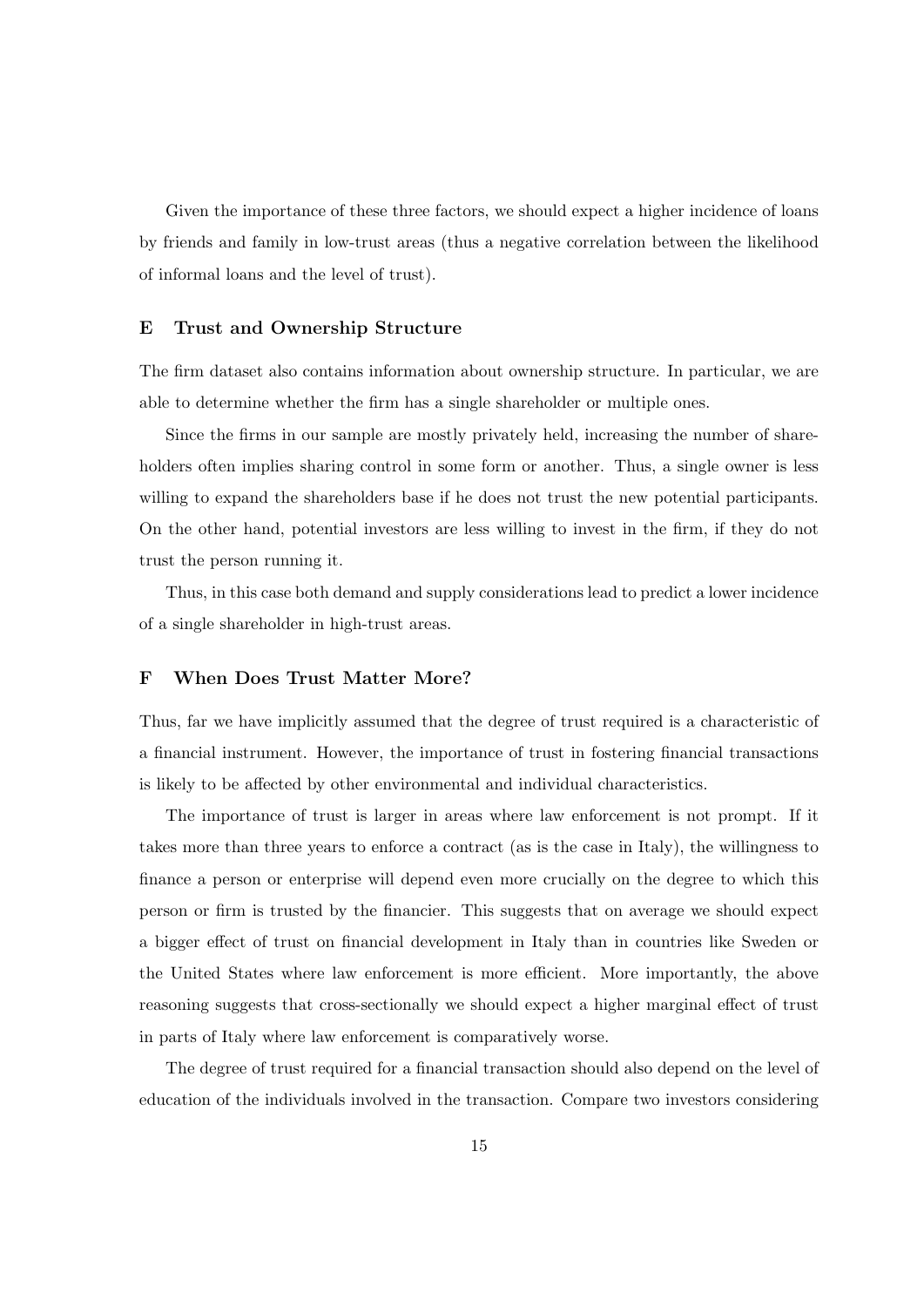buying a stock: an educated investor, who can read and understand the fine prints of a financial prospectus, and an unsophisticated one, who cannot understand most of the terms. The latter clearly needs a much higher dose of trust to buy the same stock. The inability to fully grasp all the details of the contract involved make it impossible for the unsophisticated investor to discriminate between legitimate investments and frauds. At the same time, lacking the understanding of the legal protections offered, the unsophisticated investor would be more suspicious in general. Finally, if an investor is not endowed with the necessary ability or information to make sophisticated financial decisions (e.g. managing his portfolio) he can delegate this function to somebody else. But delegation requires trusting other people. For these reasons, the unsophisticated investor will require more trust to enter into a financial contract. The prediction, then, is that the marginal impact of trust on the use of financial contracts is higher among uneducated people than among educated people.

### G Origin of Trust

The term trust is used to explain very different phenomena. Trust can simply be the equilibrium outcome of a society where legal enforcement leads people to maintain their promises. Defined in this way, the concept of trust is rather uninteresting, since the benefits of law enforcement have long been recognized. To ensure that this is not what we are capturing, in all our regressions we control for the quality of legal enforcement.

Alternatively, trust could be the equilibrium outcome of a society where non-legal mechanisms force people to behave cooperatively. For example, in small communities, with multidimensional interactions, people may rely more on others keeping their promises, for fear of being ostracized by the community (Spagnolo (1999)). Finally, trust may reflect the expectation that people will behave cooperatively as a result of a moral attitude imprinted with education (Banfield, 1958). According to these two latter non mutually exclusive definitions, trust is something above and beyond the effect of legal enforcement: an element that fosters cooperation and economic development. It is the social capital Fukuyama (1995) talks about.

If trust is the expectation of non-legal enforcement, each individual should have a level of trust that depends on the opportunity he has to retaliate. Since the opportunity to retaliate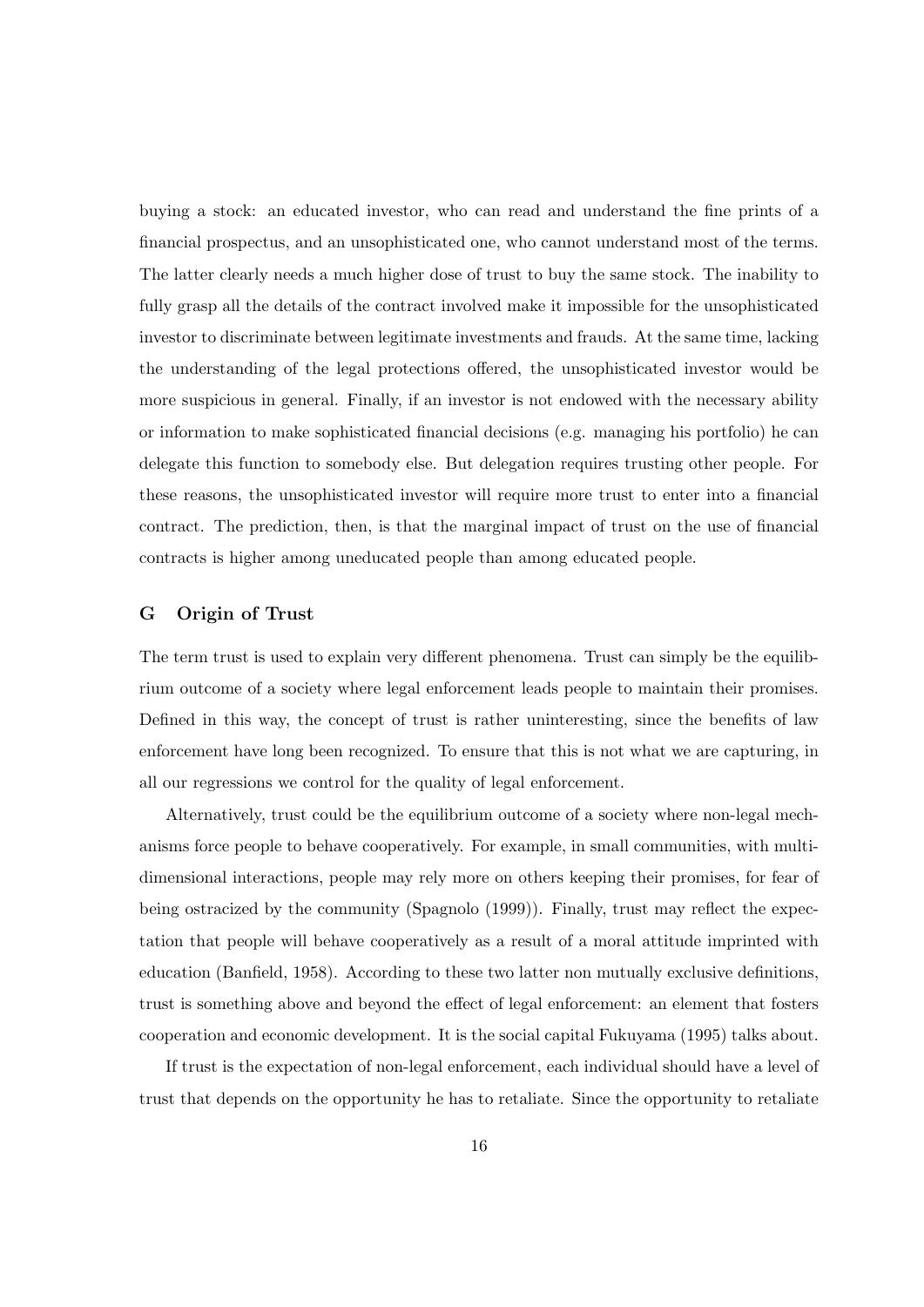is driven by the level of social interactions, an individual should reflect the level of trust of the area in which he lives, regardless of the one in which he was born. On the other hand, if trust is a moral attitude imprinted with education, an individual should retain the level of trust typical of the place where he grew up.

Of course, these effects cannot be separated for people who were born and live in the same place. But the existence of several movers in our sample provides us with the opportunity to try and distinguish between these two possible sources of trust.

Interestingly, the relative importance of the trust of origin and the trust of residence should not necessarily be the same for all the financial contracts we study. Some (like access to loans) depend on how much the respondent is trusted by other people living in the province, while others (like the investment in stock) depends on the trust the respondent has in others.

This distinction, however, is possibly confused by discrimination: it may be the case that the trust of origin captures the attitude of indigenous toward "foreign born". Thus, it is highly possible that a northern banker will *ceteris paribus* more likely turn down the loan application of a southern applicant than the one of a northern applicant.

## IV Empirical Results in the Household Sample

### A Investment in Cash

Tables 2A and B report the results of the effect of trust on the amount of cash held by a household. The proportion of financial wealth detained in cash is regressed on the level of trust, the level of judicial efficiency (linear and squared), the GDP per capita, several household characteristics, and three calendar year dummies.

All three variables of interest are measured at the province level. As this might just reflect correlation in the residuals, we correct the standard errors for clustering at the provincial level.

The household's specific variables (coefficient not reported) are household income (linear and squared), household wealth (linear and squared), the number of people belonging to the household, the number of kids in the household, households head age (linear and squared),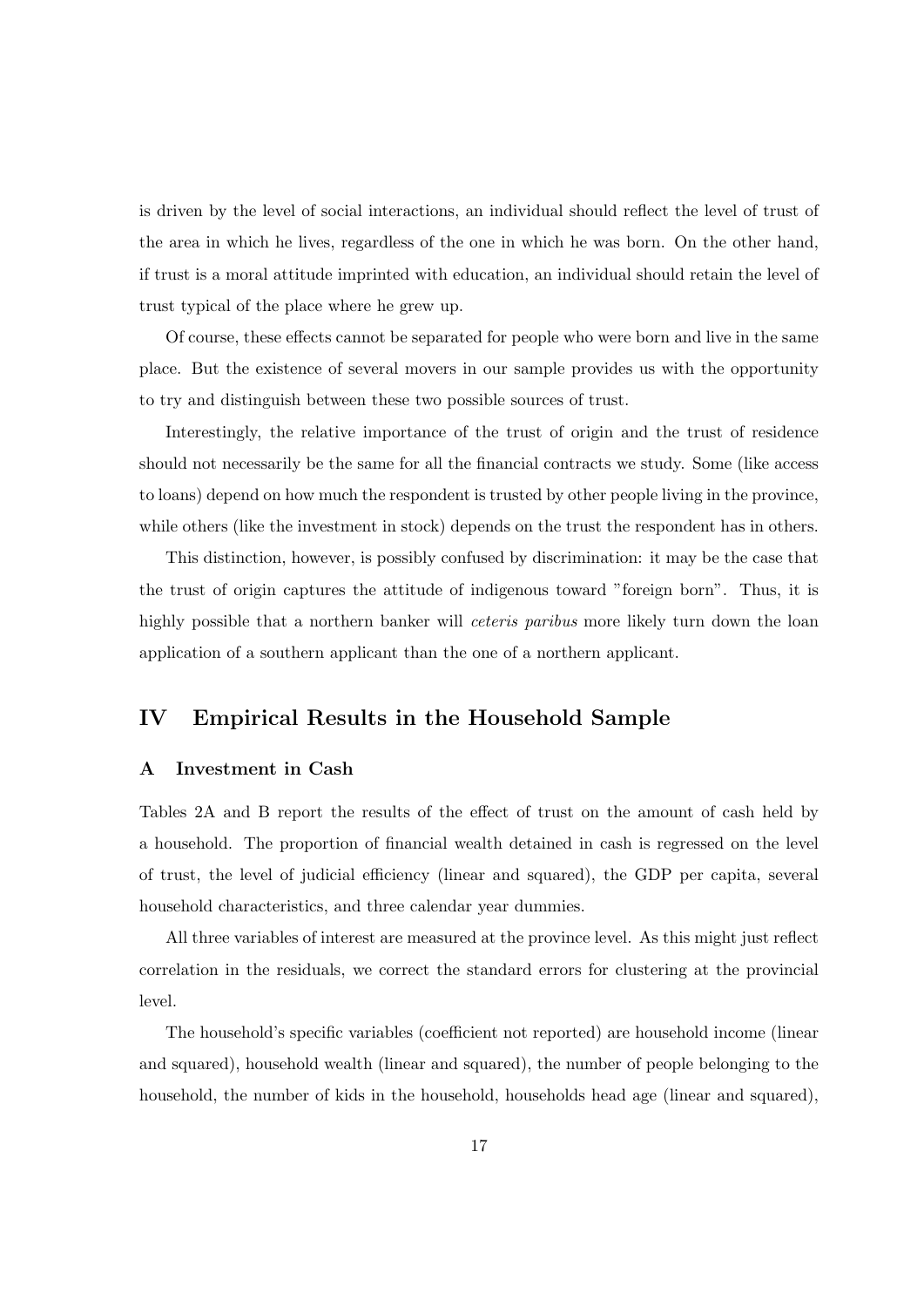his/her education (number of years of schooling), an indicator variables for whether the head is married, is a male, for the sector in which he/she works, and for the level of job he/she has.

Column I reports the tobit estimates of the basic specification. As expected, the level of trust has a negative and highly statistically significant coefficient on the proportion of wealth a household invests in cash. A one standard deviation increase in local trust reduces the amount of cash by 7 percentage points: a reduction of almost a third in the amount of cash held.

The degree of judicial inefficiency has a non linear effect on the amount retained in cash. This nonlinearity, which is present in most specifications, is consistent with the role played by courts. At low levels of inefficiency, small variations can have a large impact on portfolio choices. But beyond a certain point, legal enforcement becomes inframarginal and a further increase in the degree of judicial inefficiency has very little impact.

The level of per capita GDP has a negative and statistically significant effect on the amount retained in cash. Since other studies (Knack and Kneefer (1996), Zak and Knack (1999)) have shown that the level of trust is positively correlated with economic development, the per capita GDP might absorb some of the effect of trust. Nevertheless, we think it is necessary to insert it into the regression to control for factors that are associated with financial development, but have nothing to do with trust. Consistent with our prior, excluding per capita GDP from the regression (not reported) increases both the size of the coefficient of trust and its statistical significance.

Column II reports the estimates obtained from a similar specification, where, as a proxy for trust, we use instead two indicator variables, for the Northern and the Southern regions. As expected, households in the North (where trust is higher) retain 5% less cash than households in the Center (the omitted dummy), while households in the South (where trust is lower) retain 15% more cash, even after controlling for differences in wealth, income, etc. Thus, Northern households hold 20% less cash than Southern households.

One might object that this result may be due to the higher presence of organized crime in the South, who prefer to retain wealth in cash to be less visible. This objection, however,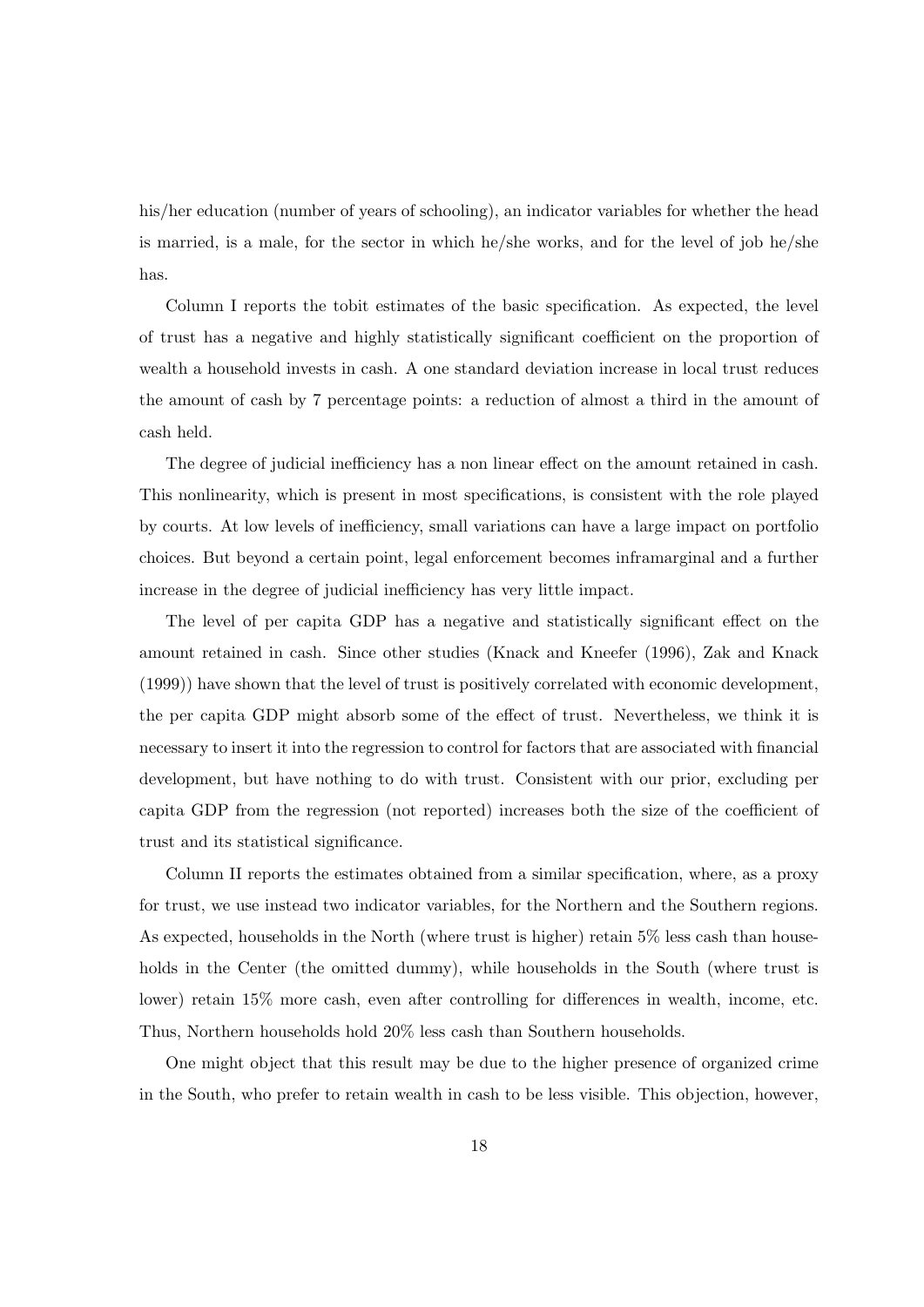ignores the fact that the data come from personal interviews conducted by the Bank of Italy. Thus, it is highly unlikely that an organized crime participant would agree to answer these questions. Another possibility is that households retain their financial wealth in cash to hide it from tax investigations. Even in this case it would be surprising that the same people would be willing to reveal this information to the Bank of Italy, which is a Government institution. Most likely they would refuse to participate in the survey or, if they participate, to under-report the amount of cash holdings.<sup>6</sup>

Consistent with our using them as a proxy for trust, the North-South indicator variables turn out to be highly correlated with the Putnam measure of trust. The correlation between the North indicator and our measure of trust is 58%, while there is a negative correlation of 85% between the South indicator and trust. This might generate the suspicion that the effect we are capturing is due to some other differences between the North and the South of Italy, which happen to be correlated with our measure of trust. Column III of Table 2 shows that this is not the case. After controlling for the North and South indicator variables, trust still has a negative and statistically significant effect on the proportion of wealth retained in cash.

This last specification, however, does not completely eliminate the suspicion that some environmental variable other than trust might be driving the results. For example, trust may be capturing background risk (Kimball (1993)). The only way to rule this out would be to estimate a model with fixed provincial effects, which absorb all the factors that vary only at provincial level.<sup>7</sup> Unfortunately, these fixed effects would also absorb our measure of trust.

Therefore, in order to identify the effect of trust, we resort to the trust of origin, i.e., the level of trust prevailing in the province where an individual was born. If trust is "the product of preexisting communities of shared moral codes or values" (Fukuyama, 1995), it might be assimilated with education in the early years of one's life. In such a case the level of trust an individual has vis-à-vis the rest of the world might be accurately reflected by the

 ${}^{6}$ However, to rule out the possibility that tax evasion is driving our results we run the same regressions excluding self-employed workers (income underreporting is easier and thus more widespread among self employed workers). The results (not reported) are unchanged.

<sup>&</sup>lt;sup>7</sup>We will deal with background risk more specifically in the next paragraph.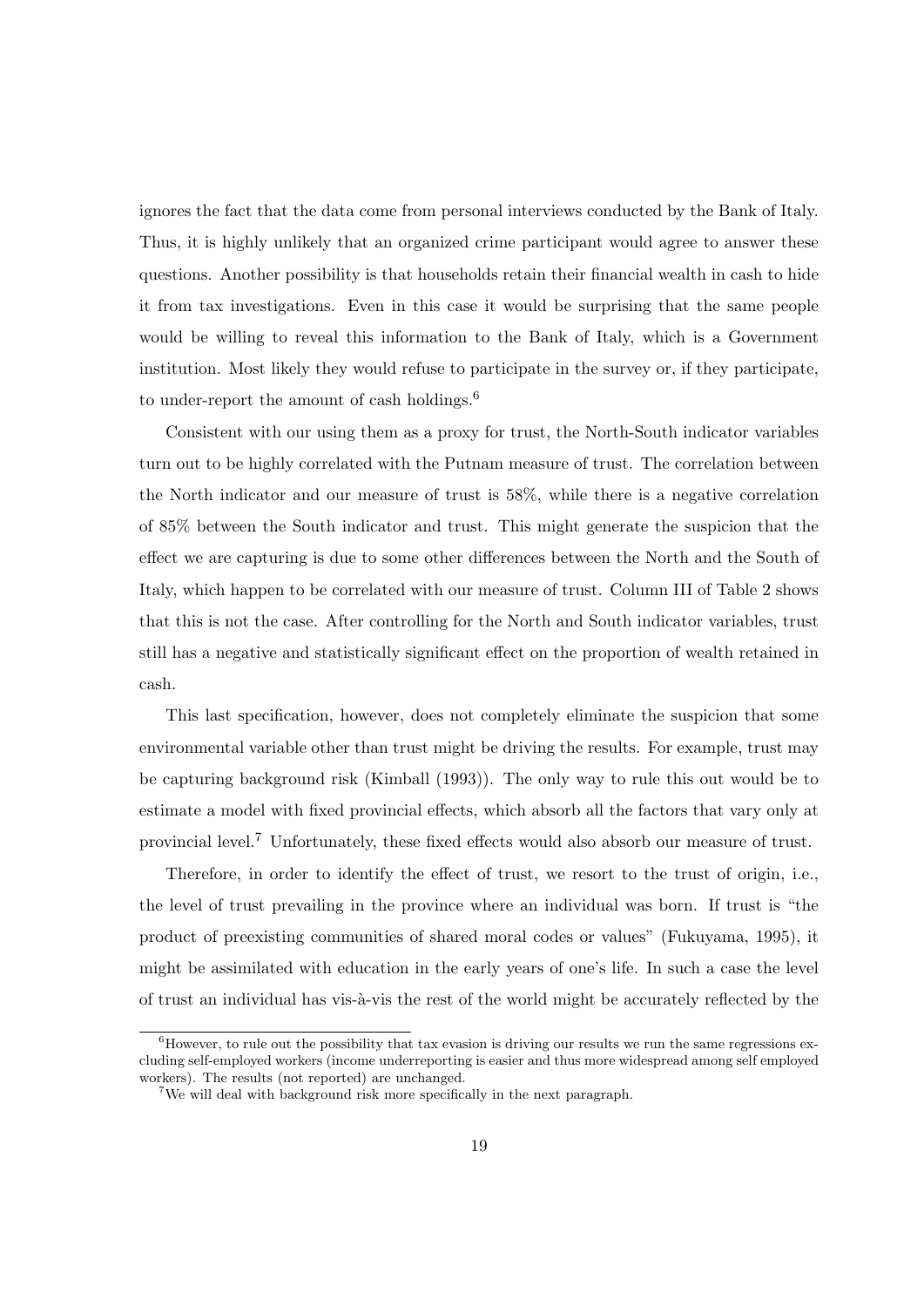trust prevailing in the province where he was born. For all the people who are not resident in the province of birth, this measure of trust is not collinear with the province fixed effect. Thus, we estimate a linear probability model with province fixed effects and the trust of origin (plus the usual control variables). The trust of origin has a negative and statistically significant effect on the level of wealth invested in cash and this effect cannot be attributed to omitted variables at the local level.

One possible critique to our fixed effect estimates is that the results may be driven entirely by movers born in areas with very low levels of trust. To make sure that the effect of trust is not driven by a few individuals, we re-estimate the fixed effect model considering only movers moving from areas with low trust to areas with high trust. All results (not reported) remain the same.

A final concern is that the sample we use contains some repeated observations. While the level of wealth invested in cash changes over time, the residuals might be correlated across observations of the same individual. Since the cross-sectional correlation in the residuals is confined to only a subset of the observations, and among these, to pairs of observations, this is unlikely to be a problem. But rather than speculate, in Table 2B we re-estimate all the regressions restricting the sample to the first observation of every household. As expected, the standard errors are slightly bigger. But all the results remain the same.

### B Investment in Deposits

Table 3 repeats the same regressions of Table 2 with the proportion of financial wealth invested in deposits as a dependent variable. Interestingly, when we use the Putnam measure of trust the proportion of financial wealth held in deposits increases in trust and this effect is statistically significant.

When we use the geographical indicator, however, we find that deposits are lower in the South (where trust is very low), but also lower in the North (where trust is high), albeit this latter effect is not statistically significant. This suggests that the proportion of deposits is particularly high in the central region of Italy. This is not very surprising. As we discuss in Section III, the predicted effect of trust on deposits is ambiguous, depending on whether the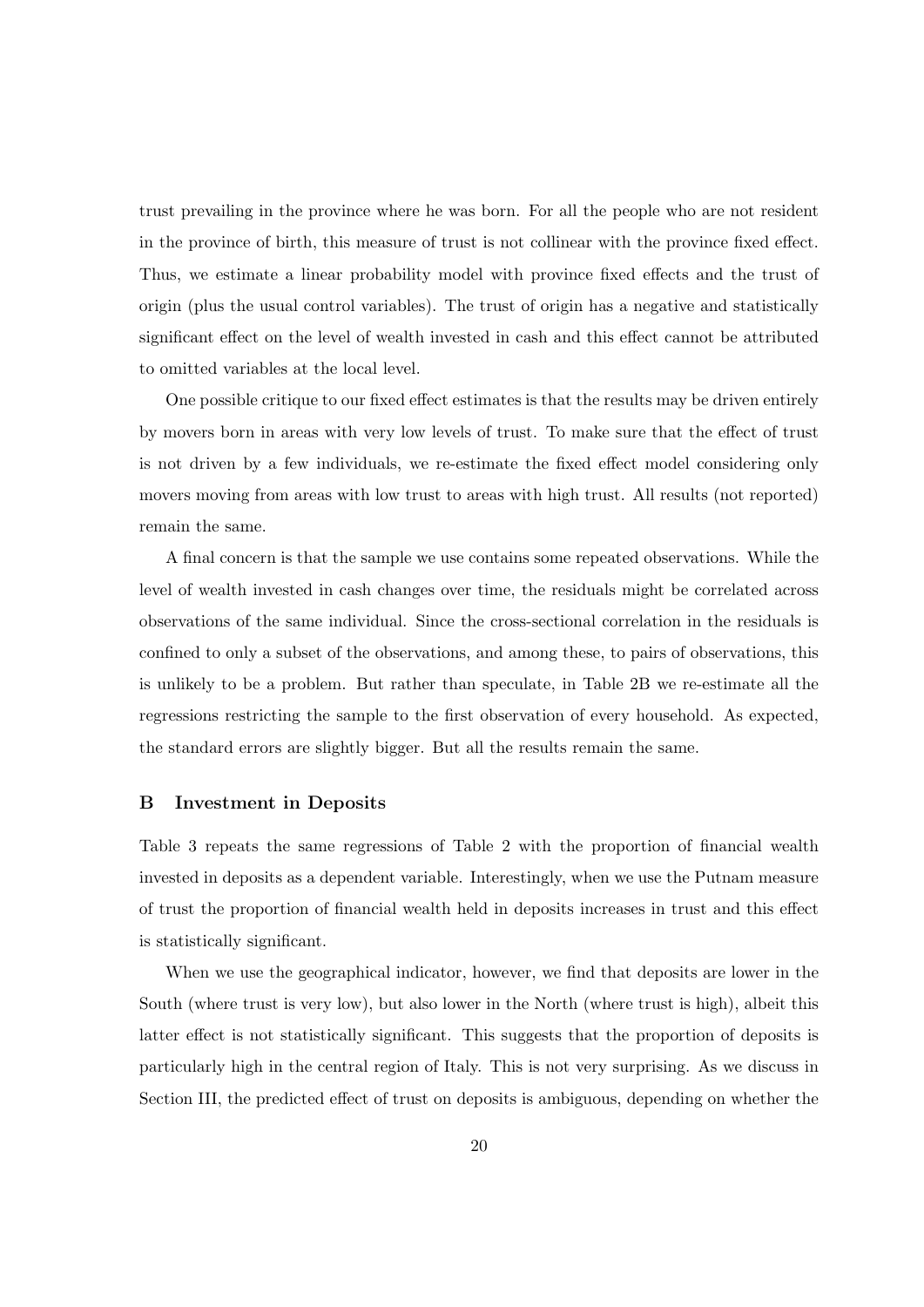most relevant portfolio choice is between cash and deposits or between deposits and stock. In the South, it is probably the former, in the North the latter. This will find confirmation when we look at the proportion of wealth invested in stock.

As Column III shows, trust still has a positive and statistically significant effect on the proportion of wealth held in deposits, even after controlling for North and South. By contrast the impact of trust of origin on deposits is negative, albeit not statistically significant.

### C Investment in Stock

Table 4 estimates the effect of trust on the proportion of financial wealth invested in stock. As predicted, the effect is positive and statistically significant. This is true regardless of the measure of trust used. In particular, the trust of origin has a strong positive effect on the proportion of financial wealth invested in stock, even after controlling for fixed province effects. The impact is also economically meaningful. A one-standard deviation increase in trust leads to an increase of 13 percentage points in the proportion of wealth invested in stock – 4.4 times the mean.

There are two concerns with our specification. The first is that portfolio allocations are affected by the individual level of risk aversion and it may be possible that our trust measure is in fact capturing it. Fortunately, the 1995 survey makes an attempt to elicit attitudes towards risk: each survey participant is offered a hypothetical lottery and is asked to report the maximum price that he would be willing to pay in order to participate. By using the responses to the question we are able to construct an Arrow-Pratt measure of absolute risk aversion for 4,301 households. We thus re-estimated our basic regressions for cash, deposits and stocks on this sub sample including among the regressors the inverse of a measure of relative risk aversion, as implied by the solution of a standard portfolio problem a la Merton (Merton 1971). We compute the relative risk aversion by multiplying the absolute risk aversion and the level of household's consumption. In all three specifications, the coefficients of trust preserve the same signs and are still statistically significant, in spite of the smaller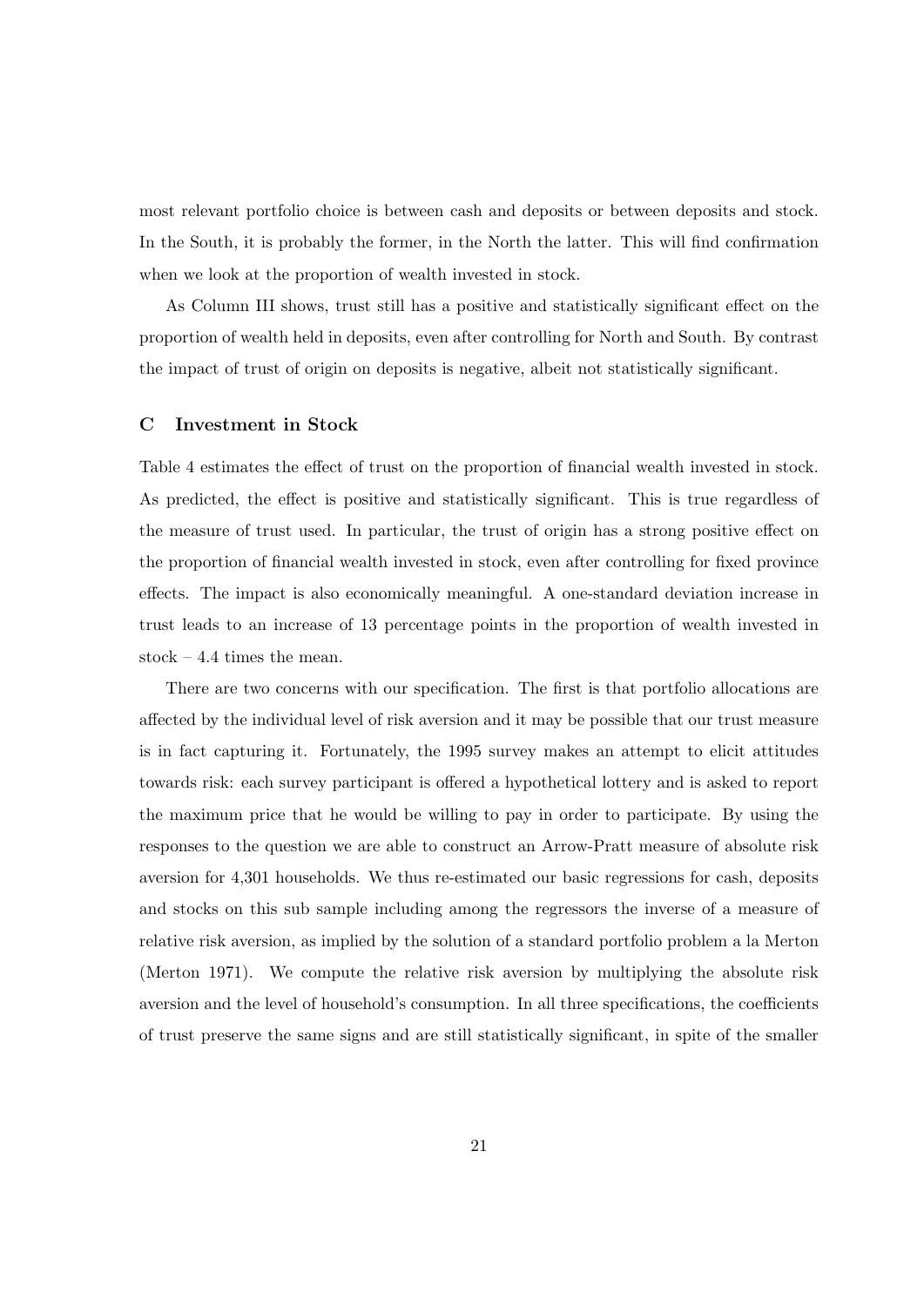sample.<sup>8</sup>

The second concern is that trust, as mentioned earlier, may be capturing differences in consumers exposure to uninsurable sources of uncertainty (background risk) which make them less willing to buy risky assets. To address this potential problem we use a section of the survey that collects data on the subjective probability distribution of future earnings: in the 1995 surveyfor half of the sampled households each household member in working age is asked to report his subjective assessment of the probability that he/she will loose his/her job (if employed) or find one (if unemployed) in the following twelve months. Conditional on being employed he/she is then asked to report the minimum and maximum earnings and the probability that earnings will fall below the mid-point of this range. Following Guiso, Jappelli and Pistaferri (1998) we have used this information, referred to the household head and available for 1916 households, to compute a measure of expected earnings and their variance. We then re-estimated our regressions for cash, deposits and stocks adding these variables scaled by total financial assets. In all cases the sign and significance of the coefficient of our measure of trust was unaffected, indicating that it is not reflecting omitted measures of background risk; the latter instead has a negative effect on the demand for stock and a positive one on that for deposits as suggested by theory.

In sum, the data confirm our predictions of the relation between trust and portfolio allocation in cash and stocks. These results cannot be attributed to some omitted variables at the local level and do not seem attributable to a spurious correlation of trust with risk aversion, or background risk.

### D Use of Checks

Another useful indicator of the use of financial instruments is the reliance on checks to clear transactions. Table 5 reports the probit estimates of the effect of trust on the probability a household uses checks (recall that almost half of the sample does not).

<sup>&</sup>lt;sup>8</sup>As further evidence that the coefficient of trust is not capturing risk aversion, we found that the correlation of trust and our measure of absolute risk aversion is negative, as one would expect, but extremely low (-.03). Also, in a regression of the logarithm of absolute risk aversion on the logarithm of consumption and trust, the latter carries a small negative coefficient but is statistically insignificant.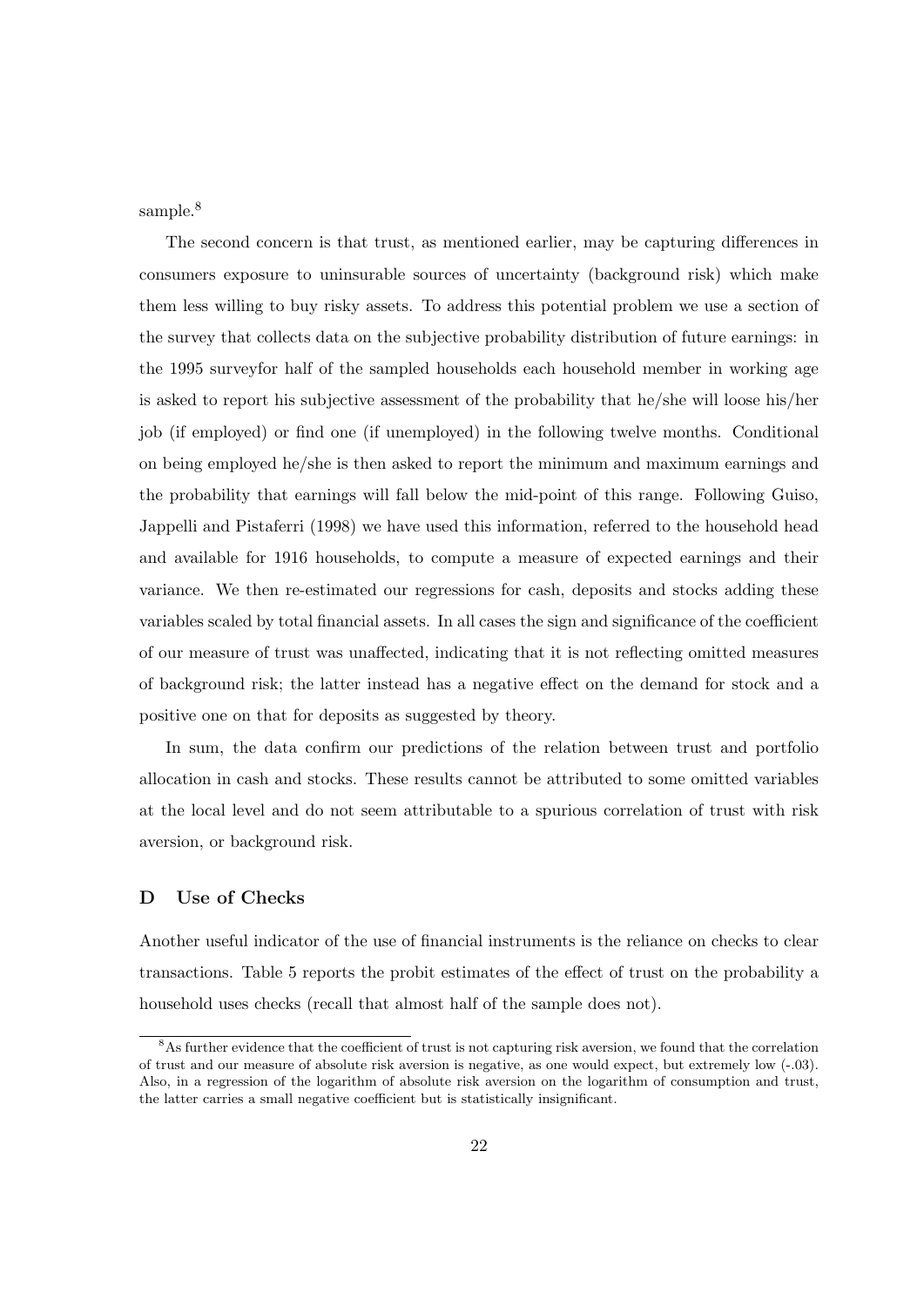As the table shows, trust increases the probability of using checks, and this effect is statistically significant at the 1% level. The reported coefficients are the effect of a marginal change in the corresponding regressor on the probability of writing checks. Thus, we can easily compute the impact of a one standard deviation increase in trust: it leads to a 10% increase in the probability of using a check. Per capita GDP also has a positive impact on the probability of using checks. This effect, which is highly significant, also captures some of the relation between trust and use of checks. Finally, as to be expected, in areas where courts are more inefficient households use less checks, but this effect is not statistically significant. It is well possible that the cost of a legal procedure (relatively to the size of the check) to recover the money from a bad check is so large everywhere that differences in the level of legal enforcement become unimportant. If this interpretation is true, the role of trust is even more important in this market.

A household can write a check only if it owns a checking account. On the other hand, the reluctance in using checks and the lack of acceptance of personal checks undermine the main reason to hold a checking account, i.e., being able to write checks. Thus, we think it is correct not to restrict the sample to households that hold a checking account. At the same time, we saw in Table 3 that the decision to hold an account in general is influenced by trust, thus we want to be able to distinguish the effect of trust on check writing from the effect of trust on deposits.

For this reason, in column II the sample is restricted to households that own a checking account. The size of the coefficient of trust is halved, but it is still positive and statistically significant (at the 10% level). Thus, there is an independent effect of trust on check writing.

We find similar results when we use the geographical indicators of trust (column III). Checks are used less in the South (where trust is very low), and more in the North (where trust is high). Controlling for these geographical indicators, Putnam measure of trust still has a positive effect on the probability of writing a check (column IV), but this effect is not statistically significant.

In the linear probability model, however, the trust of origin is positive and highly statistically significant. This is interesting not only because it reassures us of the non spurious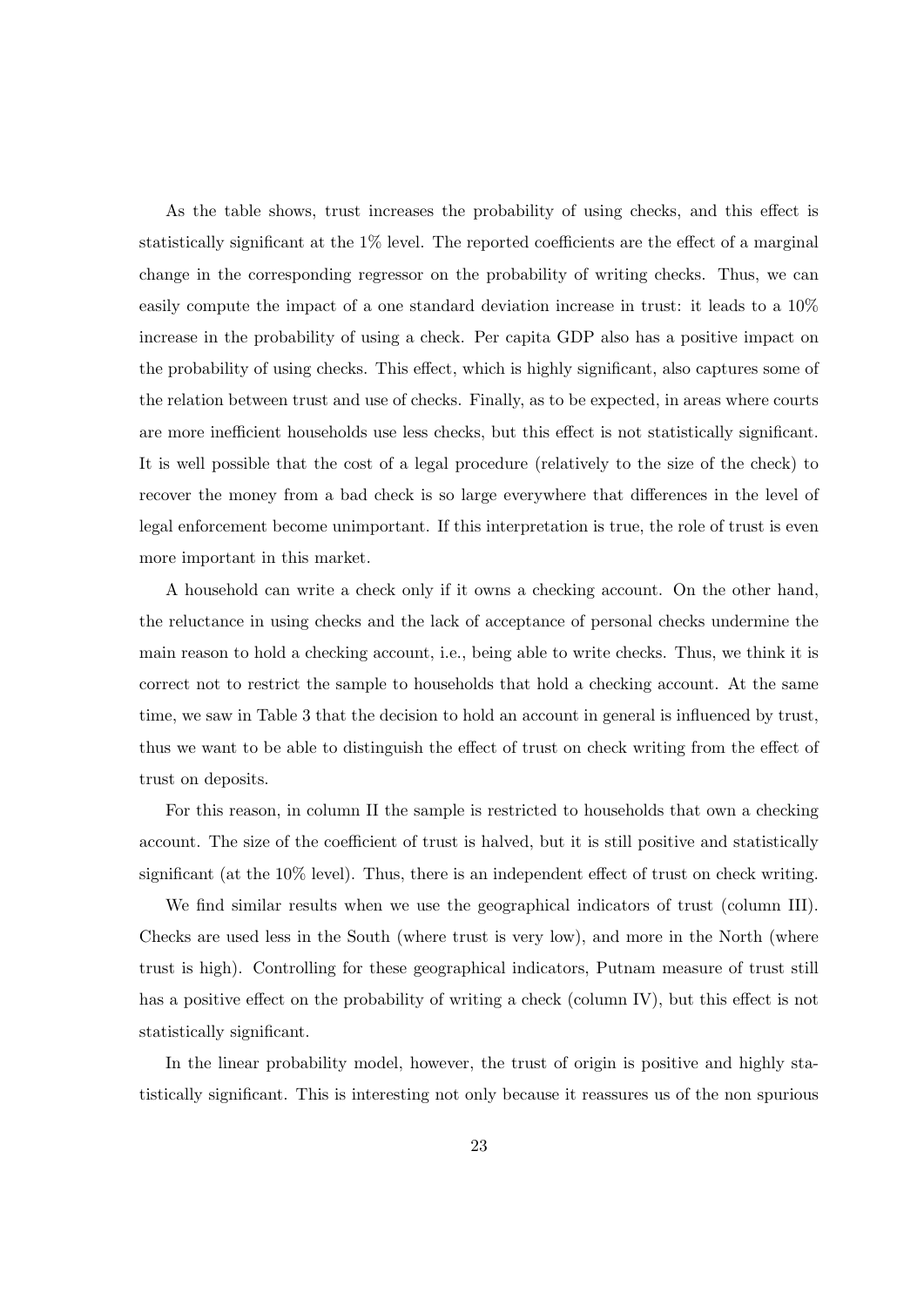nature of the results, but also because it sheds some light on the mechanism through which trust can work. In fact, the trust of origin reflects the level of trust of the household writing the check, but most likely not the level of trust of the people accepting checks. Thus, the results in column V suggest that the lack of trust in others not forging or stealing a check plays an important role. Alternatively, one can interpret this result as saying that indigenous populations do not accept checks from people coming from areas with low trust. This is a rational response if our measure of trust is also a proxy for trustworthiness, as found by Glaeser et al. (1999). Finally, we cannot rule out pure discrimination. Since most movers are southern, it may be the case that they tend to use less checks, not (only) because their level of trust in others is low, but also because other people in their province of residence are not willing to accept their checks.

### E Availability of Credit to Consumers

Tables 6 reports the results regarding the effect of trust on the availability of loans to households. We estimate a probit model of the effect of trust on the probability of being a discouraged or turned-down borrower, conditional on applying for a loan.<sup>9</sup>

As the table shows, trust has a negative effect on the probability of not having access to credit. This effect is statistically significant at the 1% level. The reported coefficients in Table 6 show that a one standard deviation increase in trust leads to a 0.48% decrease in the probability of being discouraged or turned down. This corresponds to a 16% decrease in the sample average probability of being a discouraged or turned down borrower.

We find much weaker coefficients when we use the geographical indicators of trust (column II). As expected, households in the North (where trust is higher) are less likely to be credit rationed than households in the South (where trust is lower), but the coefficients are much lower than those for the Putnam measure of trust. This suggests that the indicator variables capture some other effects that may be going in the opposite direction. For example, it is possible that in the South the larger presence of state-owned banks and the existence of

<sup>&</sup>lt;sup>9</sup>We also estimated two separate probit models on the probability of being a discouraged borrower and on the probability of being turned down. The results (not reported) confirm those showed in Tables 6.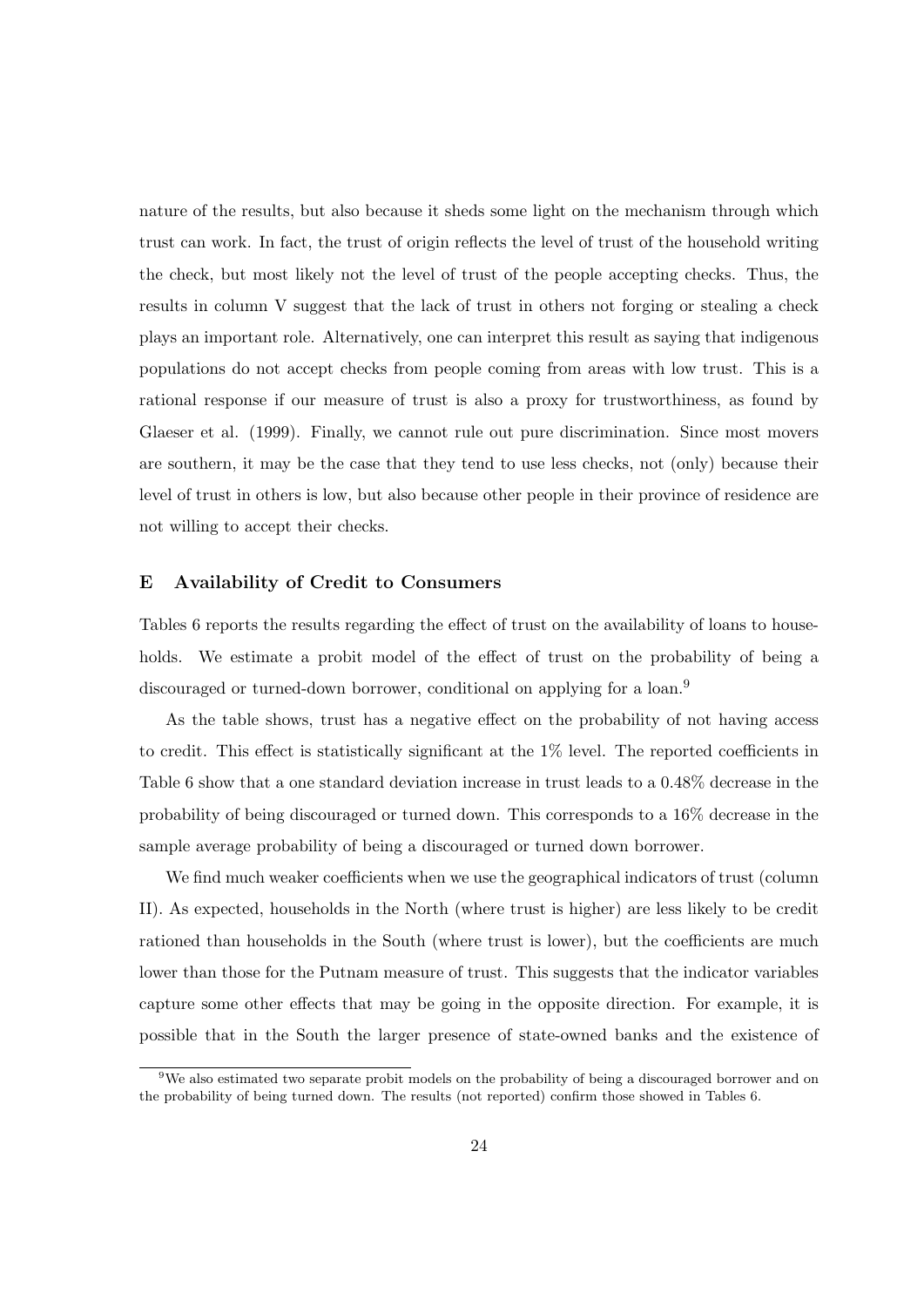subsidized loan programs, controlling for other characteristics, increases the availability of loans to households. To isolate the impact of trust from other differences between North and South we estimate the effect of the Putnam measure of trust, controlling for the North and South indicators (column III). In both regressions the coefficient of trust is even larger than the one obtained in column I, suggesting that the geographical indicators of trust do not capture anything beyond Putnam measure of trust.

Column IV of Table 6 shows that in the linear probability model the trust of origin coefficient is negative and highly statistically significant.

### F Informal Credit Market

Thus far, our analysis was restricted to institutional forms of investment and credit. Our dataset, however, provides us with information on the presence of informal loans, i.e., loans extended by friends or family members not living in the same household. As discussed in Section III, we expect that informal credit might partially substitute for formal credit wherever the latter is unavailable. Table 7 tests this prediction.

We estimate a probit model of the likelihood a household has a loan outstanding with friends or relatives on our measures of trust and the usual control variables (income, wealth, their squares, demographic characteristics, etc.). As expected, informal credit by friends or relatives is more widespread in low trust areas. This effect is statistically significant and economically non-negligible. A one standard deviation decrease in trust boosts the likelihood of an informal loan by almost  $1\%$  – a  $24\%$  increase in the sample average.

When we use the geographical indicators of trust (column II) the results are mixed. Contrary to what theory would predict, households living in the North (where trust is higher) are not less likely to receive loans from relatives and friends. By contrast, such probability is 1.3% higher for households living in the South (where trust is lower). Once we control for North and South, the effect of the Putnam measure of trust is virtually unchanged and still highly significant (column III).

These results are fully supported by the linear probability model that controls for province fixed effects (column IV). Households that come from low trust areas are more likely to receive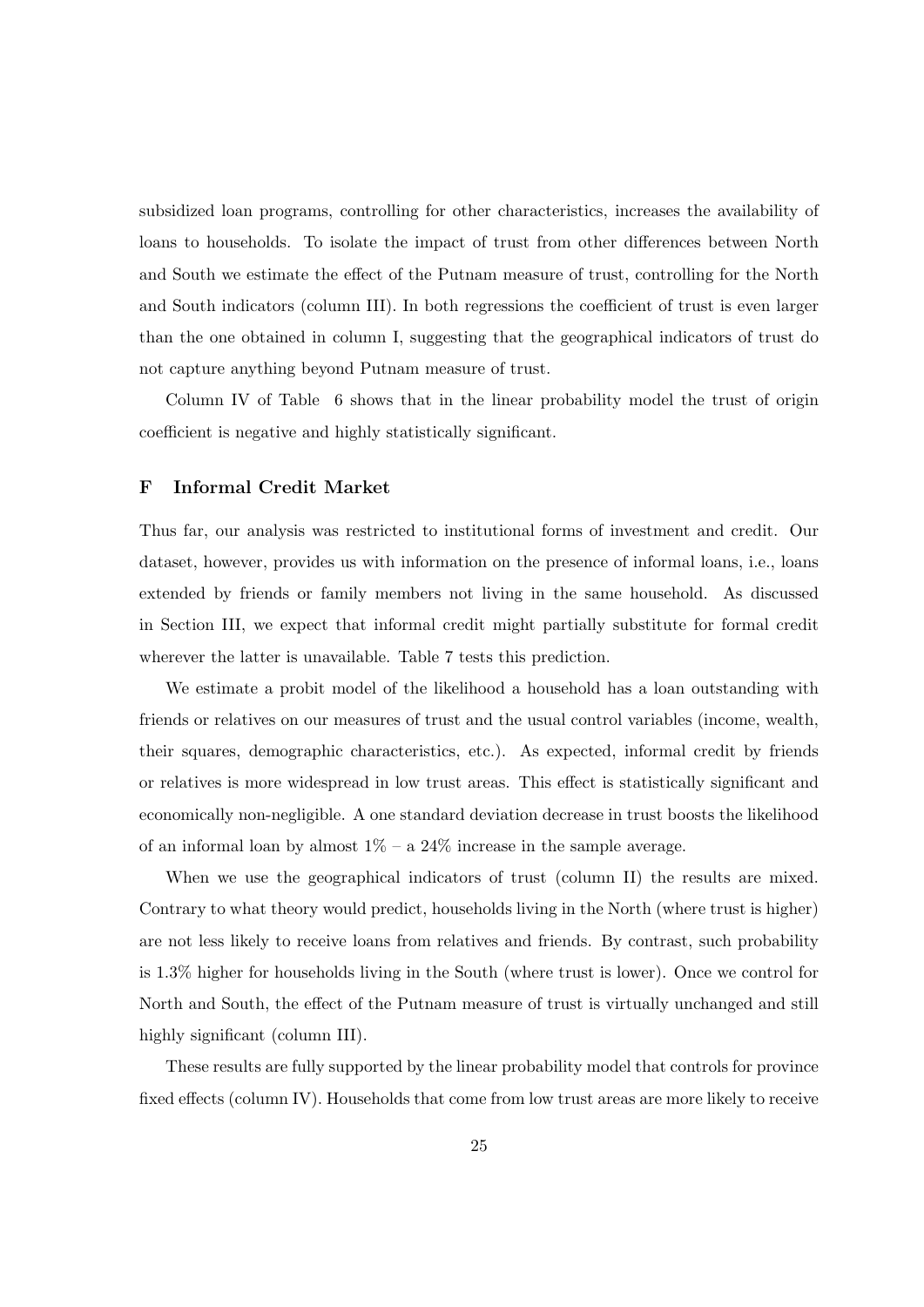loans from friends or relatives. This is consistent with Banfield's (1958) and Fukuyama's (1995) claims that low trust societies rely more heavily on naturally high-trust relationships like friends and family. It is also consistent with individuals absorbing these attitudes in the early years of their lives.

## V Empirical Results in the Firm Sample

Thus far, we have shown that trust affects the portfolio allocations of households, their use of financial instruments, and their access to formal and informal credit. An obvious question is whether these results would extend to more complex organizations like firms. Firms operate constantly on the market and, as such, may develop a reputation or may create alternative mechanisms to alleviate the negative effects of the lack of trust.

For this reason, we now move to analyze the impact of trust on firms' financing ability. We focus on two dimensions. First, we look at the probability that a firm's demand for credit is turned down, as done in Table 6.B for households. Second, we look at the availability of equity finance by studying the ownership structure of these firms. Since most of the firms in our sample are privately held, a good indicator of access to outside equity finance is the presence of other shareholders besides the controlling one.

### A Availability of Credit to Firms

Table 8 reports the results regarding the effect of trust on the availability of loans to firms. We estimate a probit model of the effect of trust on the probability of a firm being turned down, conditional on applying for a loan. Besides controlling for GDP per capita and judicial efficiency in the province, as done in the households estimates, all regressions include a set of firm-level variables (a dummy equal to 1 for firms with below median employees, dummies for whether the firm belongs to a business group, is incorporated or has its major competitors in the same region; firm age, the three-year growth rate in sales, return on assets and a measure of leverage) which are meant to proxy for a firm's riskiness and profitability.

As the table shows, trust decreases the probability of being turned down and this effect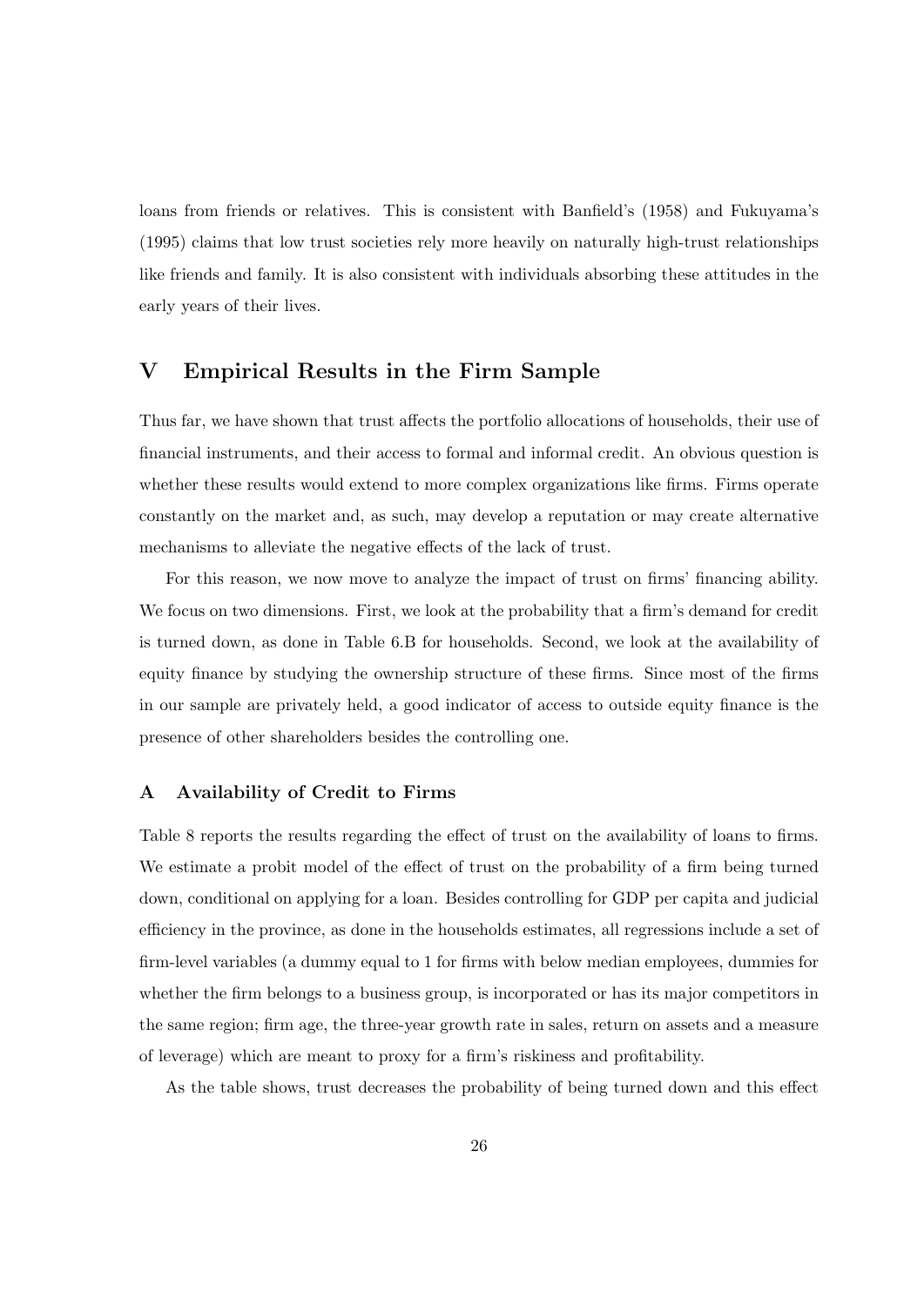is statistically significant at the  $1\%$  level. The economic significance is even stronger: a one standard deviation increase in trust leads to a 2% decrease in the probability of being turned down, corresponding to a 36% decrease in the sample average probability of being turned  $down<sup>10</sup>$ 

As with households, we find a weaker effect when we use geographical indicators of trust (column II). As expected, firms located in the North (where trust is higher) are less likely to be credit rationed than firms located in the South (where trust is lower), but both coefficients are not statistically significant.

When we control for North and South (column III), the effect of Putnam measure of trust is still positive and borderline statistically significant.

### B Ownership Structure

In Section C we showed that households are less likely to invest in equity in low trust areas. The counterpart of this effect should be that in these areas firms are less likely to have multiple shareholders. We test this hypothesis in Table 9. We estimate a probit model of the effect of trust on the probability of a firm having a single shareholder.

Firms located in high trust areas are more likely to have multiple shareholders and this effect is statistically significant at the 1% level. A one standard deviation increase in trust leads to a 3% increase in the probability of having a single shareholder, corresponding to an 17% increase in the sample average probability.

We find a weaker effect when we use geographical indicators of trust (column II). As expected, firms located in the North (where trust is higher) are less likely to have a single shareholder, while firms located in the South (where trust is lower) are more likely, but none of the two coefficients is statistically significant.

When we control for North and South (column III), the effect of Putnam measure of trust is still positive and statistically significant.

<sup>&</sup>lt;sup>10</sup>Some of the coefficients that are estimated but not reported are interesting on their own. The probability of being turned down is lower for larger firms and firms belonging to a group; it is increasing in leverage and decreasing in age, profitability and sales growth.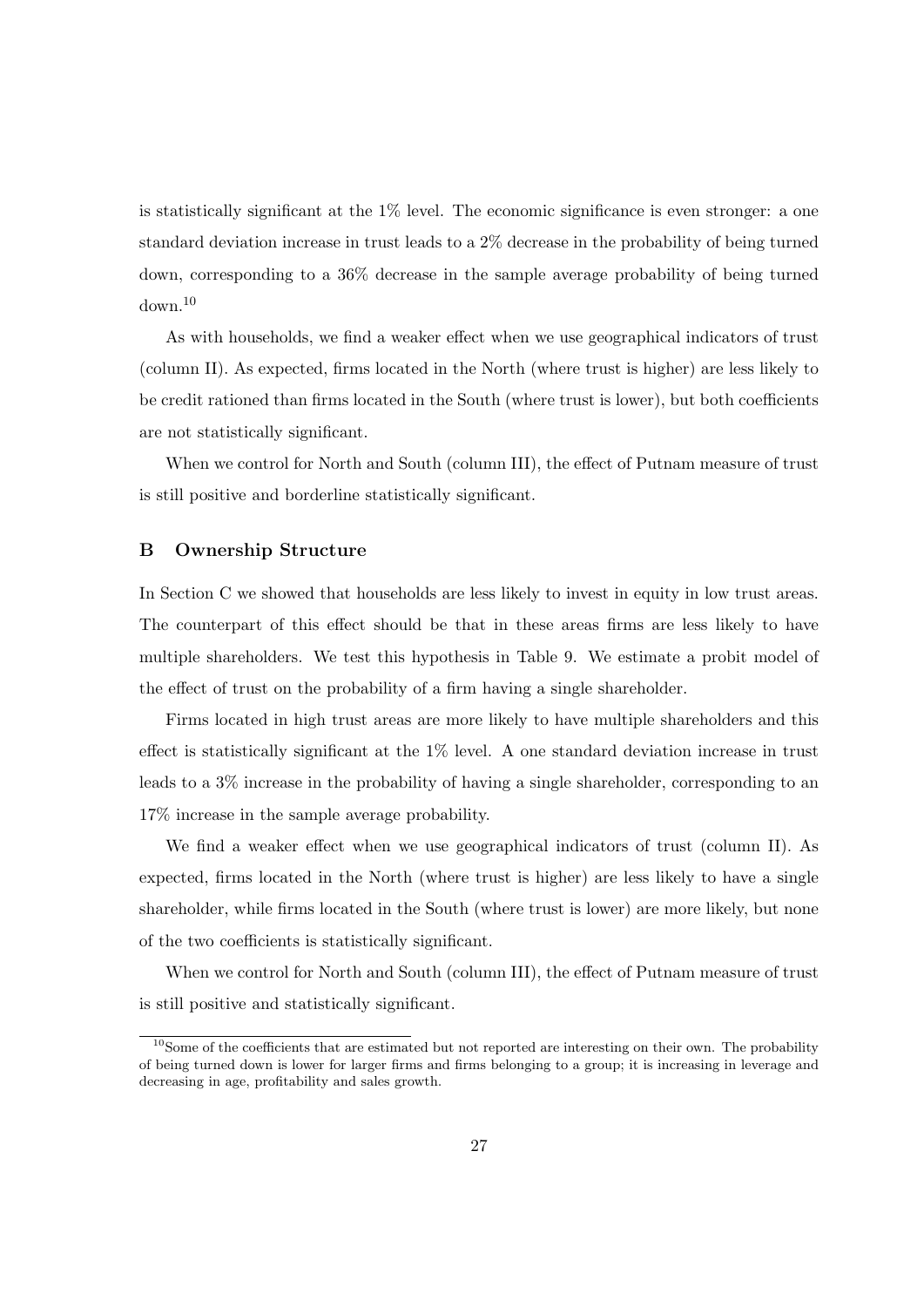## VI When Does Trust Matter More?

Results so far have shown a remarkable and pervasive correlation between the degree of trust of an area and the use and availability of financial contracts. To gain more confidence on the causal nature of this correlation, we want to explore whether the magnitude of this effect varies according to the theoretical predictions outlined in Section III. Therefore, we will analyze how the impact of trust varies according to the quality of legal enforcement and the level of education of the investors.

### A Trust and Legal Enforcement

If trust is important when contracts are incomplete, it should be particularly relevant when law enforcement is weak. Thus, we expect a higher marginal effect of trust in parts of Italy where law enforcement is comparatively worse.

In Table 10 we re-estimate our basic specifications, splitting the sample between provinces with relatively efficient judicial system (judicial inefficiency below the median of 3.7 years) and provinces with relatively inefficient judicial system (judicial inefficiency above the median).

Table 10.A reports the tobit estimates of the effect of trust on the fraction of financial wealth invested in cash, deposits, and stocks. In all cases the impact of trust is larger (in absolute terms) in areas with more inefficient courts. The effect of trust on the fraction of wealth invested in stock is three times as large in areas with weak law enforcement and this difference is statistically significant at the 1% level. Also, in the case of wealth invested in cash, the impact of trust is lower (only two-thirds) where the courts work better, albeit the difference is not statistically significant. Only in the case of deposits are the two coefficients very similar. As discussed in Section III, the demand of deposits requires less trust because they can be called on demand and because the supervision of the Bank of Italy reassures investors. Both of these protections do not rely on the efficiency of the court system. Thus, it is not very surprising that the effect of trust does not vary according to the quality of law enforcement.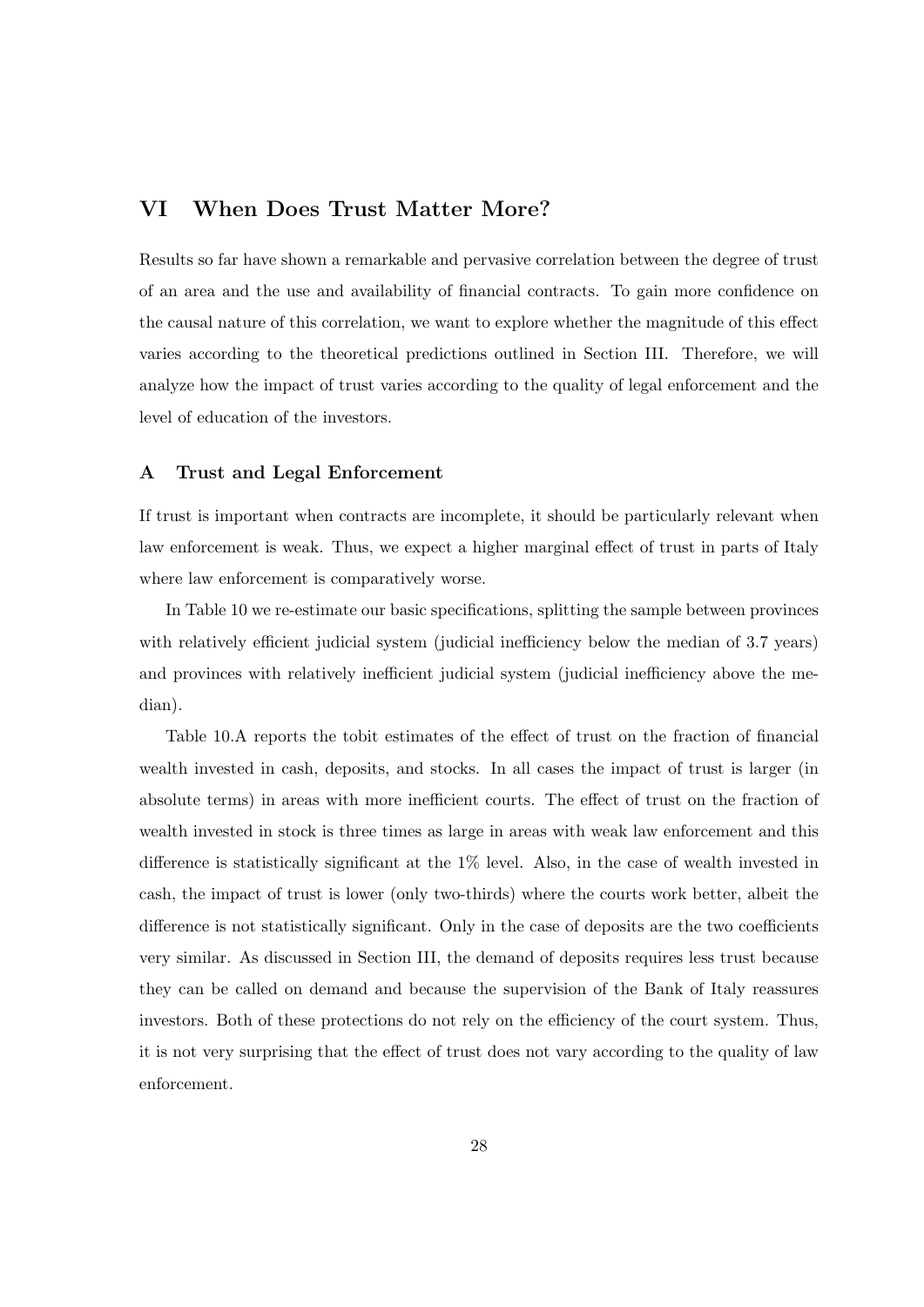The first two columns of Table 10.B present the probit estimates of the likelihood of using checks split according to the quality of legal enforcement in the area. The effect of trust is three times as large as areas with weak legal enforcement. The difference is statistically significant at the 1% level. In areas with better legal enforcement, trust does not have a statistically significant impact on the probability of using checks.

A similar picture emerges if we look at the effect of trust on access to credit. In areas with weak law enforcement, the effect of trust has the expected sign and is statistically significant both for the probability of being discouraged from borrowing and for the probability of being turned down after applying for a loan. By contrast, the effect is not significant (and quantitatively very small) in areas with better law enforcement.

Consistently, the effect of trust on informal credit is not statistically significant in areas with better law enforcement, while it is three times as big and statistically significant in areas with weak legal enforcement.

Similarly, the effect of trust on firms applying for a loan is not significant (both economically and statistically) in areas with a better court system, while it is three times as big and statistically significant in areas with weak legal enforcement (Table 10.C).

The only exception to this pattern emerges in the last two columns of Table 10.C, where the effect of trust on the likelihood of having a single shareholder is larger in areas with a better court system, albeit the difference is not statistically significant.

Overall, the results seem to conform very well to the prediction that trust matters more where legal enforcement is weak. This result raises the possibility that countries lacking social capital can compensate for it with better legal enforcement. In practice, however, countries deficient in social capital also have weak legal enforcement. For example, in the sample of 28 countries in Knack and Kneefer (1996), we find a correlation of 0.83 between trust and judicial efficiency. This might not be a simple coincidence. Putnam (1993) and La Porta et al. (1997a) suggest that the lack of social capital may negatively affect the working of institutions, thus also the quality of law enforcement. If this were the case, our estimates would grossly underestimate the overall impact of social capital.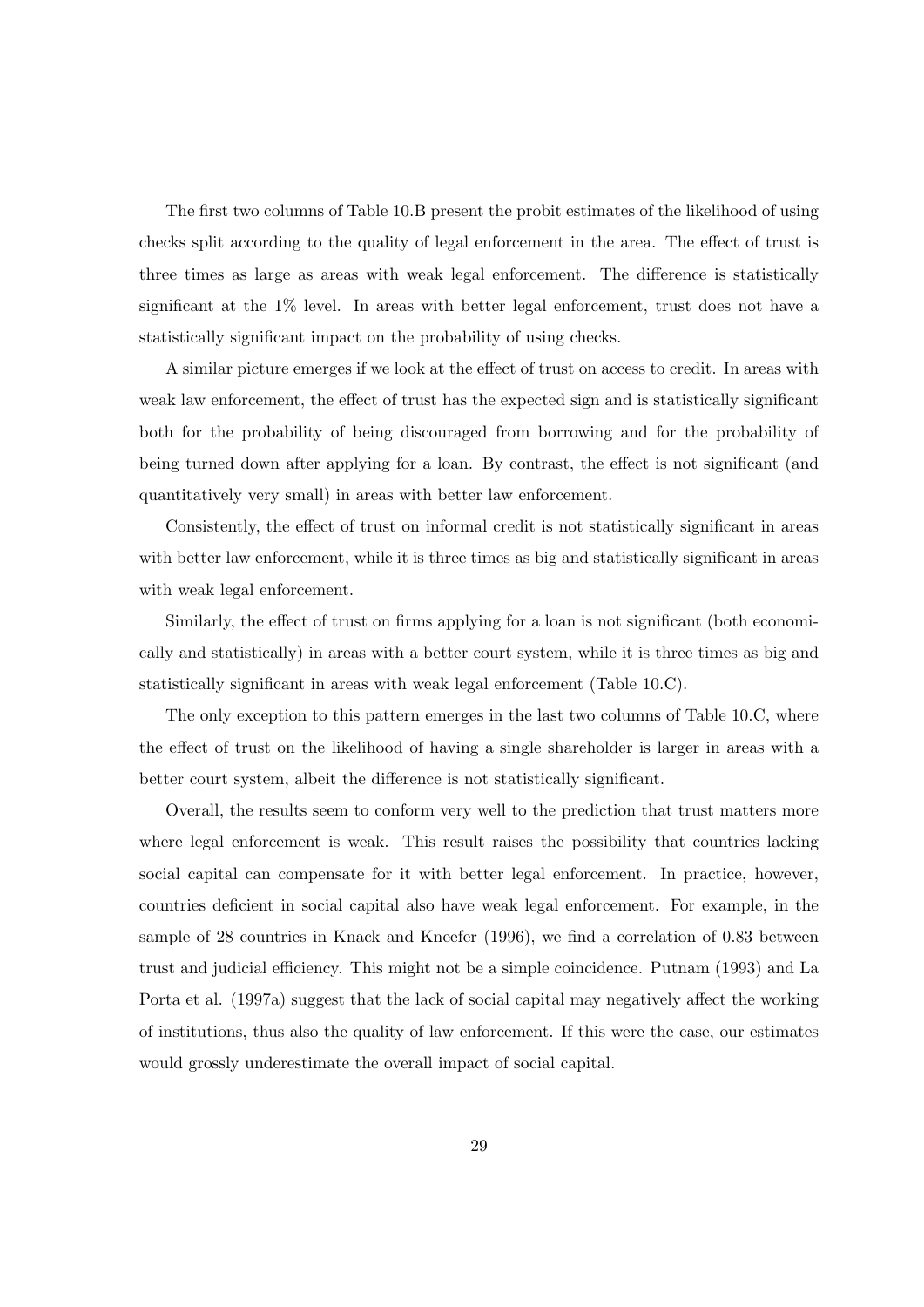### B Trust and Education

Information and the ability to assimilate it are essential inputs for portfolio allocation. If some investors are not endowed with the necessary ability or information to manage their portfolio, then they need to delegate this function. For the uninformed, delegation is the only alternative to keeping their money under a mattress. But delegation requires trust. Thus, to invest money in assets other than cash, trust becomes more necessary, the less sophisticated the investor. Similarly, understanding the risks involved with writing a check and the way to minimize them (e.g., writing 'not transferable' on the back) requires some level of sophistication. In the absence of sophistication, people will have to rely more on trust.

In our empirical analysis, we use education as a measure of access to information and information processing ability. The household sample contains the number of years of education of the household head. We split the sample at the median level of education (8 years, corresponding to the end of junior high school). Since for many years this was the mandatory level of schooling, there exists a large mass of people at that level, which we include in the low-education group. Hence, the higher number of observations in this subsample.

Table 11 presents the impact of trust on the portfolio allocation and use of checks subdivided according to the household heads level of education. As we can see in the first two columns, the impact of trust on the proportion of wealth invested in cash is three times larger for low-educated households than for highly educated households. The difference is statistically significant at the 1% level.

The same can be said for deposits. In fact, trust has no significant impact on the proportion of wealth invested in deposits among educated people, as should be the case, since deposits are very well protected contractually. By contrast, trust has an economically and statistically significant impact on the proportion of wealth invested in deposits among households with low levels of education. A one standard deviation increase in trust increases the proportion of wealth in deposits by 8 percentage points, equal to a 14% increase with respect to the mean. The difference between the impacts of trust in the two subgroups is significant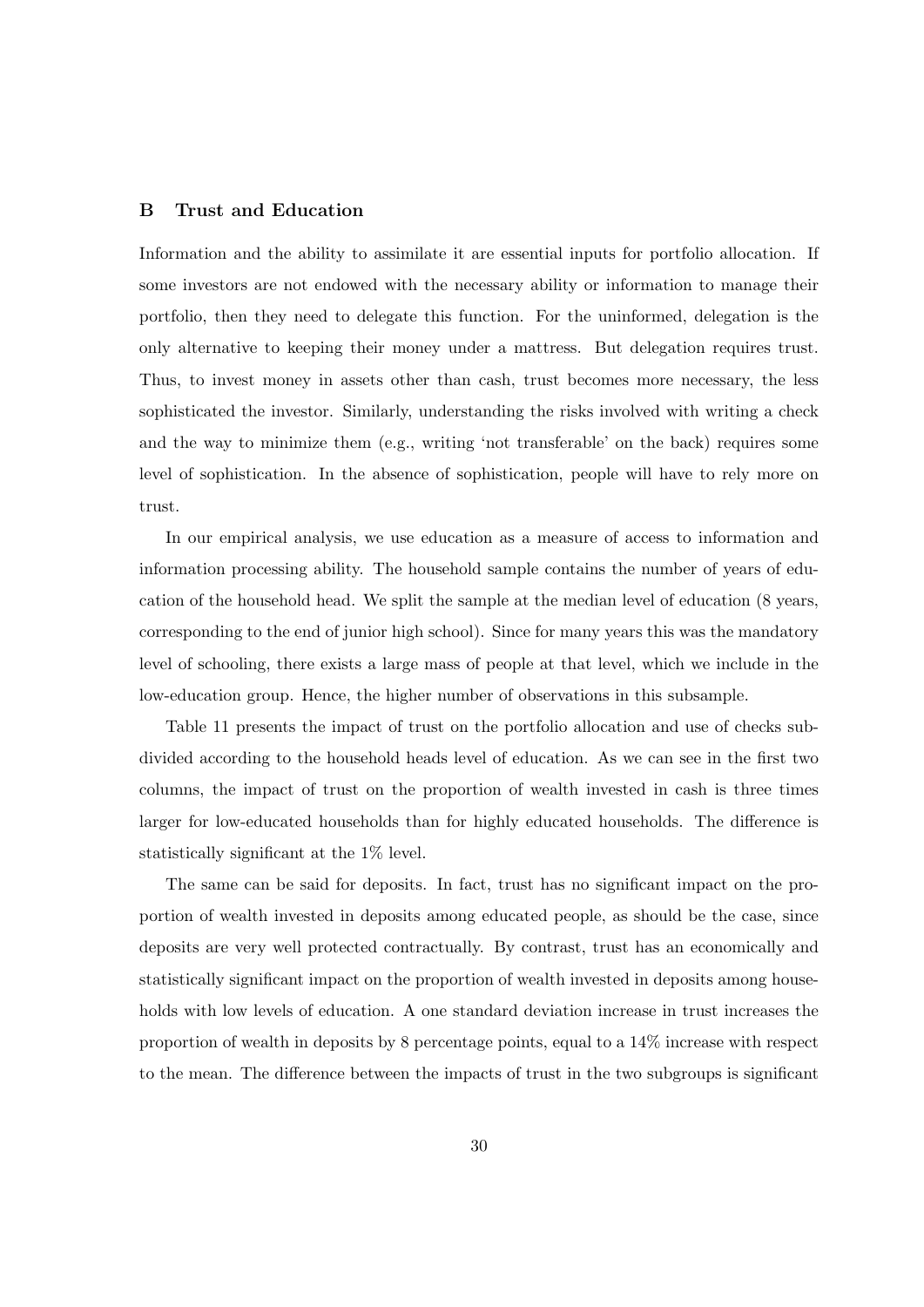at the 1% level.

Also the proportion of wealth invested in stocks is more sensitive to trust among less educated people. The difference, however, is quantitatively small (only 20%) and is not statistically significant. This is surprising, because we would have expected the effect to be stronger for equity investments, which require much more knowledge to be analyzed. This weak result might be due to the paucity of low-educated families who own stock (3.6% versus 15% of the well educated families and a population average of 7%). The extreme infrequency of the phenomenon makes it more subject to confounding effects. For example, widows may retain the portfolio allocation of their deceased husbands, even when they do not have the same level of education. To see whether this plays any role we re-estimated the two regressions restricting the sample to male household's head. The difference (not reported) increases to 34%, but it is still not statistically significant.

Finally, the last two columns of Table 11 report the estimates of the impact of trust on the probability of using a check in the two subsamples. The impact of trust among low educated people is eight times as big as the impact of trust among highly educated people, and this difference is statistically significant at the  $1\%$  level. In fact, trust has no statistically significant impact among highly educated people.

Overall, the results suggest that trust is a more important input among less educated people.

# VII The Origins of Trust

In all the regressions we controlled for a measure of the quality of the court system. Therefore, our results on trust cannot be interpreted as just the expectation of prompt legal enforcement. This rules out the first of the three hypotheses on the ultimate origin of trust discussed in Section III. The other two interpretations are not mutually exclusive. Trust may capture the expectation of non-legal enforcement, as argued by Putnam and formalized by Spagnolo (1999). People trust each other because they interact in many dimensions and thus have a lot of opportunities of "punishing" a person who abuses their trust (Coleman, 1990).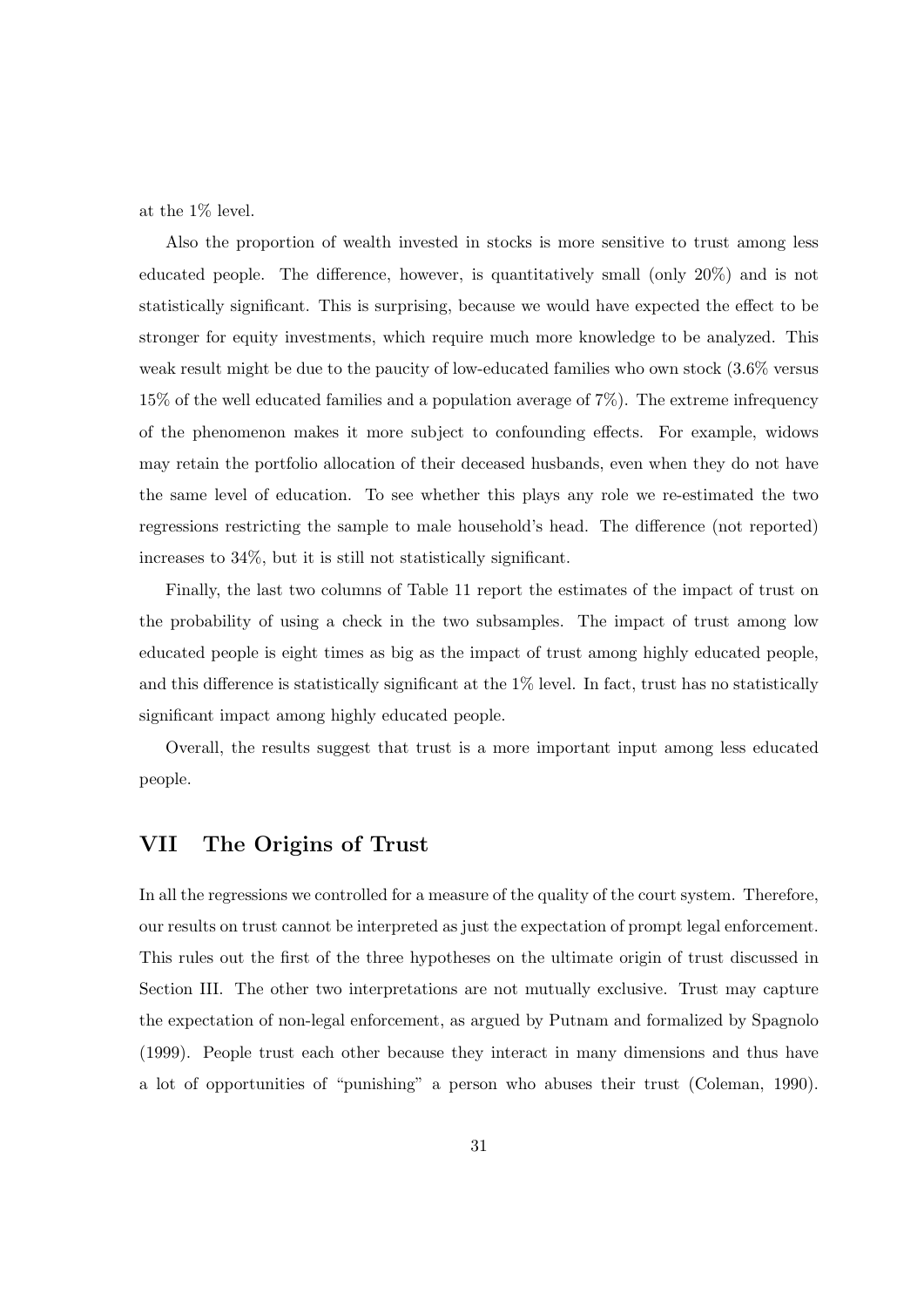Alternatively, trust may reflect the expectation that people will behave cooperatively, as a result of a moral attitude imprinted with education.

To try and identify the relative importance of the two, we focus on the households that moved from their place of origin. For those, it is possible to separately identify the effect of the environment they grew up in and the environment where they live. For these households, then, we create two separate measures of trust. One is the Putnam measure of trust for the province of birth, the other is the Putnam measure of trust for the province of residence. To allow for possible differences between movers and non movers, we introduce a separate measure of trust for the households that did not move. This is the Putnam measure of trust for the province of residence, which by construction coincides with the province of birth.

In Table 12 we re-estimate all the households regressions introducing these three variables.<sup>11</sup> The pattern of all the results is fairly similar. In all the specifications, the trust of origin has the same sign as the trust of residence and in four out of seven cases it is statistically significant at conventional levels. With only one exception, the trust of residence is always more important, representing between 55 and 92% of the overall effect of trust (i.e., the sum of the effect of the trust of origin and the trust of residence). We think that this decomposition may hold in general, since the overall effect of trust for movers is almost identical to the effect of trust for non movers in all regressions.

We find that the likelihood of receiving a loan from relatives and friends is more sensitive to the trust of origin than to that of residence, albeit the difference is not statistically significant. This is not surprising, since the network of friends and family should remain where individuals grew up, and not where they currently live.

One possible objection to our interpretation that the trust of origin affects the use and availability of financial contracts is that the estimated coefficients may simply capture the effects of discrimination. While we cannot exclude this in general, in some cases we can rule out that discrimination is the only source of this effect. In fact, it would be hard to argue that individuals born in low trust areas hold more cash and less stock as a result of

 $11$ Of course, we cannot perform the same tests for firms, since they do not have a province of birth.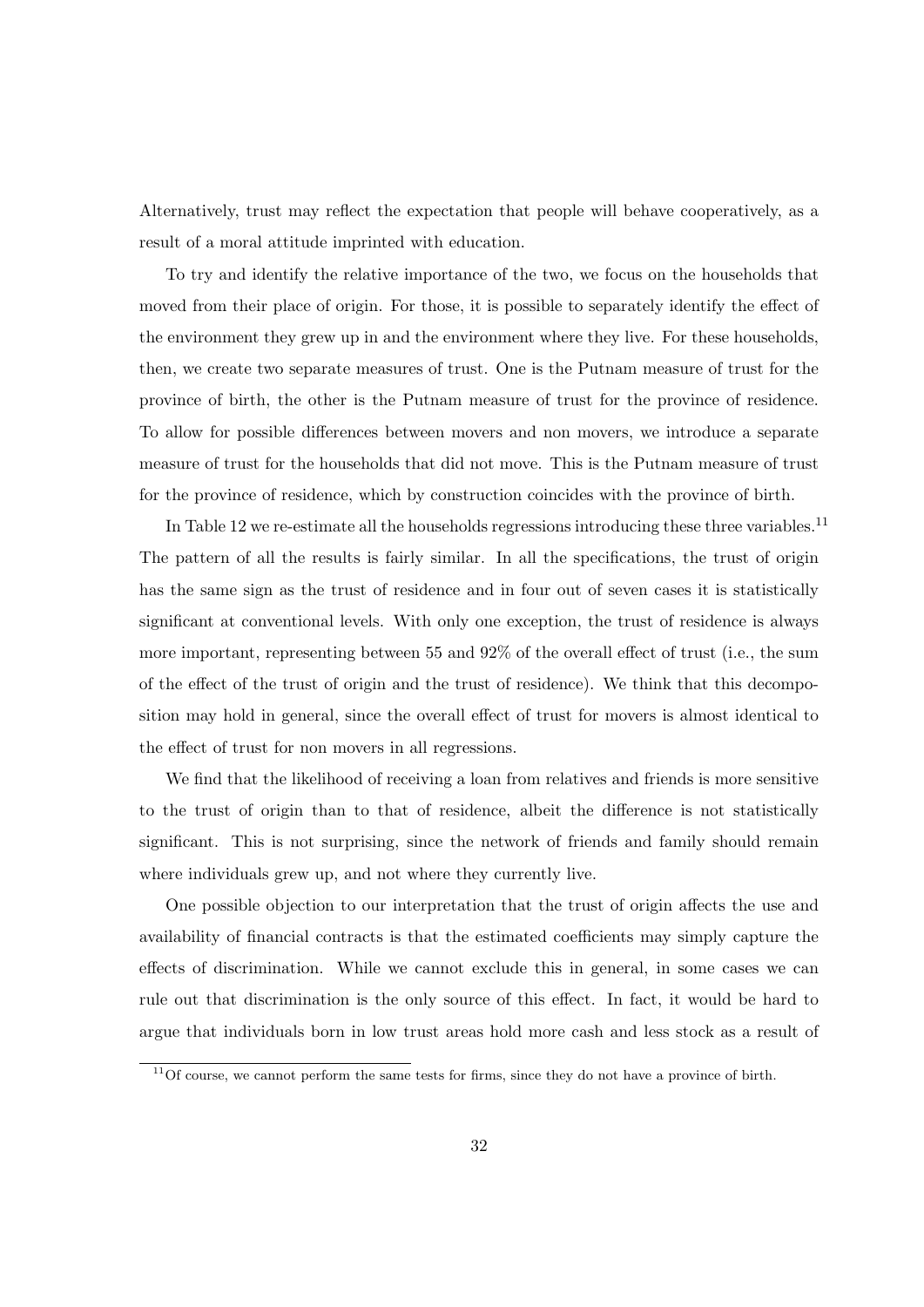discrimination, as columns I and III of Table VII indicate.

On the other hand, we do not think that statistical discrimination (i.e., the use of the place of origin as a proxy for the true trustworthiness) is necessarily inconsistent with (or alternative to) the importance of trust. In fact, if people coming from low trust areas are less trustworthy (as suggested by the work of Glaeser et al. (1999)), it is optimal for others to infer their level of trustworthiness on the basis of their ethnicity or place of birth. This would be tantamount to discriminating against them.

Finally, if discrimination plays a very big role in the relation between trust and the use of financial contracts, the overall effect of trust for movers should be much bigger than the effect of trust for non movers who do not face discrimination. As we already mentioned, this is not the case. The sum of the effects of the two trust measures for movers is almost identical to the total effect for non movers.

# VIII Conclusions

Our analysis identifies a very strong correlation between the level of social capital prevailing in an area and the use and availability of financial contracts. This effect is not simply due to omitted environmental variables, because the behavior of movers is still affected by the level of trust of their provinces of origin. This effect is also bigger when legal enforcement is weaker and when theory predicts social capital should matter more.

Thus, our findings show that social capital plays an important role in the degree of financial development across different parts of Italy. The obvious question is how generalizable these results are. Is this just a feature of a country with an inefficient legal enforcement? Is it an effect we can find only in a microeconomic analysis that does not have any aggregate consequences?

We cannot fully rule out the first possibility. In fact, our analysis of the interaction between trust and legal enforcement suggests that trust is much less important (sometimes not important at all) where the court system is more efficient or where people are more educated. One could legitimately question the importance of social capital in highly developed coun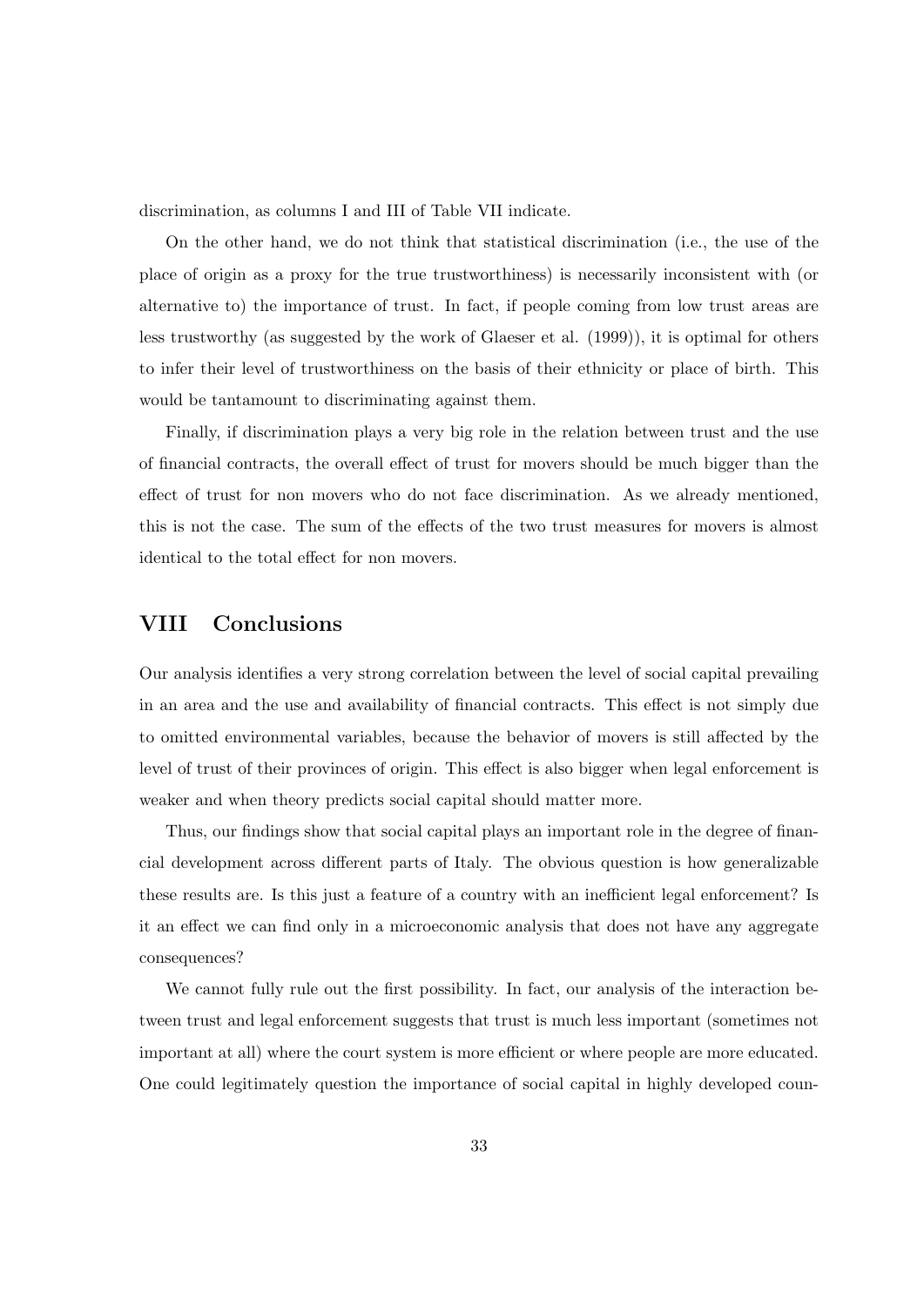tries, with good legal enforcement and high levels of education. Most of the world, however, does not fit this description. Hence, social capital is likely to be very important in explaining the success (or lack thereof) of developing countries.

We can, instead, try to answer the second question. Knack and Kneefer (1996) report an aggregate measure of trust by country, derived from the World Values Survey. After controlling for the degree of law enforcement, we find a positive and statistically significant correlation between this measure of trust and several indicators of financial development used by La Porta et al. (1997b): the ratio of stock market capitalization to GDP, the number of listed companies per million of population, and the diffusion of corporate ownership. While this is far from a definite proof, it suggests that our results extend beyond a single country. More importantly, all these results together emphasize the pervasiveness of the effects of social capital and the importance of more research in this area.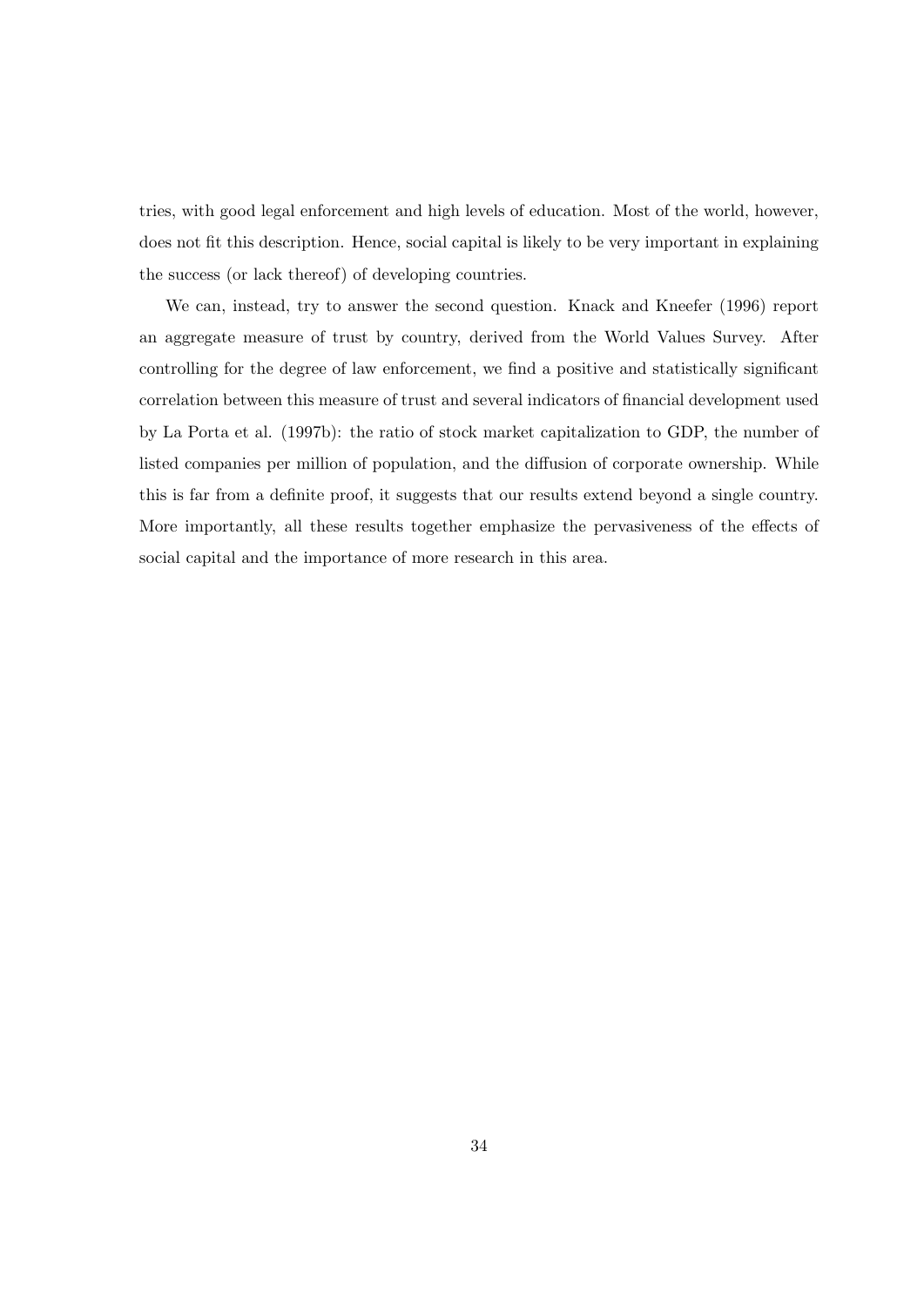### Table 1:

# Summary Statistics

Panel A comes from the Survey of Households Income and Wealth (SHIW), covering the period 1989- 1995. The proportion of a household portfolio invested in cash/deposits/stocks is obtained as the amount of holdings in cash/deposits/stocks divided by total household financial wealth. "Use of checks" is an indicator variable equal to one if a household responds positively to the question: "Did you or some other member of the household issue checks in the course of the year to settle transactions?". "Discouraged and Turned down" is an indicator variable equal to one if an household responds positively to at least one of the following questions: "During the year did you or a member of the household think of applying for a loan or a mortgage to a bank or other financial intermediary, but then changed your mind on the expectation that the application would have been turned down?"; "During the year did you or a member of the household apply for a loan or a mortgage to a bank or other financial intermediary and your application was turned down?". "Family loan" is an indicator variable equal to one if an household responds positively to the question: "As of the end of the year did you have debts outstanding towards friends or relatives not living with you?" Trust is an indicator of social capital at the local level devised by Putnam (1993). It is the average participation to national referendums, measured at the provincial level. The variable north (south) is an indicator variable taking value one if an individual is resident in a northern (southern) region of Italy (which according to Putnam (1993) are characterized by different level of social capital and trust). Trust of origin is the Putnam measure of social capital computed for the province of birth of an individual. Judicial inefficiency is the number of years it takes to complete a first-degree trial in the local courts. For monetary variables, as Per Capita GDP, Household Income and Household Wealth, we use an exchange rate of  $\$ 1 =$  Lit 1,800.

Panel B comes from the Survey of Manufacturing Firms (SMF) conducted every three years in Italy on a sample of small and medium-sized manufacturing firms with at least 10 employees. "Turned down" is an indicator variable taking value one if a firm answers positively to the question: "In 1994 did you apply to a bank or a financial intermediary to have your loans increased and have been turned down by all of those you applied to". "One shareholder" is an indicator variable taking value one if the largest shareholder holds 100 percent of the firm's shares. Firm's age is computed as 1994 minus the year of foundation. Leverage is the ratio of total firm debt as of the end of 1993 to total end of period asset. "Number of employees" is the number of firm's employees as of the end of 1993. "Sales" is the firm's sales (million dollars) as of the end of 1993. "Group" is an indicator variable equal to one if the firm belongs to a group; zero otherwise. "Corporation" is another indicator variable equal to one if the firm is incorporated. Small size is an indicator variable taking value one if the number of employees in 1994 is below the median value (which is equal to 67). "Local competition" is an indicator variable equal to one if the firm's major competitors are located in the same geographical area. For monetary variables, as Per Capita GDP, and Sales, we use an exchange rate of  $$ 1 = Lit 1,800.$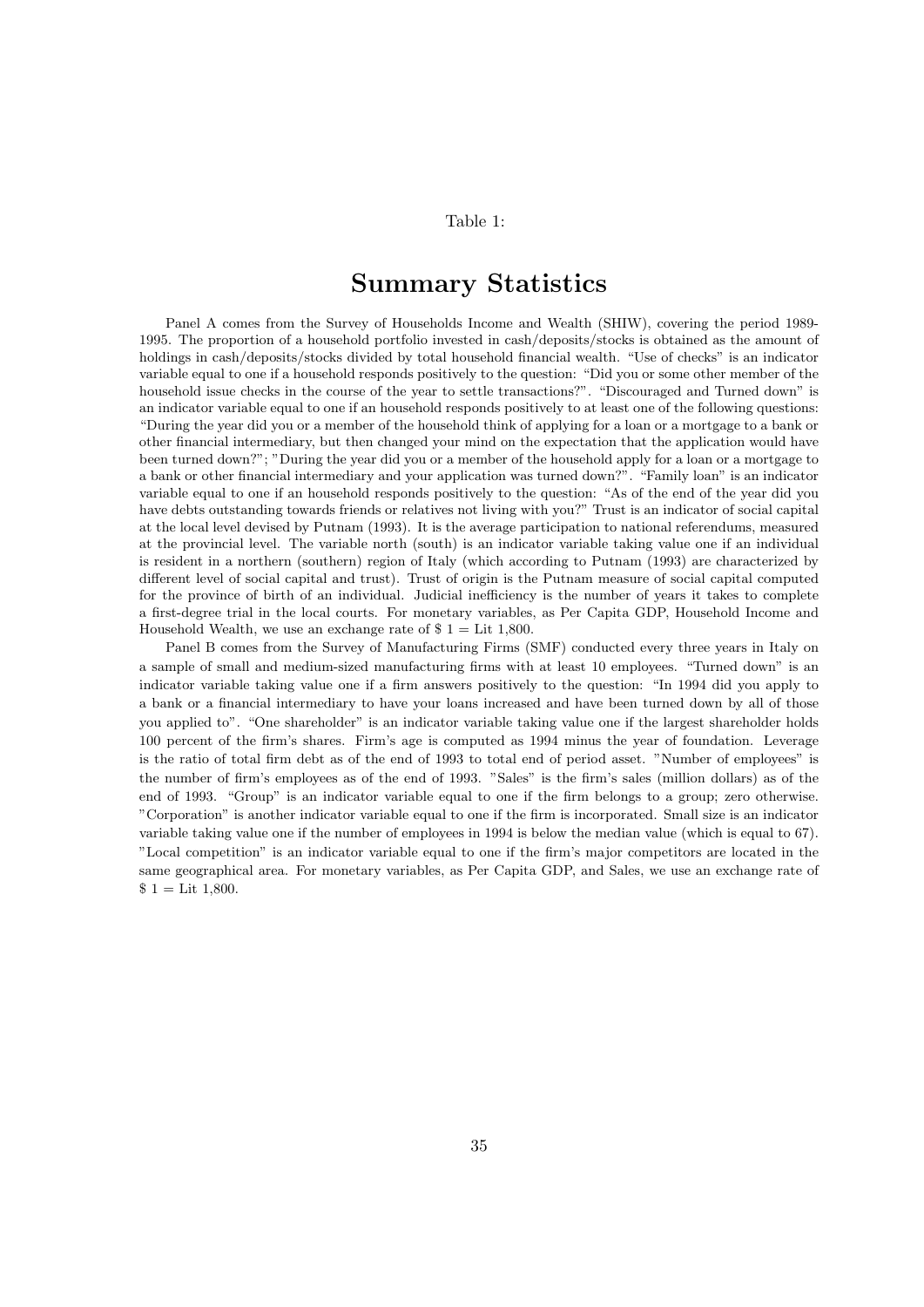|                                | Mean    | St. Dev. | Min.       | Max.      | N      |
|--------------------------------|---------|----------|------------|-----------|--------|
| $%$ wealth in cash             | 0.24    | 0.34     | 0.00       | 1.00      | 32,286 |
| % wealth in deposits           | 0.56    | 0.38     | 0.00       | 1.00      | 32,286 |
| % wealth in stock              | 0.03    | 0.12     | 0.00       | 1.00      | 32,286 |
| Use of checks                  | 0.49    | 0.50     | 0.00       | 1.00      | 32,617 |
| Discouraged                    | 0.02    | 0.14     | 0.00       | 1.00      | 32,617 |
| Turned down                    | 0.01    | 0.10     | 0.00       | 1.00      | 32,617 |
| Family loans                   | 0.03    | 0.18     | 0.00       | 1.00      | 32,617 |
| Trust                          | 0.78    | 0.07     | 0.63       | 0.89      | 32,617 |
| Trust -Origin                  | 0.77    | 0.08     | 0.62       | 0.89      | 32,136 |
| Judicial inefficiency          | 3.63    | 1.25     | 1.44       | 8.32      | 32,617 |
| Judicial inefficiency squared  | 14.75   | 11.10    | 2.08       | 69.28     | 32,617 |
| North                          | 0.42    | 0.49     | 0.00       | 1.00      | 32,617 |
| South                          | 0.37    | 0.48     | 0.00       | 1.00      | 32,617 |
| Per capita GDP (in dollars)    | 16,666  | 5,555    | 5,555      | 38,888    | 32,617 |
| Household Income (in dollars)  | 25,318  | 18,429   | $\theta$   | 428,376   | 32,617 |
| Household Wealth (in dollars)  | 136,451 | 233,101  | $-104,023$ | 9,888,889 | 32,396 |
| Age                            | 53.04   | 15.10    | 17.00      | 90.00     | 32,617 |
| Education                      | 8.21    | 4.67     | 0.00       | 18.00     | 32,617 |
| $#$ people living in the house | 3.00    | 1.37     | 1.00       | 9.00      | 32,617 |
| Married                        | 0.74    | 0.44     | 0.00       | 1.00      | 32,617 |
| Male                           | 0.78    | $0.42\,$ | 0.00       | 1.00      | 32,617 |
| $#$ Kids                       | 0.65    | 0.94     | 0.00       | 7.00      | 32,617 |

Panel A: Household Sample

Panel B: Firm Sample

|                               | Mean   | St. Dev. | Min.     | Max.       | N     |
|-------------------------------|--------|----------|----------|------------|-------|
| Turned down                   | 0.05   | 0.22     | 0.00     | 1.00       | 3,556 |
| One shareholder               | 0.16   | 0.37     | 0.00     | 1.00       | 4,173 |
| Trust                         | 0.82   | 0.05     | 0.62     | 0.89       | 4,361 |
| North                         | 0.73   | 0.44     | 0.00     | 1.00       | 4.434 |
| South                         | 0.09   | 0.29     | 0.00     | 1.00       | 4,434 |
| Judicial Inefficiency         | 3.16   | 0.91     | 1.44     | 8.32       | 4,361 |
| Judicial inefficiency squared | 10.79  | 7.41     | 2.07     | 69.28      | 4,361 |
| Per capita GDP (in dollars)   | 16,666 | 5,555    | 5,555    | 38,888     | 4,361 |
| Age                           | 26.34  | 23.18    | 0.00     | 144.00     | 4,403 |
| Growth $(\%)$                 | 1.24   | 1.08     | 0.00     | 54.90      | 4,152 |
| Leverage                      | 0.26   | 0.19     | 0.00     | 0.83       | 3,582 |
| <b>ROA</b>                    | 0.03   | 0.09     | $-0.63$  | 1.69       | 3,572 |
| $#$ employees                 | 231    | 1,329    | 3        | 76,000     | 3,572 |
| Sales (million dollars)       | 50,555 | 493,333  | $\theta$ | 22,550,000 | 3,572 |
| Group                         | 0.32   | 0.47     | 0.00     | 1.00       | 4,419 |
| Corporation                   | 0.85   | 0.36     | 0.00     | 1.00       | 4.434 |
| Small size                    | 0.50   | 0.50     | 0.00     | 1.00       | 4,434 |
| Local competition             | 0.17   | 0.38     | 0.00     | 1.00       | 4.434 |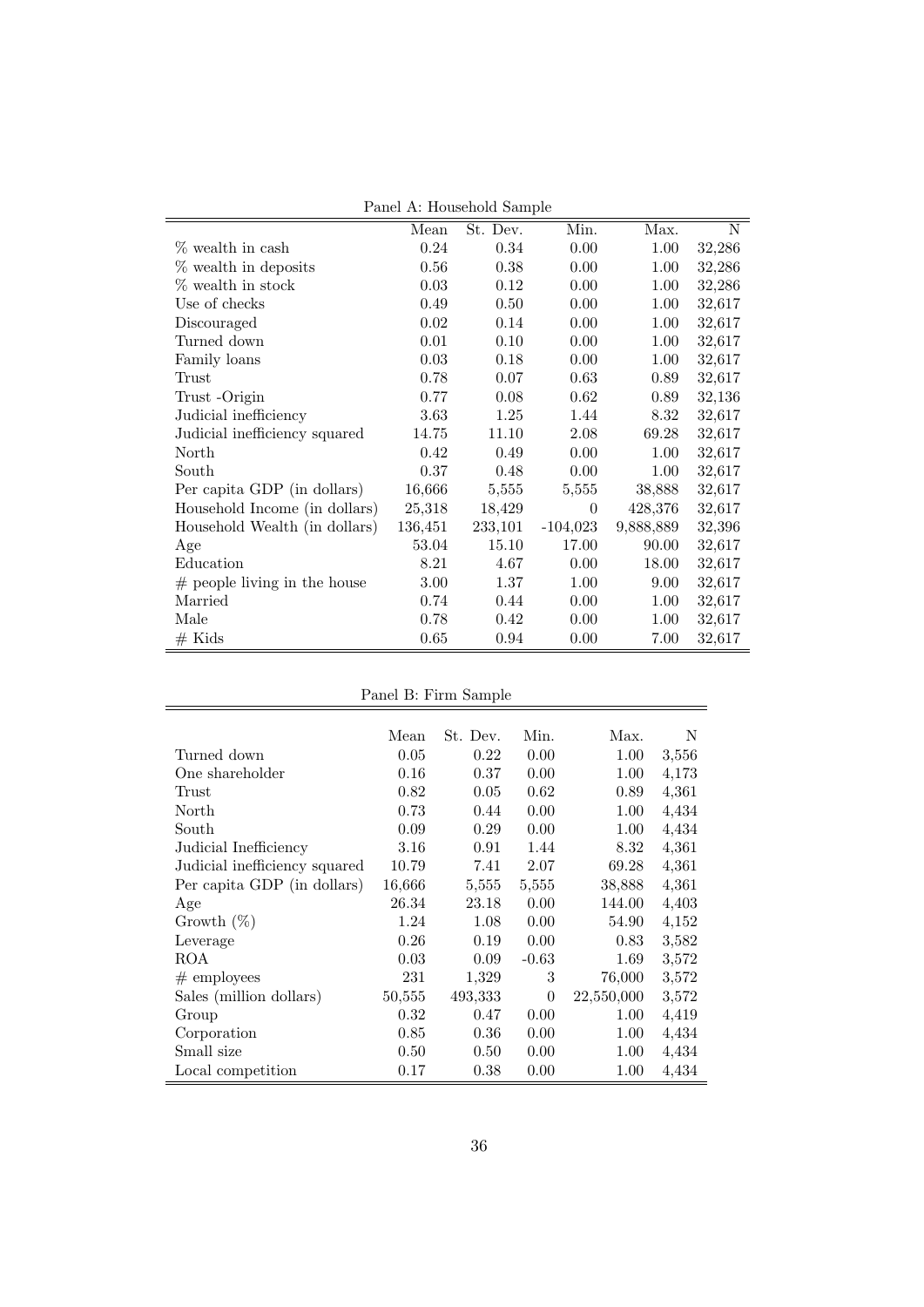### Table 2:

# Effect of Trust on the Amount of Financial Wealth Invested in Cash

The dependent variable is the proportion of financial wealth a household detains in cash. For all columns but the last one the reported coefficients are tobit estimates. In the last column the reported coefficients are OLS estimates with fixed province effects. The sample is a quasi-panel of Italian families in 1989, 1991, 1993 and 1995. Some of the individuals are interviewed in more than one year. Panel A contains multiple observations of the same individual, while Panel B contains only the earliest observation for every respondent. Trust is an indicator of social capital at the local level devised by Putnam (1993). It is the average participation to national referendums, measured at the provincial level. The variable north (south) is an indicator variable taking value one if an individual is resident in a northern (southern) region of Italy (which according to Putnam (1993) are characterized by different level of social capital and trust). Trust of origin is the Putnam measure of social capital computed for the province of birth of an individual. Judicial inefficiency is the number of years it takes to complete a first-degree trial in the local courts. All the regressions contain the following control variables (not reported): household income (linear and squared), household wealth (linear and squared), the number of people belonging to the household, the number of kids in the household, household head age (linear and squared), his/her education (number of years of schooling), indicator variables for whether the head is married, is a male, for the sector in which he/she works, and for the level of job he/she has, plus three calendar year dummies. The standard errors reported in parentheses are corrected for clustering of the residual at the provincial level.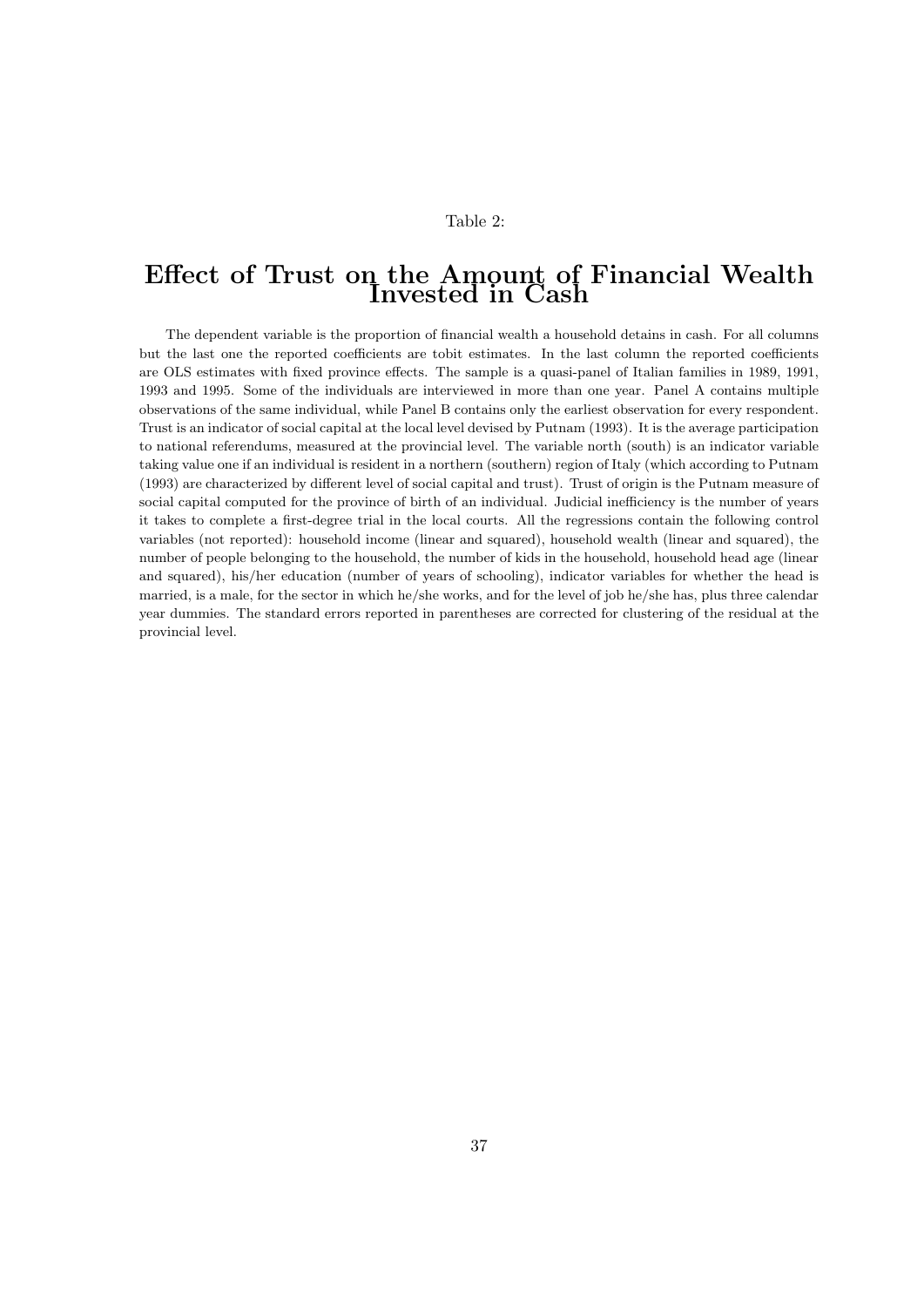|                               | I ally <i>II</i> . Whole balliple |          |          |          |
|-------------------------------|-----------------------------------|----------|----------|----------|
|                               | I                                 | $\rm II$ | Ш        | IV       |
| Trust                         | $-1.013$                          |          | $-0.539$ |          |
|                               | (0.162)                           |          | (0.197)  |          |
| North                         |                                   | $-0.051$ | $-0.048$ |          |
|                               |                                   | (0.016)  | (0.014)  |          |
| South                         |                                   | 0.148    | 0.087    |          |
|                               |                                   | (0.028)  | (0.028)  |          |
| Trust of origin               |                                   |          |          | $-0.236$ |
|                               |                                   |          |          | 0.040)   |
| Judicial inefficiency         | 0.127                             | 0.084    | 0.087    |          |
|                               | (0.028)                           | (0.027)  | (0.024)  |          |
| Judicial inefficiency squared | $-0.014$                          | $-0.010$ | $-0.010$ |          |
|                               | (0.003)                           | (0.003)  | (0.003)  |          |
| Per capita GDP                | $-1.001$                          | $-0.323$ | $-0.151$ |          |
|                               | (0.356)                           | (0.485)  | (0.390)  |          |
|                               |                                   |          |          |          |
| $Pseudo-R2$                   | 0.199                             | 0.202    | 0.204    | 0.259    |
| Ν                             | 32,286                            | 32,286   | 32,286   | 31,805   |

Panel A: Whole Sample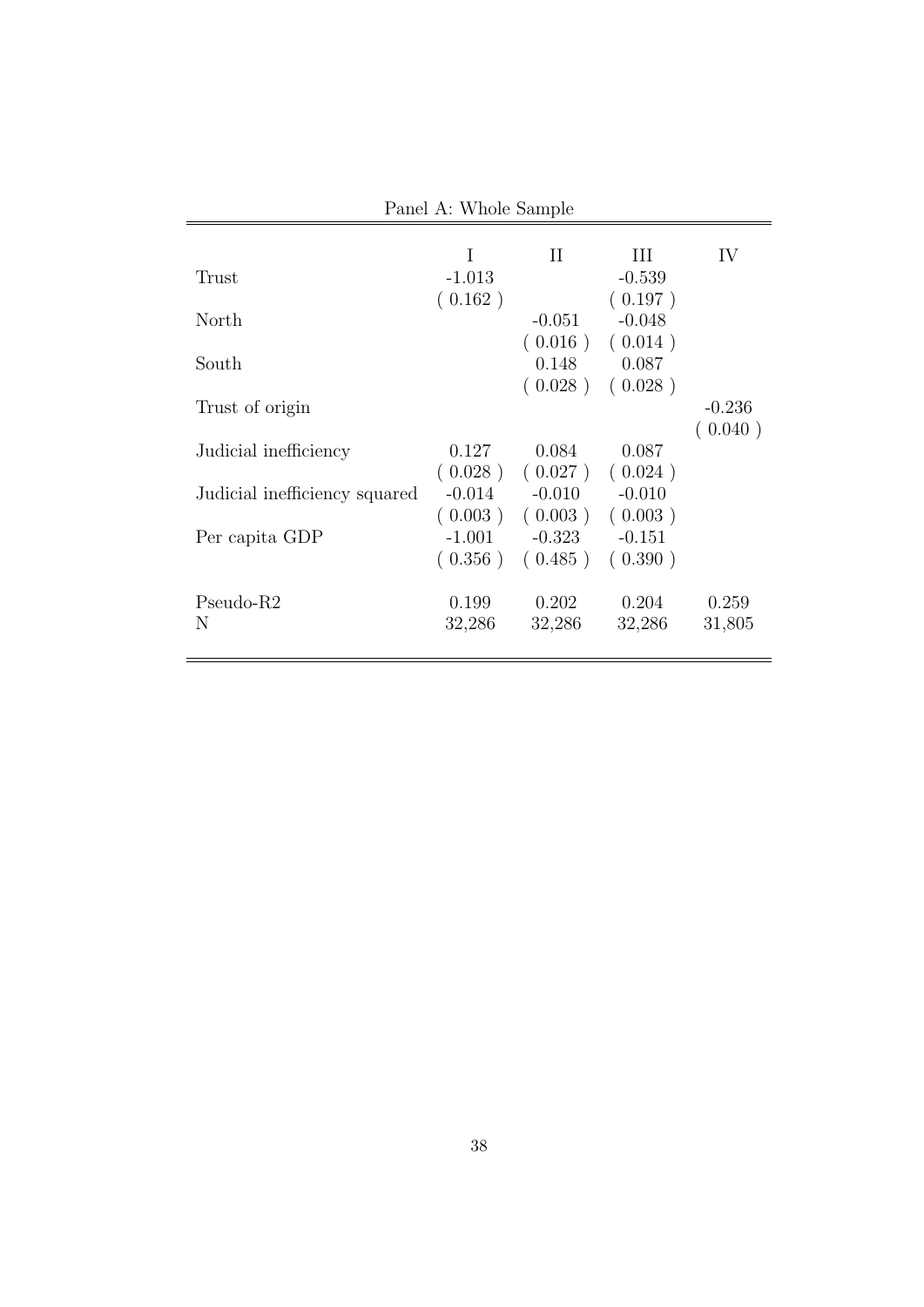|                               | I        | $\rm II$ | Ш        | IV       |
|-------------------------------|----------|----------|----------|----------|
| Trust                         | $-0.998$ |          | $-0.579$ |          |
|                               | (0.165)  |          | (0.200)  |          |
| North                         |          | $-0.046$ | $-0.044$ |          |
|                               |          | (0.017)  | (0.014)  |          |
| South                         |          | 0.146    | 0.079    |          |
|                               |          | (0.030)  | (0.031)  |          |
| Trust of origin               |          |          |          | $-0.257$ |
|                               |          |          |          | (0.047)  |
| Judicial inefficiency         | 0.134    | 0.093    | 0.097    |          |
|                               | (0.033)  | (0.033)  | (0.030)  |          |
| Judicial inefficiency squared | $-0.014$ | $-0.010$ | $-0.011$ |          |
|                               | (0.004)  | (0.004)  | (0.004)  |          |
| Per capita GDP                | $-1.365$ | $-0.747$ | $-0.518$ |          |
|                               | (0.382)  | (0.519)  | (0.410)  |          |
|                               |          |          |          |          |
| $Pseudo-R2$                   | 0.206    | 0.207    | 0.210    | 0.272    |
| Ν                             | 23,019   | 23,019   | 23,019   | 22,658   |

Panel B: Only Non-Repeated Observations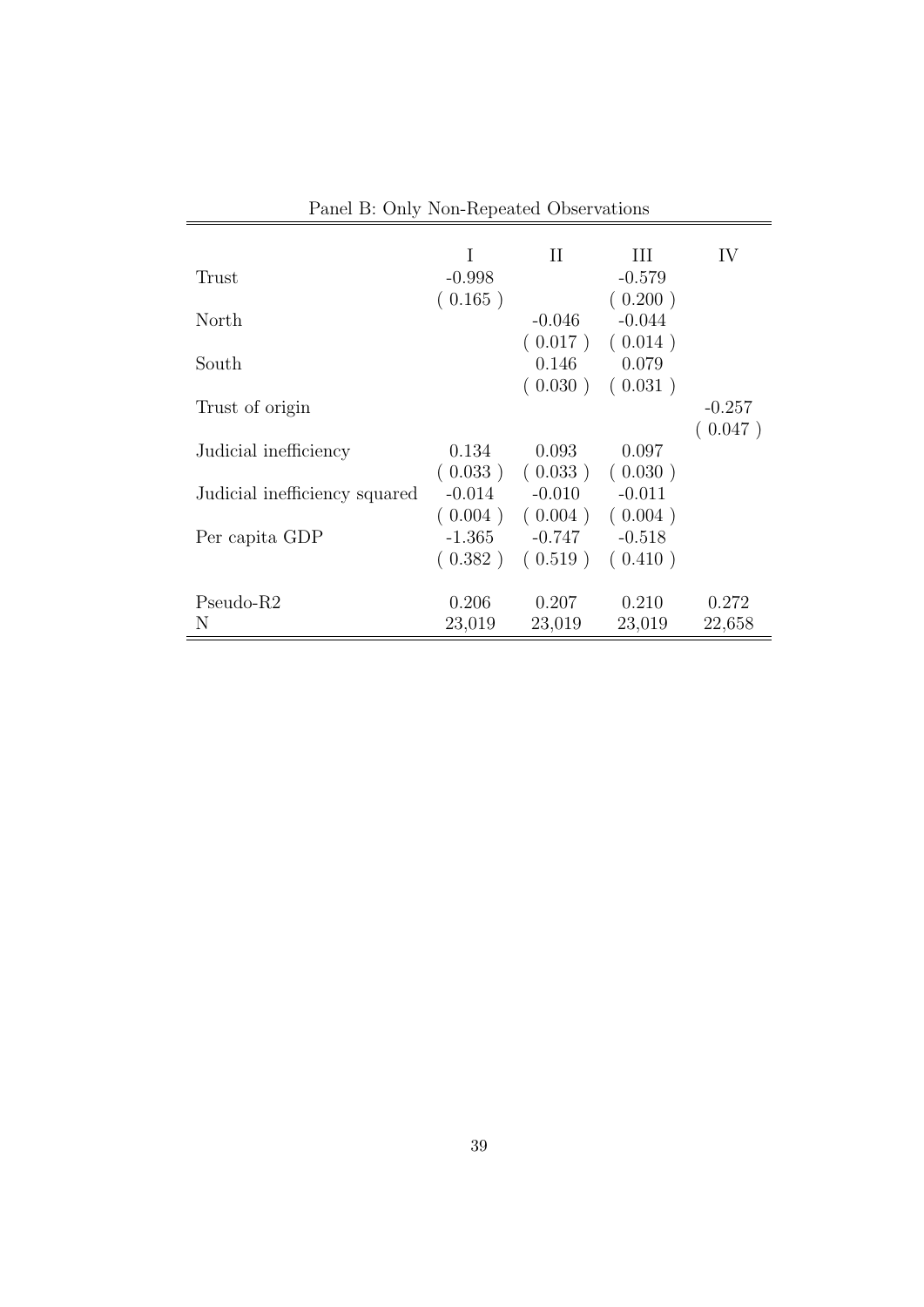### Table 3:

# Effect of Trust on the Amount of Financial Wealth Invested in Bank Deposits

The dependent variable is the proportion of financial wealth a household detains in bank and postal deposits. For all columns but the last one the reported coefficients are tobit estimates. In the last column the reported coefficients are OLS estimates with fixed province effects. The sample is a quasi-panel of Italian families in 1989, 1991, 1993 and 1995. Trust is an indicator of social capital at the local level devised by Putnam (1993). It is the average participation to national referendums, measured at the provincial level. The variable north (south) is an indicator variable taking value one if an individual is resident in a northern (southern) region of Italy (which according to Putnam (1993) are characterized by different level of social capital and trust). Trust of origin is the Putnam measure of social capital computed for the province of birth of an individual. Judicial inefficiency is the number of years it takes to complete a first-degree trial in the local courts. All the regressions contain the following control variables (not reported): household income (linear and squared), household wealth (linear and squared), the number of people belonging to the household, the number of kids in the household, household head age (linear and squared), his/her education (number of years of schooling), indicator variables for whether the head is married, is a male, for the sector in which he/she works, and for the level of job he/she has, plus three calendar year dummies. The standard errors reported in parentheses are corrected for the potential clustering of the residual at the provincial level.

|                               | I        | $\mathbf{H}$ | Ш        | IV       |
|-------------------------------|----------|--------------|----------|----------|
| Trust                         | 0.845    |              | 0.648    |          |
|                               | (0.153)  |              | (0.197)  |          |
| North                         |          | $-0.021$     | $-0.024$ |          |
|                               |          | (0.014)      | (0.013)  |          |
| South                         |          | $-0.128$     | $-0.055$ |          |
|                               |          | (0.025)      | (0.024)  |          |
| Trust of origin               |          |              |          | $-0.069$ |
|                               |          |              |          | (0.049)  |
| Judicial inefficiency         | $-0.074$ | $-0.070$     | $-0.074$ |          |
|                               | (0.027)  | (0.028)      | (0.026)  |          |
| Judicial inefficiency squared | 0.008    | 0.008        | 0.008    |          |
|                               | (0.003)  | (0.003)      | (0.003)  |          |
| Per capita GDP                | $-0.543$ | $-0.521$     | $-0.729$ |          |
|                               | (0.511)  | (0.555)      | (0.446)  |          |
|                               |          |              |          |          |
| Pseudo-R <sub>2</sub>         | 0.045    | 0.044        | 0.046    | 0.062    |
| Ν                             | 32,286   | 32,286       | 32,286   | 31,805   |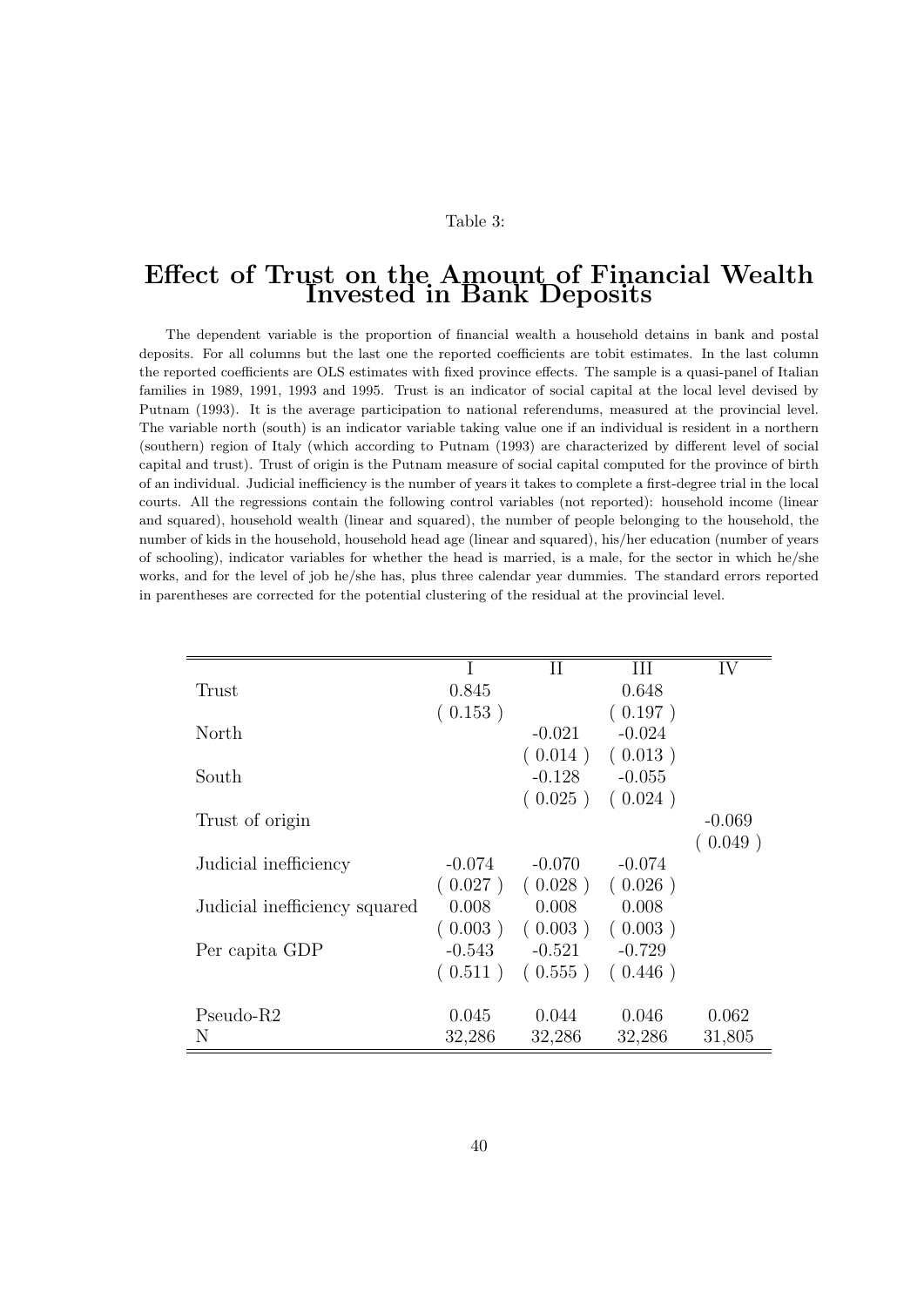### Table 4:

# Effect of Trust on the Demand for Equity

The dependent variable is the proportion of financial wealth a household detains in stocks or mutual funds. For all columns but the last one the reported coefficients are tobit estimates. In the last column the reported coefficients are OLS estimates with fixed province effects. The sample is a quasi-panel of Italian families in 1989, 1991, 1993 and 1995. Trust is an indicator of social capital at the local level devised by Putnam (1993). It is the average participation to national referendums, measured at the provincial level. The variable north (south) is an indicator variable taking value one if an individual is resident in a northern (southern) region of Italy (which according to Putnam (1993) are characterized by different level of social capital and trust). Trust of origin is the Putnam measure of social capital computed for the province of birth of an individual. Judicial inefficiency is the number of years it takes to complete a first-degree trial in the local courts. All the regressions contain the following control variables (not reported): household income (linear and squared), household wealth (linear and squared), the number of people belonging to the household, the number of kids in the household, household head age (linear and squared), his/her education (number of years of schooling), indicator variables for whether the head is married, is a male, for the sector in which he/she works, and for the level of job he/she has, plus three calendar year dummies. The standard errors reported in parentheses are corrected for the potential clustering of the residual at the provincial level.

|                               |          | Н                       | Ш               | IV      |
|-------------------------------|----------|-------------------------|-----------------|---------|
| Trust                         | 1.883    |                         | 0.873           |         |
|                               | (0.361)  |                         | (0.492)         |         |
| North                         |          | 0.219                   | 0.210           |         |
|                               |          |                         | (0.044) (0.042) |         |
| South                         |          | $-0.229$                | $-0.130$        |         |
|                               |          | (0.067)                 | (0.087)         |         |
| Trust of origin               |          |                         |                 | 0.052   |
|                               |          |                         |                 | (0.015) |
| Judicial inefficiency         | $-0.071$ | 0.046                   | 0.037           |         |
|                               |          | (0.099) (0.081)         | (0.076)         |         |
| Judicial inefficiency squared | 0.006    | $-0.003$                | $-0.002$        |         |
|                               |          | (0.011) (0.010) (0.010) |                 |         |
| Per capita GDP                | 1.017    | $-0.175$                | $-0.464$        |         |
|                               | (1.664)  | (0.992)                 | (0.894)         |         |
|                               |          |                         |                 |         |
| $Pseudo-R2$                   | 0.258    | 0.265                   | 0.267           | 0.138   |
| Ν                             | 32,286   | 32,286                  | 32,286          | 31,805  |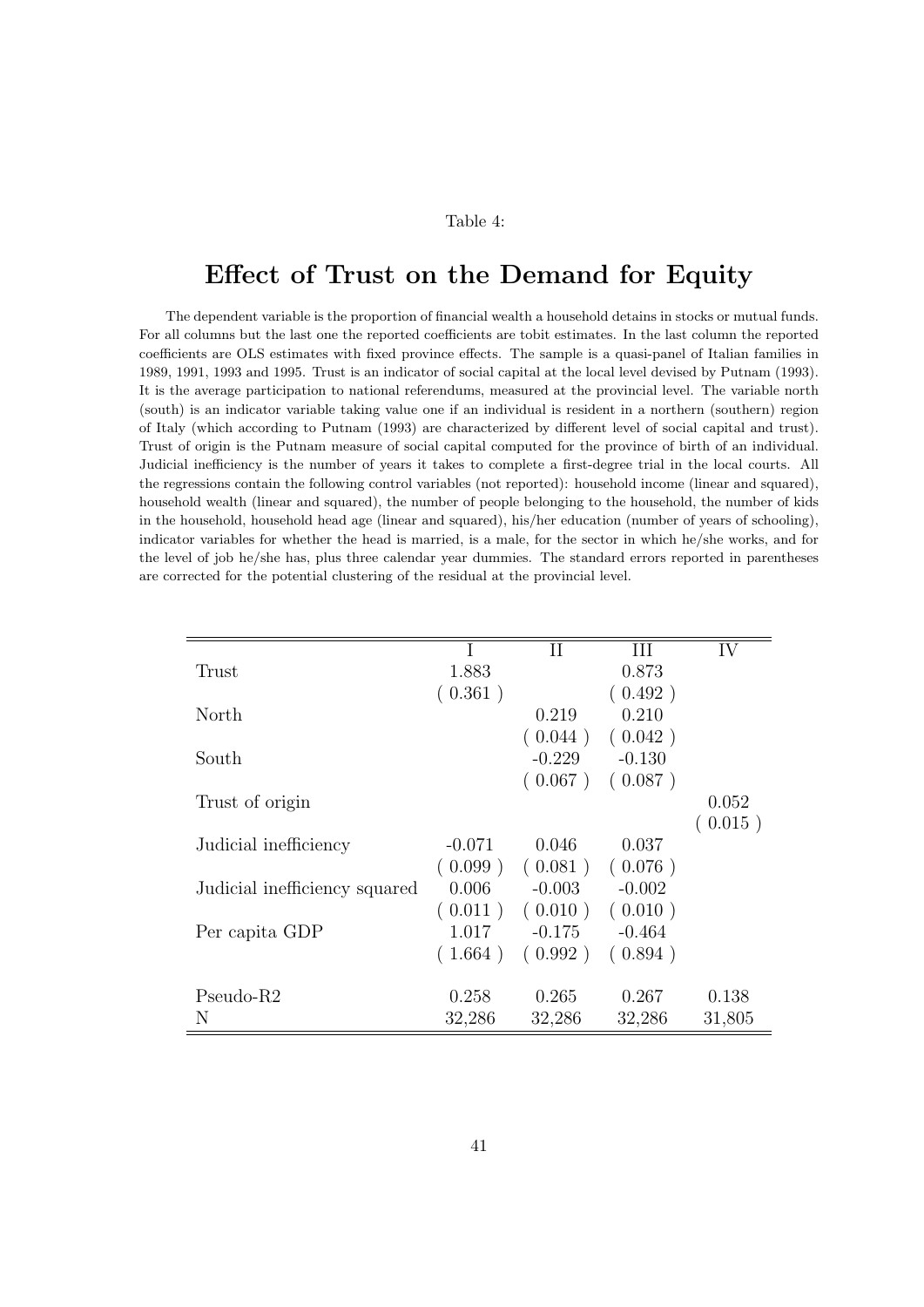### Table 5:

# Effect of Trust on the Use of Checks

The dependent variable is an indicator variable taking value one if the interviewed household responds positively to the question: "Did you or some other member of the household issue checks in the course of the year to settle transactions?" For all columns but the last one the reported coefficients are probit estimates of the effect of a marginal change in the corresponding regressor on the probability of using a check, computed at the sample mean of the independent variables. The coefficients reported in the last column are from a linear probability model with fixed province effects. The sample is a quasi-panel of Italian families in 1989, 1991, 1993 and 1995. In column II the sample is restricted to the individuals owning a bank account. Trust is an indicator of social capital at the local level devised by Putnam (1993). It is the average participation to national referendums, measured at the provincial level. The variable north (south) is an indicator variable taking value one if an individual is resident in a northern (southern) region of Italy (which according to Putnam (1993) are characterized by different level of social capital and trust). Trust of origin is the Putnam measure of social capital computed for the province of birth of an individual. Judicial inefficiency is the number of years it takes to complete a first-degree trial in the local courts. All the regressions contain the following control variables (not reported): household income (linear and squared), household wealth (linear and squared), the number of people belonging to the household, the number of kids in the household, household head age (linear and squared), his/her education (number of years of schooling), indicator variables for whether the head is married, is a male, for the sector in which he/she works, and for the level of job he/she has, plus three calendar year dummies. The standard errors reported in parentheses are corrected for the potential clustering of the residual at the provincial level.

|                               |          |          | Ш        | IV       |         |
|-------------------------------|----------|----------|----------|----------|---------|
| Trust                         | 0.713    | 0.364    |          | 0.157    |         |
|                               | (0.196)  | (0.205)  |          | (0.250)  |         |
| North                         |          |          | 0.107    | 0.106    |         |
|                               |          |          | (0.031)  | (0.032)  |         |
| South                         |          |          | $-0.098$ | $-0.080$ |         |
|                               |          |          | (0.028)  | (0.034)  |         |
| Trust of origin               |          |          |          |          | 0.231   |
|                               |          |          |          |          | (0.055) |
| Judicial inefficiency         | $-0.097$ | $-0.061$ | $-0.033$ | $-0.034$ |         |
|                               | (0.065)  | (0.065)  | (0.051)  | (0.051)  |         |
| Judicial inefficiency squared | 0.009    | 0.005    | 0.003    | 0.004    |         |
|                               | (0.006)  | (0.006)  | (0.005)  | (0.005)  |         |
| Per capita GDP                | 4.632    | 4.502    | 3.450    | 3.401    |         |
|                               | (0.944)  | (0.924)  | (0.636)  | (0.637)  |         |
|                               |          |          |          |          |         |
| $Pseudo-R2$                   | 0.270    | 0.207    | 0.275    | 0.275    | 0.329   |
| N                             | 32,396   | 27,683   | 32,396   | 32,396   | 31,915  |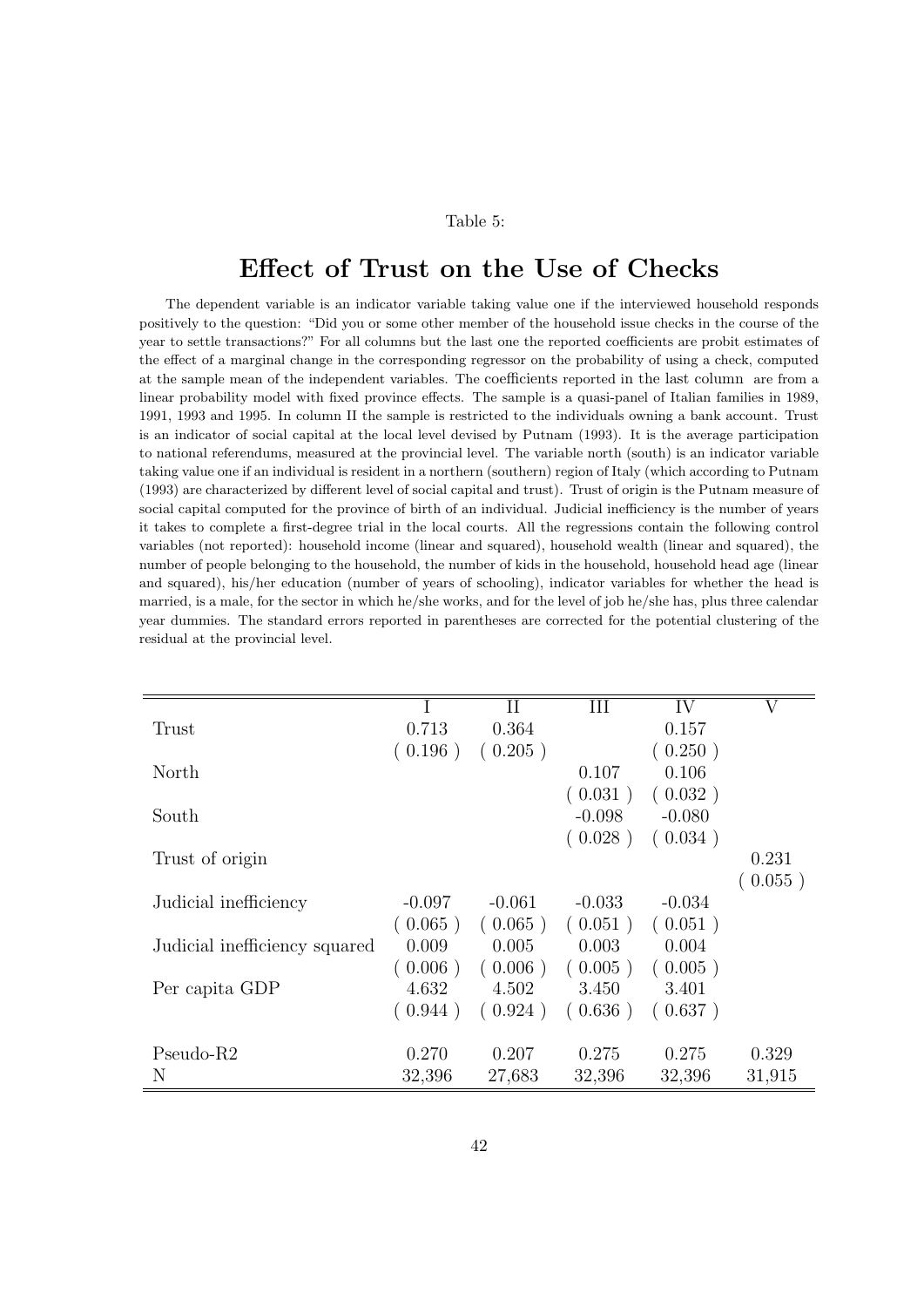### Table 6:

# Effect of Trust on the Availability of Consumer Credit

The dependent variable is an indicator variable taking value one if a household responds positively to at least one of the following questions:"During the year did you or a member of the household think of applying for a loan or a mortgage to a bank or other financial intermediary, but then changed your mind on the expectation that the application would have been turned down?"; "During the year did you or a member of the household applied for a loan or a mortgage to a bank or other financial intermediary and your application was turned down?". In columns I-III, the reported coefficients are probit estimates of the effect of a marginal change in the corresponding regressor on the probability of being discouraged or turned down, computed at the sample mean of the independent variables. In column IV the reported coefficients are OLS estimates of a linear probability model with fixed province effects. The sample is a quasi-panel of Italian families in 1989, 1991, 1993 and 1995. Trust is an indicator of social capital at the local level devised by Putnam (1993). It is the average participation to national referendums, measured at the provincial level. Judicial inefficiency is the number of years it takes to complete a first-degree trial in the local courts. All the regressions contain the following control variables (not reported): household income (linear and squared), household wealth (linear and squared), the number of people belonging to the household, the number of kids in the household, household head age (linear and squared), his/her education (number of years of schooling), indicator variables for whether the head is married, is a male, for the sector in which he/she works, and for the level of job he/she has, plus three calendar year dummies. The standard errors, which are reported in parentheses, are corrected for the potential clustering of the residual at the provincial level.

|                               |          | H        | Ш        | IV       |
|-------------------------------|----------|----------|----------|----------|
| Trust                         | $-0.064$ |          | $-0.085$ |          |
|                               | (0.018)  |          | (0.024)  |          |
| North                         |          | $-0.005$ | $-0.005$ |          |
|                               |          | (0.003)  | (0.003)  |          |
| South                         |          | 0.003    | $-0.006$ |          |
|                               |          | (0.004)  | (0.004)  |          |
| Trust of origin               |          |          |          | $-0.041$ |
|                               |          |          |          | (0.022)  |
| Judicial inefficiency         | 0.011    | 0.009    | 0.010    |          |
|                               | (0.004)  | (0.005)  | (0.004)  |          |
| Judicial inefficiency squared | $-0.001$ | $-0.001$ | $-0.001$ |          |
|                               | (0.000)  | (0.000)  | (0.000)  |          |
| Per capita GDP                | 0.276    | 0.235    | 0.261    |          |
|                               | (0.103)  | (0.081)  | (0.087)  |          |
|                               |          |          |          |          |
| Pseudo-R2                     | 0.068    | 0.067    | 0.069    | 0.020    |
| N                             | 32,396   | 32,396   | 32,396   | 31,915   |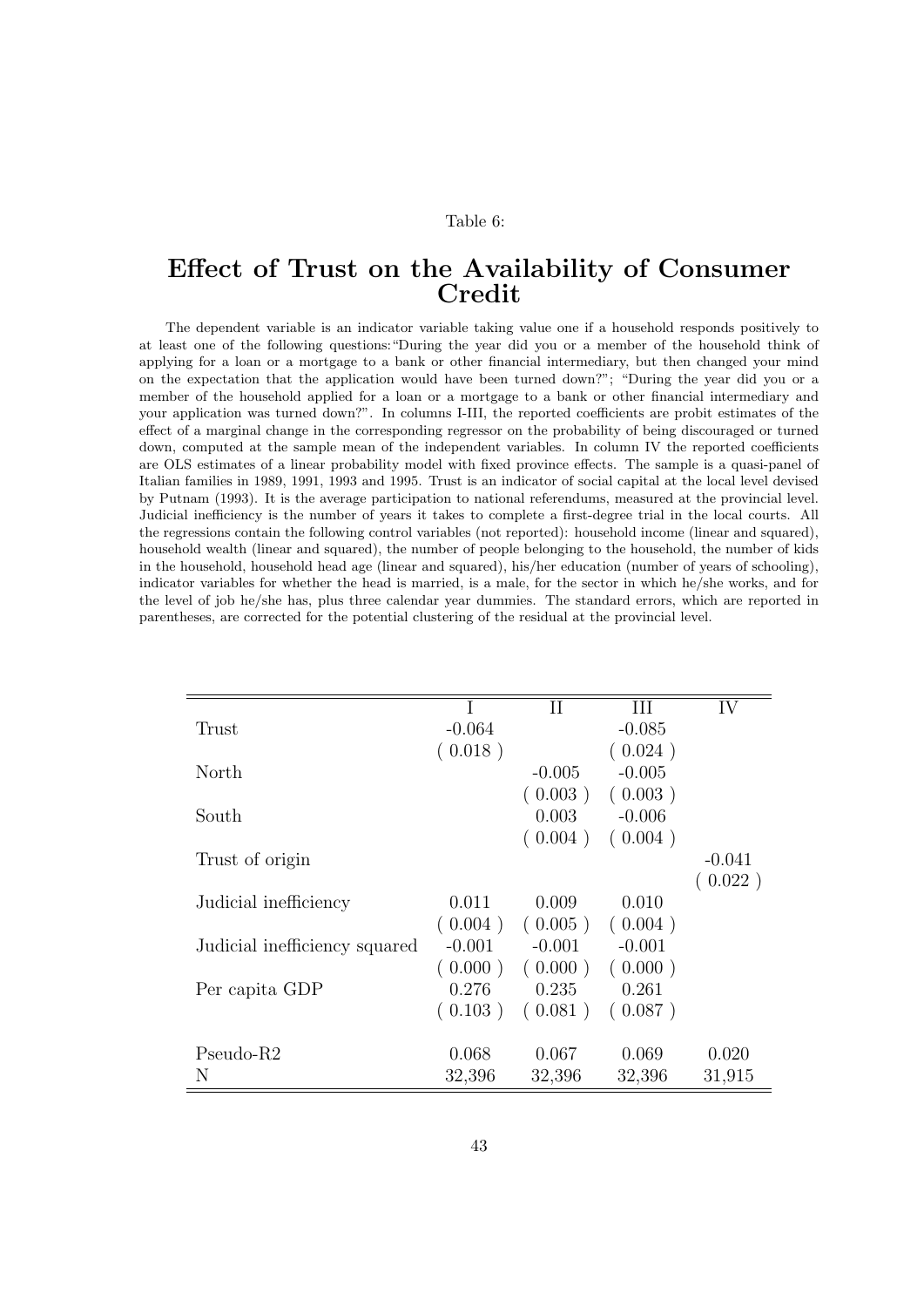### Table 7:

# Effect of Trust on the Informal Credit Market

The dependent variable is an indicator variable taking value one if a household responds positively to the question: "As of the end of the year did you have debts outstanding towards friends or relatives not living with you?" In columns I-III the reported coefficients are probit estimates of the effect of a marginal change in the corresponding regressor on the probability of being indebted with a relative or friend, computed at the sample mean of the independent variables. In column IV the reported coefficients are OLS estimates of a linear probability model with fixed province effects. The sample is a quasi-panel of Italian families in 1989, 1991, 1993 and 1995. Trust is an indicator of social capital at the local level devised by Putnam (1993). It is the average participation to national referendums, measured at the provincial level. Trust of origin is the Putnam measure of social capital computed for the province of birth of an individual. Judicial inefficiency is the number of years it takes to complete a first-degree trial in the local courts. All the regressions contain the following control variables (not reported): household income (linear and squared), household wealth (linear and squared), the number of people belonging to the household, the number of kids in the household, household head age (linear and squared), his/her education (number of years of schooling), indicator variables for whether the head is married, is a male, for the sector in which he/she works, and for the level of job he/she has, plus three calendar year dummies. The standard errors reported in parentheses and are corrected for the potential clustering of the residual at the provincial level.

|                               | Ī        | Н       | Ш        | IV      |
|-------------------------------|----------|---------|----------|---------|
| Trust                         | $-0.104$ |         | $-0.129$ |         |
|                               | (0.026)  |         | (0.043)  |         |
| North                         |          | 0.004   | 0.005    |         |
|                               |          | (0.006) | (0.005)  |         |
| South                         |          | 0.011   | $-0.004$ |         |
|                               |          | (0.006) | (0.006)  |         |
| Trust of origin               |          |         |          | -0.072  |
|                               |          |         |          | (0.023) |
| Judicial inefficiency         | $-0.001$ | 0.001   | 0.002    |         |
|                               | (0.008)  | (0.008) | (0.007)  |         |
| Judicial inefficiency squared | 0.000    | 0.000   | 0.000    |         |
|                               | (0.001)  | (0.001) | (0.001)  |         |
| Per capita GDP                | 0.198    | 0.106   | 0.144    |         |
|                               | (0.124)  | (0.143) | (0.152)  |         |
|                               |          |         |          |         |
| Pseudo-R2                     | 0.083    | 0.080   | 0.083    | 0.032   |
| Ν                             | 32,396   | 32,396  | 32,396   | 31,915  |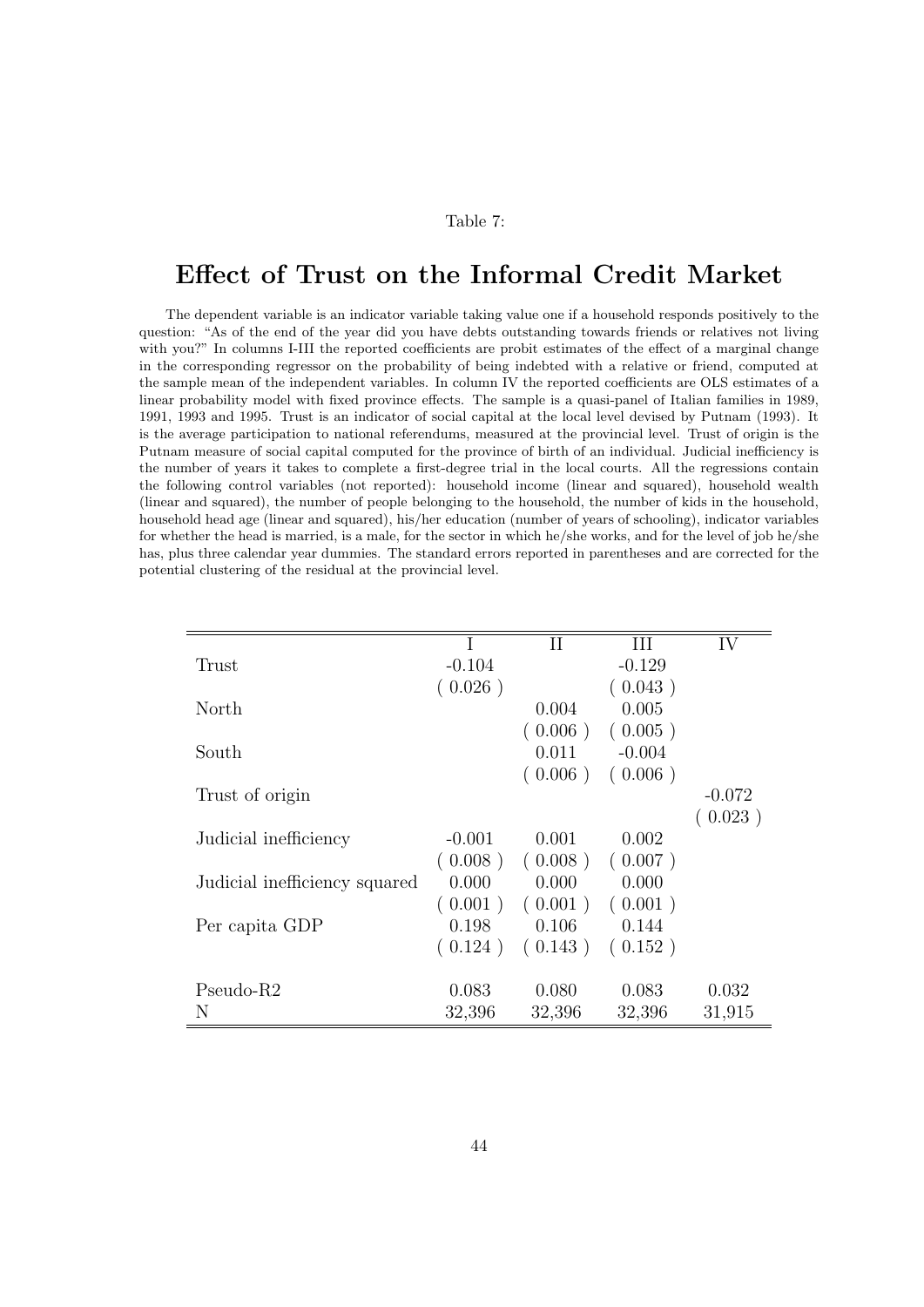### Table 8:

# Effect of Trust on the Availability of Credit to Firms

The dependent variable is an indicator variable taking value one if a firm responds positively to the question: "In 1994 did you apply to a bank or a financial intermediary to have your loans increased and have been turned down by all of those you applied to". The sample is a cross-section of Italian manufacturing firms with at least 10 employees. Trust is an indicator of social capital at the local level devised by Putnam (1993). It is the average participation to national referendums, measured at the provincial level. Judicial inefficiency is the number of years it takes to complete a first-degree trial in the local courts. All the regressions contain the following control variables (not reported): firm age (computed as 1994 minus the year of foundation), its growth rate in sales, its leverage (ratio of debt to total assets), return on assets, indicator variables for whether the firm belongs to a group, is incorporated, has a number of employees below the median value, and has its major competitors located in the same area. The reported coefficients are probit estimates of the effect of a marginal change in the corresponding regressor on the probability of being turned down, computed at the sample mean of the independent variables. The standard errors reported in parentheses and are corrected for the potential clustering of the residual at the provincial level.

|                               | I        | Ħ        | Ш        |
|-------------------------------|----------|----------|----------|
| Trust                         | $-0.261$ |          | $-0.142$ |
|                               | (0.066)  |          | (0.082)  |
| North                         |          | $-0.001$ | 0.001    |
|                               |          | (0.014)  | (0.014)  |
| South                         |          | 0.068    | 0.041    |
|                               |          | (0.028)  | (0.027)  |
| Judicial inefficiency         | 0.001    | 0.003    | 0.001    |
|                               | (0.020)  | (0.020)  | (0.020)  |
| Judicial inefficiency squared | $-0.001$ | $-0.001$ | $-0.001$ |
|                               | (0.003)  | (0.003)  | (0.003)  |
| Per capita GDP                | $-0.351$ | $-0.225$ | $-0.229$ |
|                               | (0.270)  | (0.274)  | (0.266)  |
|                               |          |          |          |
| $Pseudo-R2$                   | 0.039    | 0.040    | 0.041    |
| Ν                             | 2,840    | 2,840    | 2,840    |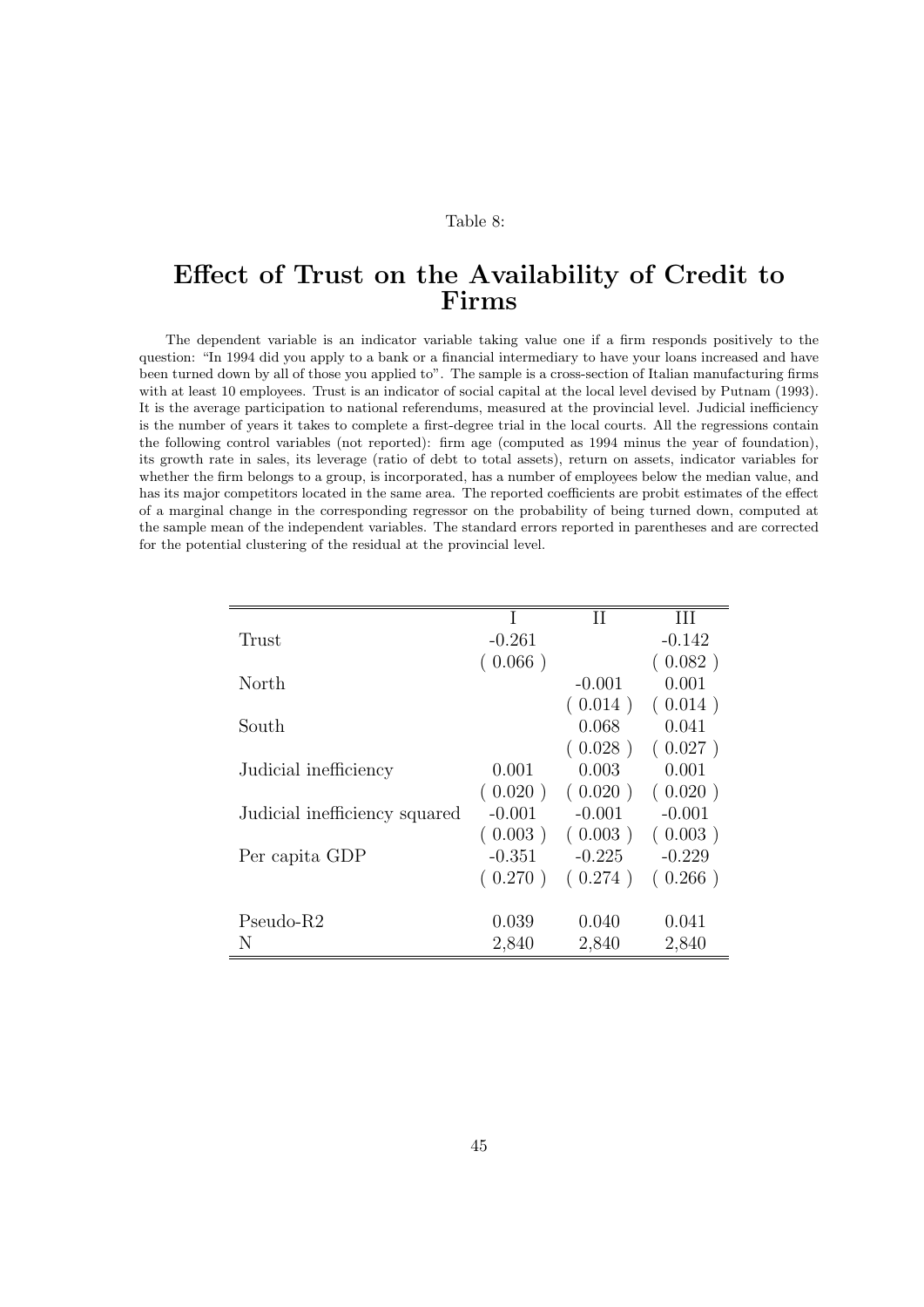### Table 9:

# Effect of Trust on Firms' Ownership Structure

The dependent variable is an indicator variable taking value one if a firm has a single shareholder owning all the shares. The sample is a cross-section of Italian manufacturing firms with at least 10 employees. Trust is an indicator of social capital at the local level devised by Putnam (1993). It is the average participation to national referendums, measured at the provincial level. Judicial inefficiency is the number of years it takes to complete a first-degree trial in the local courts. All the regressions contain the following control variables (not reported): firm age (computed as 1994 minus the year of foundation), its growth rate in sales, its leverage (ratio of debt to total assets), return on assets, indicator variables for whether the firm belongs to a group, is incorporated, has a number of employees below the median value, and has its major competitors located in the same area. The reported coefficients are probit estimates of the effect of a marginal change in the corresponding regressor on the probability of having just one shareholder, computed at the sample mean of the independent variables. The standard errors reported in parentheses and are corrected for the potential clustering of the residual at the provincial level.

|                               |          | Н        | Ш        |
|-------------------------------|----------|----------|----------|
| Trust                         | $-0.394$ |          | $-0.468$ |
|                               | (0.152)  |          | (0.167)  |
| North                         |          | $-0.023$ | $-0.015$ |
|                               |          | (0.017)  | (0.017)  |
| South                         |          | 0.021    | $-0.029$ |
|                               |          | (0.030)  | (0.028)  |
| Judicial inefficiency         | $-0.039$ | $-0.028$ | $-0.026$ |
|                               | (0.029)  | (0.030)  | (0.029)  |
| Judicial inefficiency squared | 0.003    | 0.004    | 0.004    |
|                               | (0.004)  | (0.004)  | (0.004)  |
| Per capita GDP                | 0.324    | 0.319    | 0.286    |
|                               | (0.402)  | (0.483)  | (0.420)  |
|                               |          |          |          |
| $Pseudo-R2$                   | 0.105    | 0.104    | 0.105    |
| N                             | 3,268    | 3,268    | 3,268    |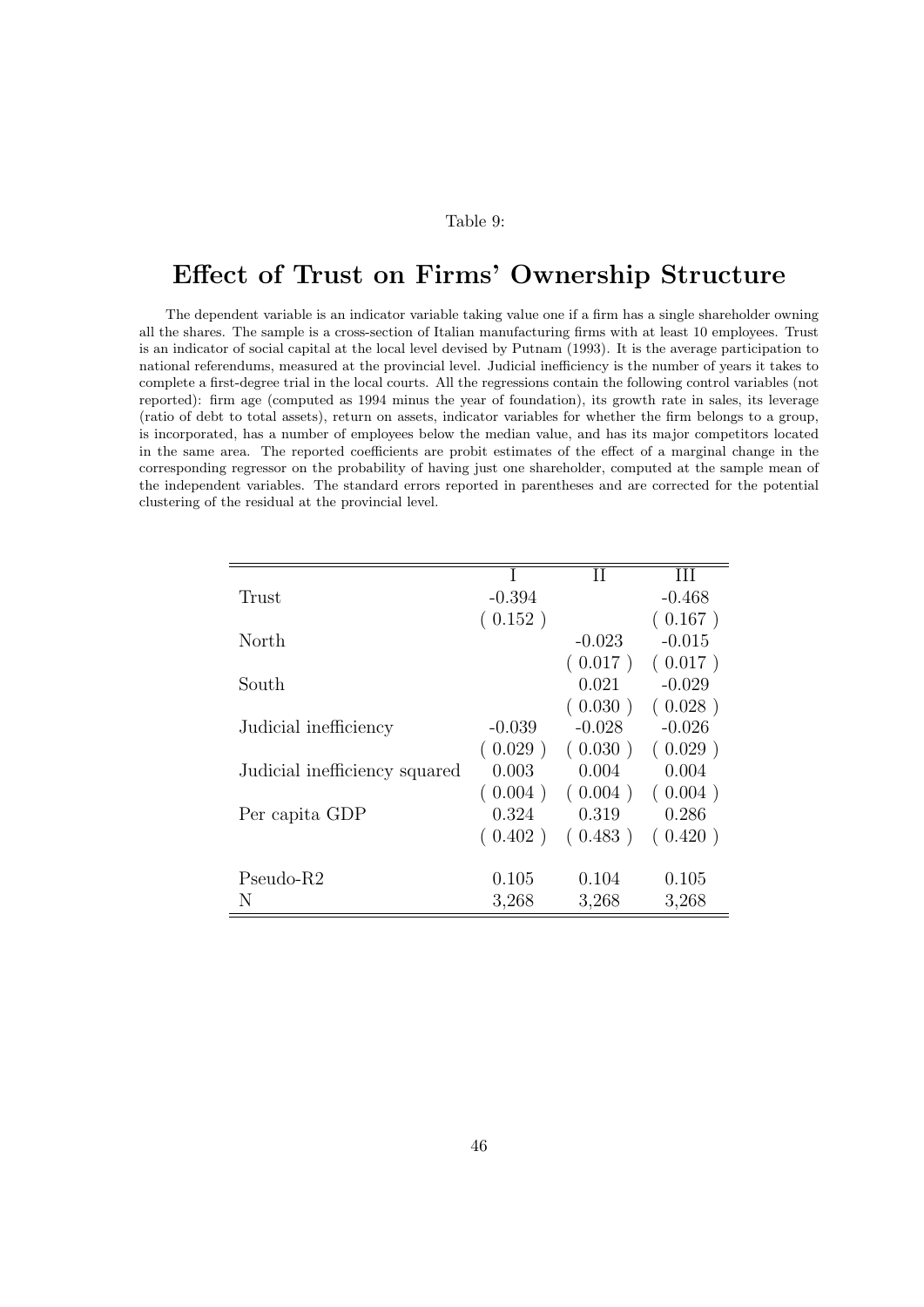### Table 10:

# Trust and Law Enforcement

This table re-estimates the basic regressions, splitting the sample between provinces with relatively efficient judicial system (judicial inefficiency below the median) and provinces with relatively inefficient judicial system (judicial inefficiency above the median). Judicial inefficiency is measured by the number of years it takes to complete a first-degree trial in the local courts. Panels A and B refer to the household sample, Panel C to the firm sample.

In Panels A and B, the proportion of a household portfolio invested in cash/deposits/stocks is obtained as the amount of holdings in cash/deposits/stocks divided by total household financial wealth. "Use of checks" is an indicator variable equal to one if a household responds positively to the question: "Did you or some other member of the household issue checks in the course of the year to settle transactions?". "Discouraged or Turned down" is an indicator variable equal to one if an household responds positively to at least one of the following questions: "During the year did you or a member of the household think of applying for a loan or a mortgage to a bank or other financial intermediary, but then changed your mind on the expectation that the application would have been turned down?", "During the year did you or a member of the household applied for a loan or a mortgage to a bank or other financial intermediary and your application was turned down?". "Loan F&F" is an indicator variable equal to one if a household responds positively to the question: "As of the end of the year did you have debts outstanding towards friends or relatives not living with you?" Trust is an indicator of social capital at the local level devised by Putnam (1993). It is the average participation to national referendums, measured at the provincial level. The variable north (south) is an indicator variable taking value one if an individual is resident in a northern (southern) region of Italy (which according to Putnam (1993) are characterized by different level of social capital and trust). Trust of origin is the Putnam measure of social capital computed for the province of birth of an individual. Judicial inefficiency is the number of years it takes to complete a first-degree trial in the local courts. All the regressions contain the following control variables (not reported): household income (linear and squared), household wealth (linear and squared), the number of people belonging to the household, the number of kids in the household, household head age (linear and squared), his/her education (number of years of schooling), indicator variables for whether the head is married, is a male, for the sector in which he/she works, and for the level of job he/she has, plus three calendar year dummies.

In Panel C, "turned down" is an indicator variable taking value one if a firm answers positively to the question: "In 1994 did you apply to a bank or a financial intermediary to have your loans increased and have been turned down by all of those you applied to". "One shareholder" is an indicator variable taking value one if the largest shareholder holds 100 percent of the firm's shares. All the regressions contain the following control variables (not reported): firm age (computed as 1994 minus the year of foundation), its growth rate in sales, its leverage (ratio of debt to total assets), return on assets, indicator variables for whether the firm belongs to a group, is incorporated, and has a number of employees below the median value.

Panel A reports Tobit estimates, panel B and C probit ones. In such cases the reported coefficients are probit estimates of the effect of a marginal change in the corresponding regressor on the probability of having just one shareholder, computed at the sample mean of the independent variables. The standard errors reported in parentheses are corrected for the potential clustering of the residual at the provincial level.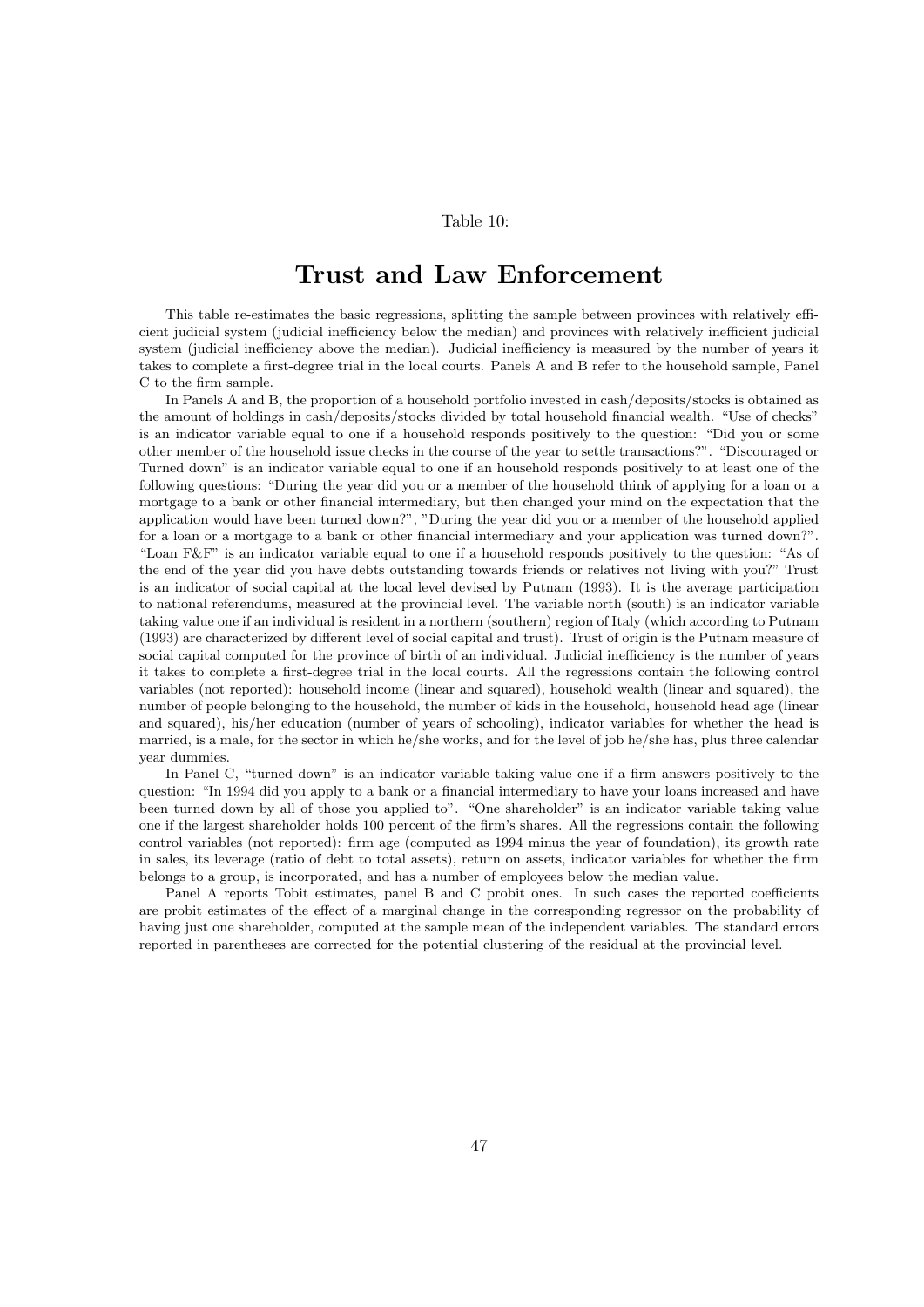|                               |           | Panel A: Household sample - I |           |                           |           |                               |
|-------------------------------|-----------|-------------------------------|-----------|---------------------------|-----------|-------------------------------|
|                               |           | $%$ cash in portfolio         |           | $%$ deposits in portfolio |           | $% \space$ stock in portfolio |
|                               | Efficient | Inefficient                   | Efficient | Inefficient               | Efficient | Inefficient                   |
| Trust                         | $-0.729$  | $-1.172$                      | 0.707     | 0.847                     | 0.891     | 3.277                         |
|                               | (0.228)   | (0.209)                       | (0.192)   | (0.243)                   | $0.419$ ) | (0.495)                       |
| Judicial inefficiency         | $-0.307$  | $-0.025$                      | $-0.187$  | 0.077                     | 1.468     | $-0.327$                      |
|                               | (0.133)   | (0.058)                       | 0.155)    | (0.066)                   | (0.446)   | (0.216)                       |
| Judicial inefficiency squared | 0.069     | $-0.001$                      | 0.030     | $-0.004$                  | $-0.282$  | 0.032                         |
|                               | (0.026)   | (0.005)                       | $0.029$ ) | (0.006)                   | (0.080)   | (0.019)                       |
| Per capita GDP                | $-1.108$  | $-0.479$                      | $-0.617$  | $-0.158$                  | 1.622     | $-5.236$                      |
|                               | (0.620)   | (0.588)                       | 0.564)    | (0.727)                   | 1.715)    | 1.897)                        |
| $Pseudo-R2$                   | 0.253     | 0.156                         | 0.052     | 0.060                     | 0.237     | 0.278                         |
| Ν                             | 17,144    | 15142                         | 17,144    | 15142                     | 17,144    | 15,142                        |

|                               |                     |             | Panel B: Household sample- II |                                  |                |             |  |
|-------------------------------|---------------------|-------------|-------------------------------|----------------------------------|----------------|-------------|--|
|                               | Prob. Use of checks |             |                               | Prob. Discouraged or turned down | Loans $F \& F$ |             |  |
|                               | Efficient           | Inefficient | Efficient                     | Inefficient                      | Efficient      | Inefficient |  |
| Trust                         | 0.267               | 1.106       | 0.000                         | $-0.109$                         | $-0.048$       | $-0.152$    |  |
|                               | 0.267               | (0.169)     | 0.027)                        | 0.024)                           | $0.036$ )      | (0.043)     |  |
| Judicial inefficiency         | 0.518               | $-0.028$    | $-0.039$                      | 0.010                            | 0.052          | $-0.043$    |  |
|                               | (0.419)             | (0.084)     | 0.019)                        | 0.013)                           | $0.048$ )      | (0.020)     |  |
| Judicial inefficiency squared | $-0.101$            | 0.004       | 0.009                         | $-0.001$                         | $-0.008$       | 0.004       |  |
|                               | (0.074)             | (0.007      | 0.003)                        | 0.001)                           | $0.009$ )      | (0.002)     |  |
| Per capita GDP                | 4.561               | 2.893       | 0.040                         | 0.552                            | 0.033          | 0.141       |  |
|                               | (0.963)             | (0.591)     | (0.128)                       | (0.105)                          | 0.120          | (0.247)     |  |
| Pseudo-R2                     | 0.239               | 0.284       | 0.067                         | 0.075                            | 0.082          | 0.093       |  |
| N                             | 17,198              | 15,198      | 17,198                        | 15,198                           | 17,198         | 15,19       |  |

| Panel C: Firm sample          |            |                   |                           |             |  |  |  |  |
|-------------------------------|------------|-------------------|---------------------------|-------------|--|--|--|--|
|                               |            | Prob. Turned down | Prob. Only one sharehold. |             |  |  |  |  |
|                               | Efficient. | Inefficient       | Efficient.                | Inefficient |  |  |  |  |
| Trust                         | $-0.104$   | $-0.278$          | $-0.588$                  | $-0.374$    |  |  |  |  |
|                               | (0.158)    | (0.064)           | (0.235)                   | (0.182)     |  |  |  |  |
| Judicial inefficiency         | $-0.189$   | $-0.021$          | 0.291                     | 0.094       |  |  |  |  |
|                               | (0.168)    | (0.029)           | (0.337)                   | (0.055)     |  |  |  |  |
| Judicial inefficiency squared | 0.041      | 0.001             | $-0.054$                  | $-0.007$    |  |  |  |  |
|                               | (0.040)    | (0.003)           | (0.074)                   | (0.005)     |  |  |  |  |
| Per capita GDP                | 0.740      | $-0.705$          | $-1.460$                  | 1.490       |  |  |  |  |
|                               | (0.334)    | (0.286)           | (0.408)                   | (0.556)     |  |  |  |  |
| Pseudo-R2                     | 0.045      | 0.060             | 0.108                     | 0.127       |  |  |  |  |
| N                             | 1,194      | 1,616             | 1,397                     | 1,871       |  |  |  |  |
|                               |            |                   |                           |             |  |  |  |  |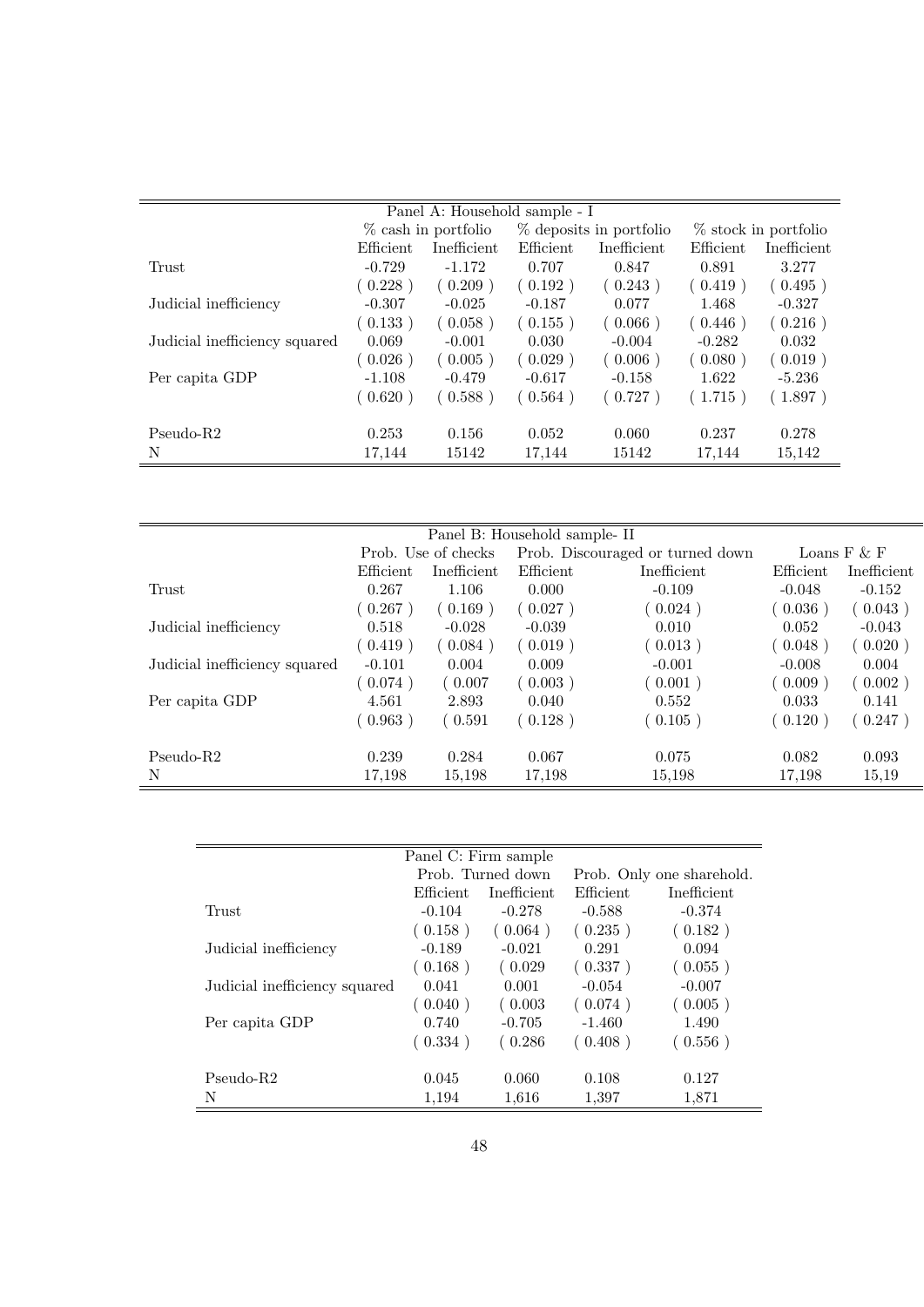### Table 11:

# Trust and Education

This table re-estimates the basic regressions for the use of financial instruments, splitting the sample on the basis of the level of education of the household's head. A household is defined low educated if the head has no more than 8 years of education. Correspondingly, a household is defined as highly educated if the head has more than 8 years of education. The proportion of a household portfolio invested in cash/deposits/stocks is obtained as the amount of holdings in cash/deposits/stocks divided by total household financial wealth. "Use of checks" is an indicator variable equal to one if a household responds positively to the question: "Did you or some other member of the household issue checks in the course of the year to settle transactions?". Trust is an indicator of social capital at the local level devised by Putnam (1993). It is the average participation to national referendums, measured at the provincial level. The variable north (south) is an indicator variable taking value one if an individual is resident in a northern (southern) region of Italy (which according to Putnam (1993) are characterized by different level of social capital and trust). Trust of origin is the Putnam measure of social capital computed for the province of birth of an individual. Judicial inefficiency is the number of years it takes to complete a first-degree trial in the local courts. All the regressions contain the following control variables (not reported): household income (linear and squared), household wealth (linear and squared), the number of people belonging to the household, the number of kids in the household, household head age (linear and squared), his/her education (number of years of schooling), indicator variables for whether the head is married, is a male, for the sector in which he/she works, and for the level of job he/she has, plus three calendar year dummies.

Panel A reports Tobit estimates, panel B and C probit ones. In such cases the reported coefficients are probit estimates of the effect of a marginal change in the corresponding regressor on the probability of having just one shareholder, computed at the sample mean of the independent variables. The standard errors reported in parentheses are corrected for the potential clustering of the residual at the provincial level.

|                               | $\sqrt{\frac{2}{\pi}}$ cash in portfolio |           | $%$ deposits in portfolio |          | $\sqrt{\frac{2}{\pi}} \times \frac{1}{\pi}$ portfolio |                      | Use of checks   |           |
|-------------------------------|------------------------------------------|-----------|---------------------------|----------|-------------------------------------------------------|----------------------|-----------------|-----------|
|                               | Education level                          |           | Education level           |          | Education level                                       |                      | Education level |           |
|                               | Low                                      | High      | Low                       | High     | Low                                                   | High                 | Low             | High      |
| Trust                         | $-1.186$                                 | $-0.387$  | 1.148                     | $-0.037$ | 1.999                                                 | 1.651                | 0.857           | 0.084     |
|                               | $0.212$ )                                | $0.081$ ) | 0.200)                    | (0.102)  | (0.501)                                               | ( 0.322              | (0.183)         | (0.167)   |
| Judicial inefficiency         | 0.155                                    | 0.056     | $-0.115$                  | 0.024    | 0.131                                                 | $-0.158$             | $-0.097$        | $-0.055$  |
|                               | $\left(0.034\right)$                     | (0.017)   | $0.034$ )                 | 0.027    | (0.124)                                               | (0.103)              | (0.057)         | $0.055$ ) |
| Judicial inefficiency squared | $-0.017$                                 | $-0.006$  | 0.013                     | $-0.002$ | $-0.020$                                              | 0.016                | 0.009           | 0.004     |
|                               | (0.004)                                  | (0.002)   | $0.004$ )                 | (0.003)  | $0.015$ )                                             | (0.012)              | $0.005$ )       | (0.006)   |
| Per capita GDP                | $-1.025$                                 | $-0.534$  | $-0.161$                  | $-1.439$ | $-0.793$                                              | 1.503                | 4.868           | 1.839     |
|                               | (0.490)                                  | (0.245)   | 0.454)                    | (0.717)  | $2.207$ )                                             | $\left(1.537\right)$ | (1.210)         | 0.678)    |
| $Pseudo-R2$                   | 0.172                                    | 0.984     | 0.061                     | 0.084    | 0.247                                                 | 0.183                | 0.246           | 0.113     |
| N                             | 22,353                                   | 9.933     | 22,353                    | 9.933    | 22,353                                                | 9.933                | 22,353          | 9,933     |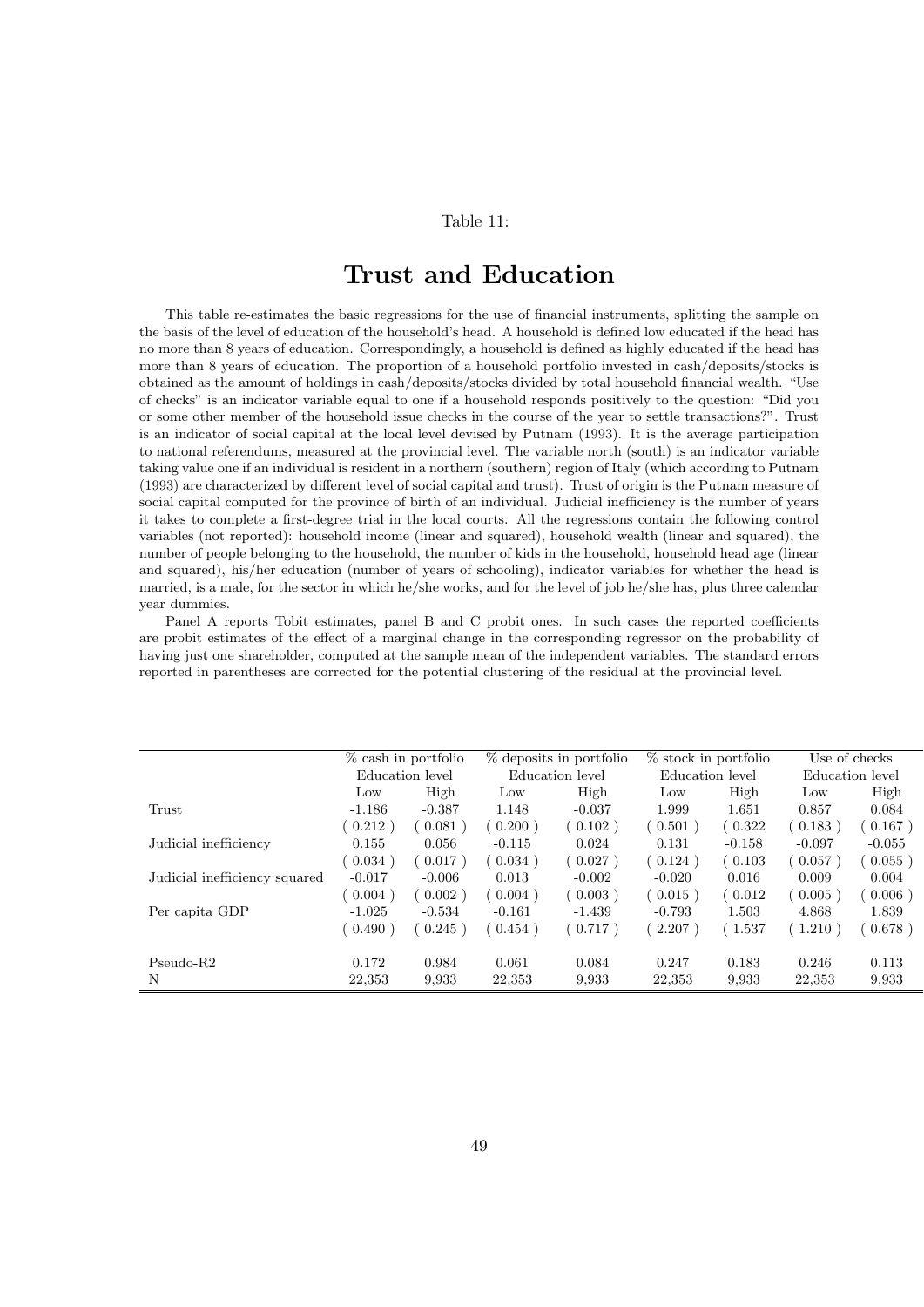### Table 12:

# The Origins of Trust

In this table we modify the way in which trust enters all the basic regressions for households. For the families that moved across provinces, we differentiate between trust of the province of birth and trust of the province of residence. Then, we have the trust of people who did not move. The proportion of a household portfolio invested in cash/deposits/stocks is obtained as the amount of holdings in cash/deposits/stocks divided by total household financial wealth. "Use of checks" is an indicator variable equal to one if a household responds positively to the question: "Did you or some other member of the household issue checks in the course of the year to settle transactions?". "Discouraged or Turned Down" is an indicator variable equal to one if a household responds positively to at least one of the following questions: "During the year did you or a member of the household think of applying for a loan or a mortgage to a bank or other financial intermediary, but then changed your mind on the expectation that the application would have been turned down?", "During the year did you or a member of the household applied for a loan or a mortgage to a bank or other financial intermediary and your application was turned down?". "Loan F&F" is an indicator variable equal to one if a household responds positively to the question: "As of the end of the year did you have debts outstanding towards friends or relatives not living with you?" Trust is an indicator of social capital at the local level devised by Putnam (1993). It is the average participation to national referendums, measured at the provincial level. The variable north (south) is an indicator variable taking value one if an individual is resident in a northern (southern) region of Italy (which according to Putnam (1993) are characterized by different level of social capital and trust). "Trust non movers" is our measure of trust interacted with a dummy variable equal to one if the province of residence is equal to the province of origin of the household's head. "Trust of origin movers" is our measure of trust computed for the province of birth of the household's head interacted with a dummy variable equal to one if the province of origin is not equal to the province of residence. "Trust of residence movers" is our measure of trust computed for the province of residence interacted with a dummy variable equal to one if the province of origin is not equal to the province of residence. Judicial inefficiency is the number of years it takes to complete a first-degree trial in the local courts. All the regressions contain the following control variables (not reported): household income (linear and squared), household wealth (linear and squared), the number of people belonging to the household, the number of kids in the household, household head age (linear and squared), his/her education (number of years of schooling), indicator variables for whether the head is married, is a male, for the sector in which he/she works, and for the level of job he/she has, plus three calendar year dummies. The first three columns report Tobit estimates, the others probit ones. In these latter cases the reported coefficients are estimates of the effect of a marginal change in the corresponding regressor on the probability of having just one shareholder, computed at the sample mean of the independent variables. The standard errors reported in parentheses are corrected for the potential clustering of the residual at the provincial level.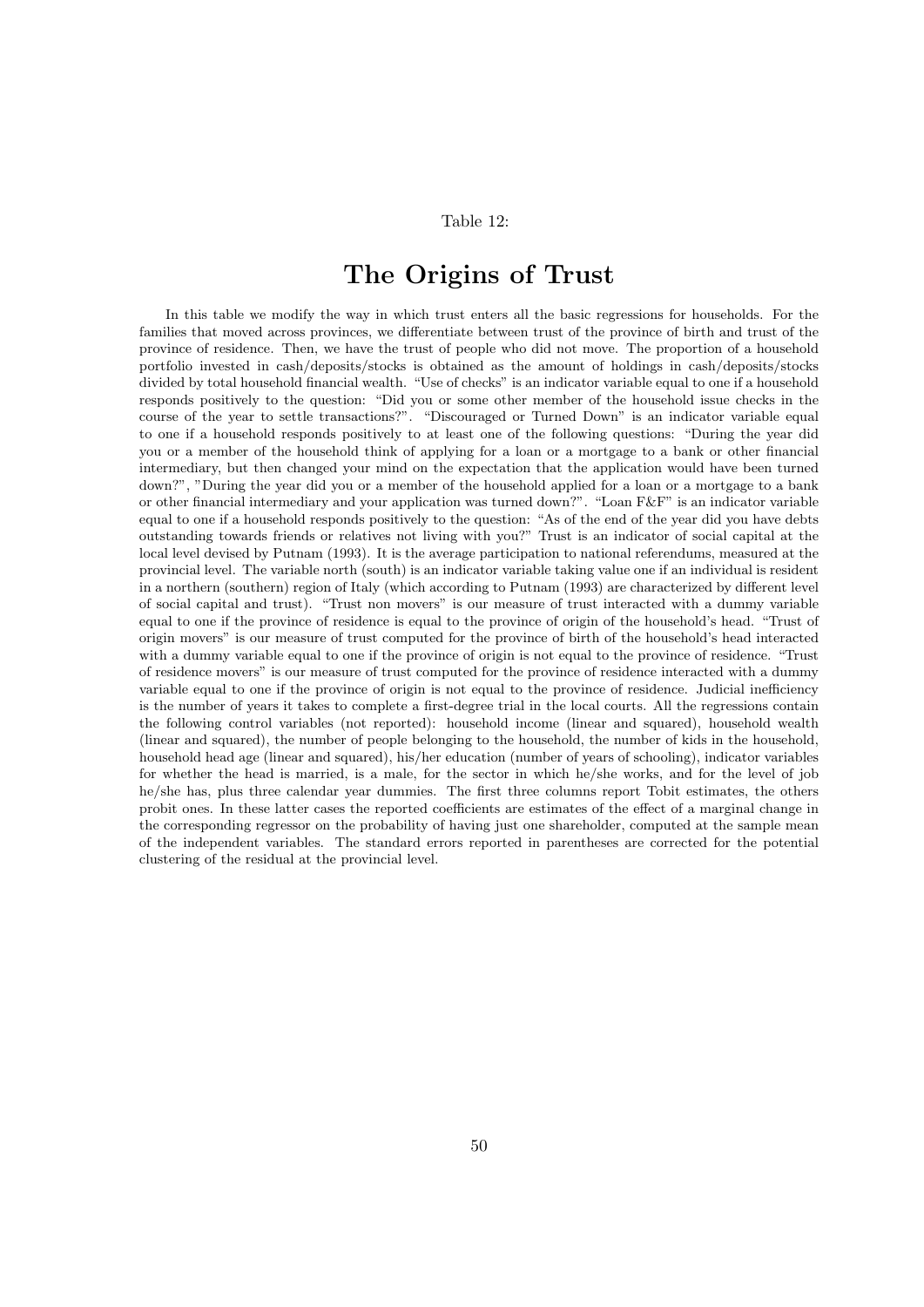|                               |           |           |           |           | Discouraged or | Loan     |
|-------------------------------|-----------|-----------|-----------|-----------|----------------|----------|
|                               | Cash      | Deposits  | Stock     | Checks    | Turned down    | from F&F |
| Trust non movers              | $-1.035$  | 0.833     | 2.026     | 0.733     | $-0.071$       | $-0.118$ |
|                               | (0.162)   | $0.155$ ) | 0.365)    | 0.195)    | (0.018)        | (0.026)  |
| Trust of origin movers        | $-0.279$  | 0.050     | 0.657     | 0.300     | $-0.027$       | $-0.066$ |
|                               | $0.100$ ) | $0.122$ ) | $0.189$ ) | $0.082$ ) | $0.017$ )      | (0.022)  |
| Trust of residence movers     | $-0.777$  | 0.806     | 1.347     | 0.480     | $-0.041$       | $-0.046$ |
|                               | 0.174)    | $0.185$ ) | 0.210)    | 0.203)    | 0.025)         | (0.031)  |
| Judicial inefficiency         | 0.125     | $-0.074$  | $-0.061$  | $-0.096$  | 0.011          | 0.000    |
|                               | (0.028)   | (0.027)   | 0.032)    | 0.064)    | 0.004)         | (0.007)  |
| Judicial inefficiency squared | $-0.013$  | 0.008     | 0.005     | 0.009     | $-0.001$       | 0.000    |
|                               | (0.003)   | $0.003$ ) | $0.004$ ) | $0.006$ ) | 0.000)         | (0.001)  |
| Per capita GDP                | $-1.015$  | $-0.610$  | 1.197     | 4.518     | 0.260          | 0.169    |
|                               | (0.357)   | (0.003)   | $0.663$ ) | (0.920)   | 0.107)         | (0.127)  |
| $Pseudo-R2$                   | 0.201     | 0.046     | 0.260     | 0.270     | 0.069          | 0.086    |
| N                             | 31,805    | 31,805    | 31,805    | 31,915    | 31,915         | 31,915   |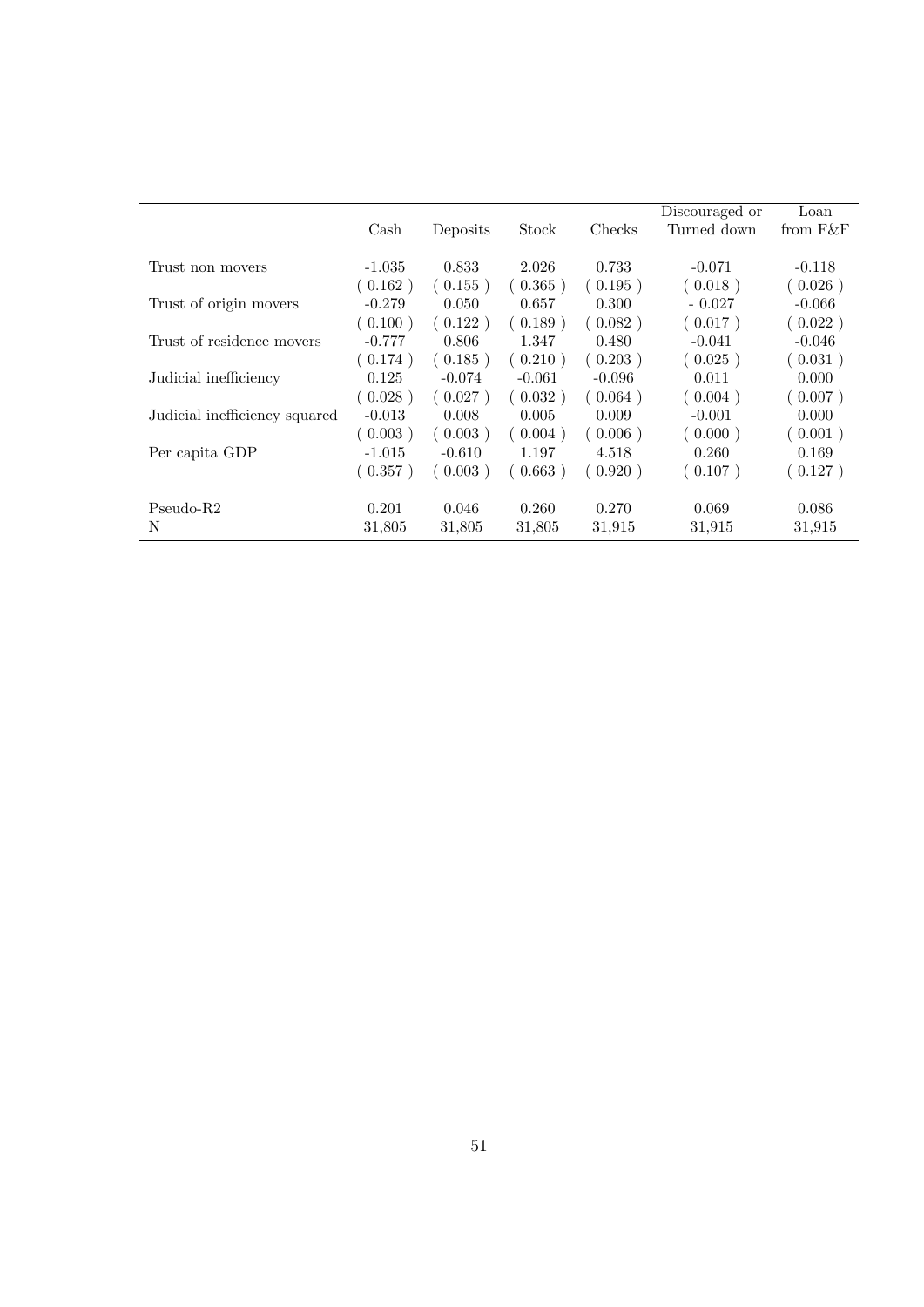## References

Banfield E. G., 1958, The Moral Basis of a Backward Society, Free Press, New York.

- Brandolini, A. and Cannari L. , 1994, "Methodological Appendix: The Bank of Italy Survey of Household Income and Wealth", Ando A., Guiso L. and Visco I. Saving and the accumulation of wealth. Essays on Italian households and government saving behavior, Cambridge: Cambridge University Press.
- Case, A. and L. Katz 1991, "The Company You Keep: The Effect of Family and Neighborhood on Disadvantaged Youth," NBER working paper  $\#$  3805.
- Coleman J.S., 1990, Foundations of Social Theory, Harvard University Press, Cambridge, MA.
- Fukuyama, F. , 1995, Trust: The Social Virtues and the Creation of Prosperity, Free Press.
- Fukuyama, F. , 1997, "Social capital and the modern capitalist economy: Creating a high trust workplace", Stern Business Magazine, 4(1).
- Glaeser, E., D. Laibson, J. Scheinkman, C. Soutter 1999, " What Is Social Capital? The Determinants of Trust and Trustworthiness", NBER W.P. #7216.
- GLAESER, E., B. SACERDOTE, J. SCHEINKMAN 1996, " Crime and Social Interactions," The Quarterly Journal of Economics, 111: 508-548.
- GRANOVETTER M. 1985, "Economic Action and Social Structure: the problem of embeddedness", American Journal of Sociology, 23, pp. 481-510
- Guiso, L. and Jappelli T. , 1999, "Household's Portfolio in Italy ", in Guiso L., Haliassos M., and Jappelli T. (eds), Households Portfolios, MIT Press, forthcoming.
- GUISO, L., JAPPELLI T. AND PISTAFERRI L., 1998, "What Determines Earnings and Employment Risk", CEPR WP 2043.
- Kimball, M. , 1993, "Standard Risk Aversion," Econometrica 61: 589-611.
- Knack, S. and Keefer, P. , 1996. "Does social capital have an economic payoff?: a cross-country investigation", The Quarterly Journal of Economics, 112(4): 1251.
- Knack, S., and P. Zak, 1999 "Trust and Growth ", Claremont University Working Paper.
- JACOBS, J. (1961), The Death and Life of Great American Cities. New York: Vintage.
- Ichino, A., and G. Maggi 1999 "Work Environment and Individual Background: Explaining Regional Shirking Differentials in a Large Italian Firm", NBER W.P. #7415.
- La Porta, R., Florencio, Lopez de Silanes, Andrei Shleifer, and Robert Vishny , 1997a, "The Legal Determinants of External Finance", Journal of Finance, 52, 1131-1150.
- La Porta, R., Florencio, Lopez de Silanes, Andrei Shleifer, and Robert Vishny , 1997b, "Trust in large organizations", American Economic Review, 87:2, 333-338.
- Mankiw, Gregory , 1995, "The Growth of Nations", NBER working paper # R1999.
- Merton, R. , 1971, "Optimal Consumption and Portfolio Rules in a Continuous-Time Model," Journal of Economic Theory 3: 373-413.
- PAGANO, MARCO, AND F. PANETTA AND L. ZINGALES, 1998, "Why Do Companies Go Public? An Empirical Analysis" Journal of Finance, 53: 27-64
- Pennar, K. , 1997, "The ties that lead to prosperity: The economic value of social bonds is only beginning to be measured", Business Week, Dec. 15: 153-5.
- Putnam, R. (1993), Making Democracy Work Civic Traditions in Modern Italy, Princeton, Princeton University Press.
- Putnam, R. (1995), The Case of Missing Social Capital, Harvard University working paper.
- Rajan, R. and L. Zingales , 1998, "Financial Dependence and Growth" American Economic Review.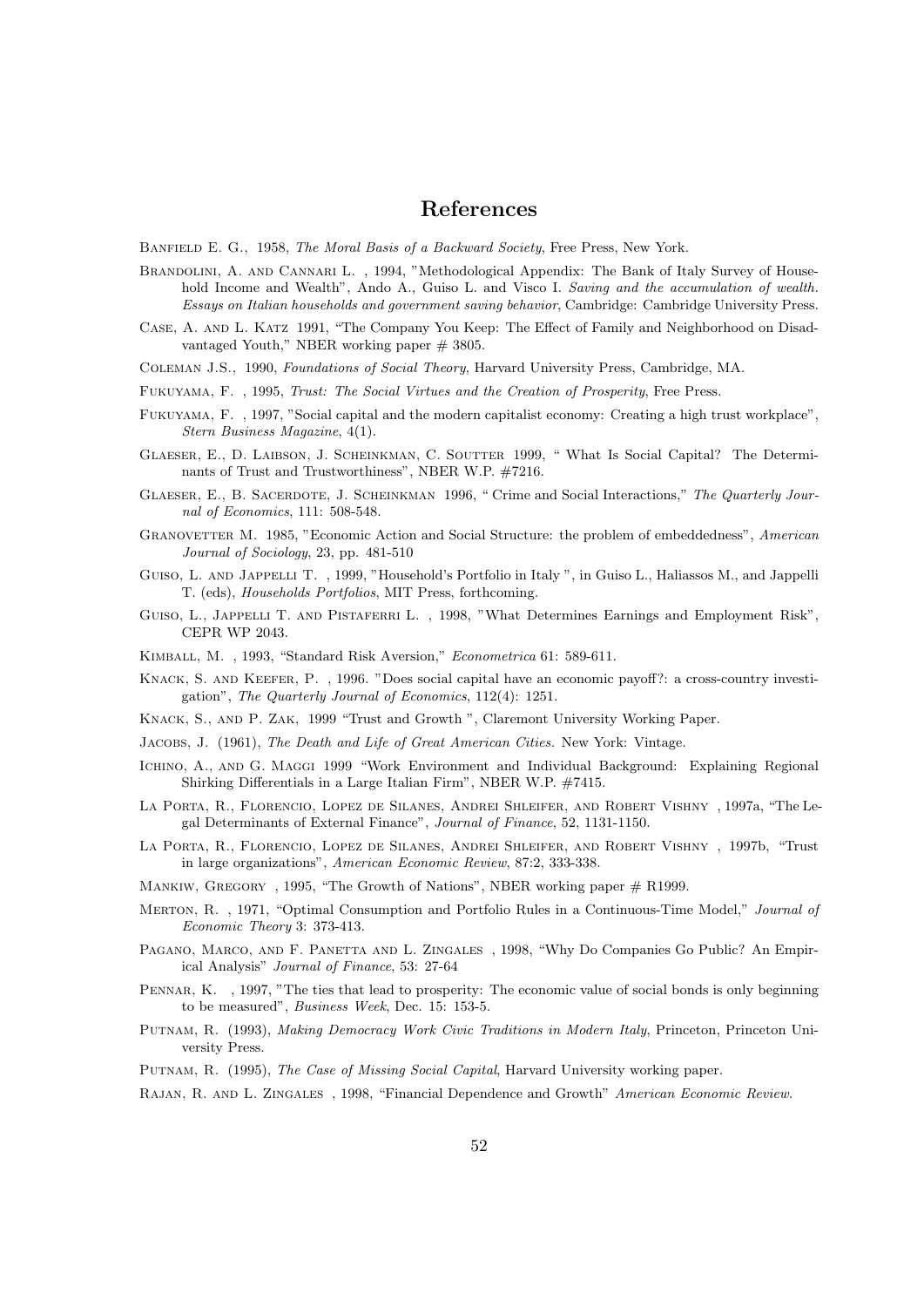- Solow, R. , 1995, "Trust: The Social Virtues and the Creation of Prosperity (Book Review)", The New Republic 213: 36-40.
- Spagnolo, G. , 1999, "Social Relations and Cooperation in Organizations", Journal of Economic Behavior and Organization 38: 1-25.
- Williamson, O., 1993, "Calculativeness, Trust, and Economic Organization", Journal of Law and Economics, 36: 453-486.
- L. Zingales , 1994, "The Value of the Voting Right: A Study of the Milan Stock Exchange Experience", The Review of Financial Studies.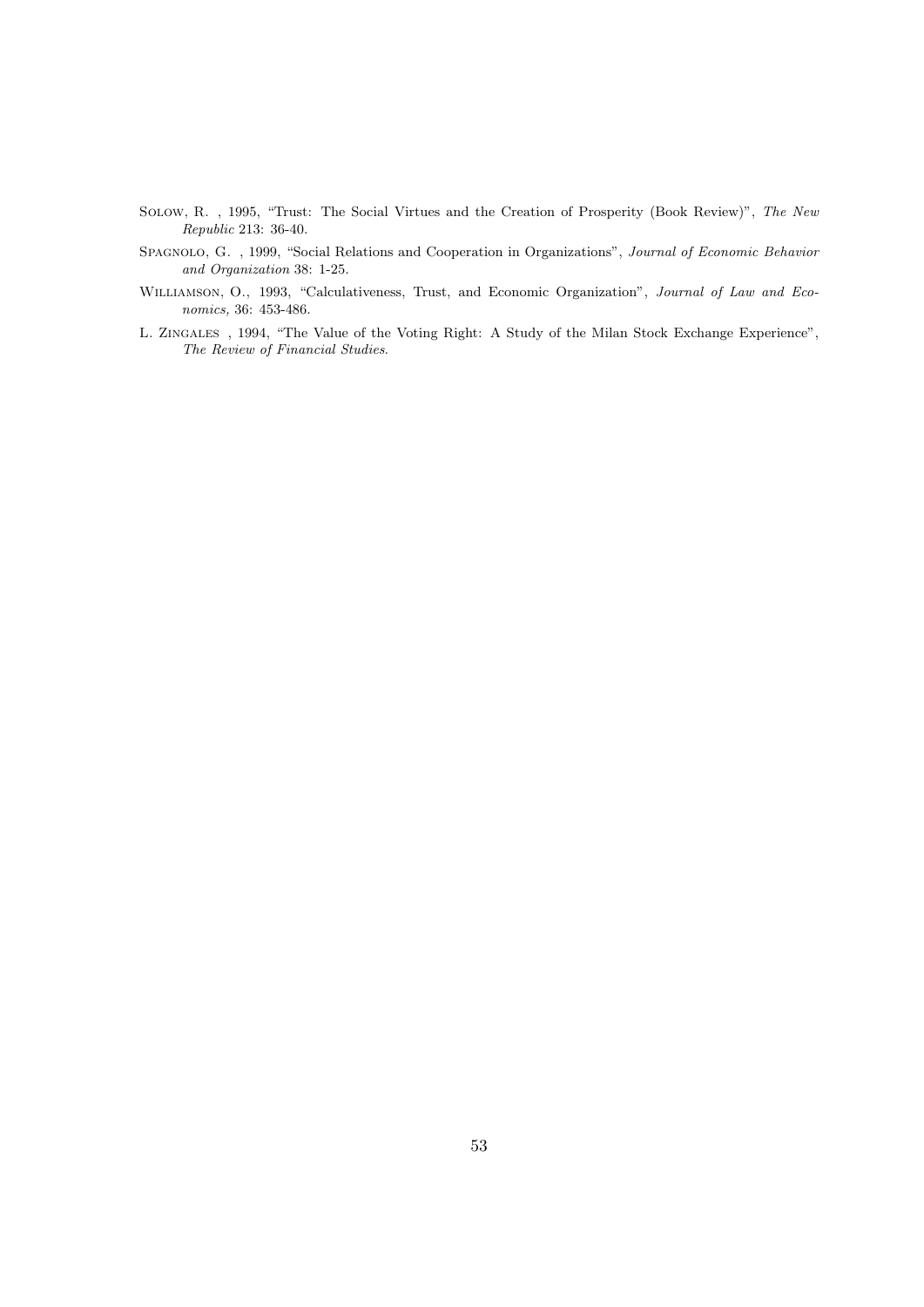# Appendix

### 1. The SHIW

The Bank of Italy Survey of Household Income and Wealth (SHIW) collects detailed data on demographics, households' consumption, income and balance sheets. The survey started to be run in the mid 1960s but is available on tape only since 1984. Over time, the survey has gone various changes regarding sample size and design, sampling methodology and questionnaire contents. Since 1989, however, sampling methodology, sample size and broad contents of the information collected is unchanged. For this reason, in this study we choose to rely on the four latest waves (1989, 1991, 1993 and 1995). Each survey covers more than 8,000 households for a total of 32,648 household-year observations. Each SHIW surveys a representative sample of the Italian resident population. Sampling is in two stages, first municipalities and then households. Municipalities are divided into 51 strata defined by 17 regions and 3 classes of population size (more than 40,000, 20,000 to 40,000, less than 20,000). Households are randomly selected from registry office records. Households are defined as groups of individuals related by blood, marriage or adoption and sharing the same dwelling. The head of the household is conventionally identified with the husband, if present. If instead the person who would usually be considered the head of the household works abroad or was absent from the household at the time the interview took place, the head of the household is the person responsible for managing the household's resources. The net response rate (ratio of responses to contacted households net of ineligible units) is 38 percent in 1989, 33 percent in 1991, 58 percent in 1993, and 57 percent in 1995. Increased response rate may be due to a change in the surveying company in 1993. Brandolini and Cannari (1994) present a detailed discussion of sample design, attrition, and other measurement issues, and comparisons of the SHIW variables with the corresponding aggregates. Starting in 1989, each SHIW has re-interviewed some households from the previous surveys. The panel component has increased over time: 15 percent of the previous survey sample was re-interviewed in 1989, 27 percent in 1991, 43 percent in 1993, and 45 percent in 1995. In the panel component, the sampling procedure is also determined in two stages: selection of municipalities (among those sampled in the previous survey), and then selection of households re-interviewed. This implies that there is a fixed component in the panel (for instance, households interviewed 5 times between 1987 to 1995, or 4 times from 1991 to 1995) and a new component in every survey (for instance, households re-interviewed only in 1989).

### Variables' Definition:

In the empirical estimates all demographic variables - age, education, gender, whether is married, type of occupation and sector - refer to the household head. Monetary variables (income, wealth and consumption) are deflated using the Consumer Price Index and expressed in 1995 lire.

Cash holdings

The following question was asked of household heads in each of the surveys: "What is the average amount of cash held in your family?"

Deposits, Stocks and mutual funds ownership and amounts

In a typical survey households are asked first to report ownership of the specific financial instrument and then to indicate the portfolio share, in 1989, or to report the asset bracket in a list of 14 possible brackets, in 1991, 1993 and 1995. In 1989 assets amounts are obtained combining knowledge of the shares, of the value of financial wealth held in cash and the fact that portfolio shares add up to 1. In 1991, 1993 and 1995, assets amounts are imputed assuming that the household holds the mid-point of the reported interval. It is clear from this procedure that while stocks and mutual funds ownership only suffers from non-reporting, their amounts is affected by imputation errors. For details on how financial assets values are computed in the SHIW see Guiso and Jappelli (1999)

Discouraged borrowers and turned down consumers

The following questions were asked in each survey: "During the year did you or a member of the household think of applying for a loan or a mortgage to a bank or other financial intermediary, but then changed your mind on the expectation that the application would have been turned down?" Those answering yes to this question are classified as "discouraged borrowers". Those answering yes to the following questions are classified as "turned down" consumers: "During the year did you or a member of the household applied for a loan or a mortgage to a bank or other financial intermediary and your application was turned down?"

Use of checks and number of checks issued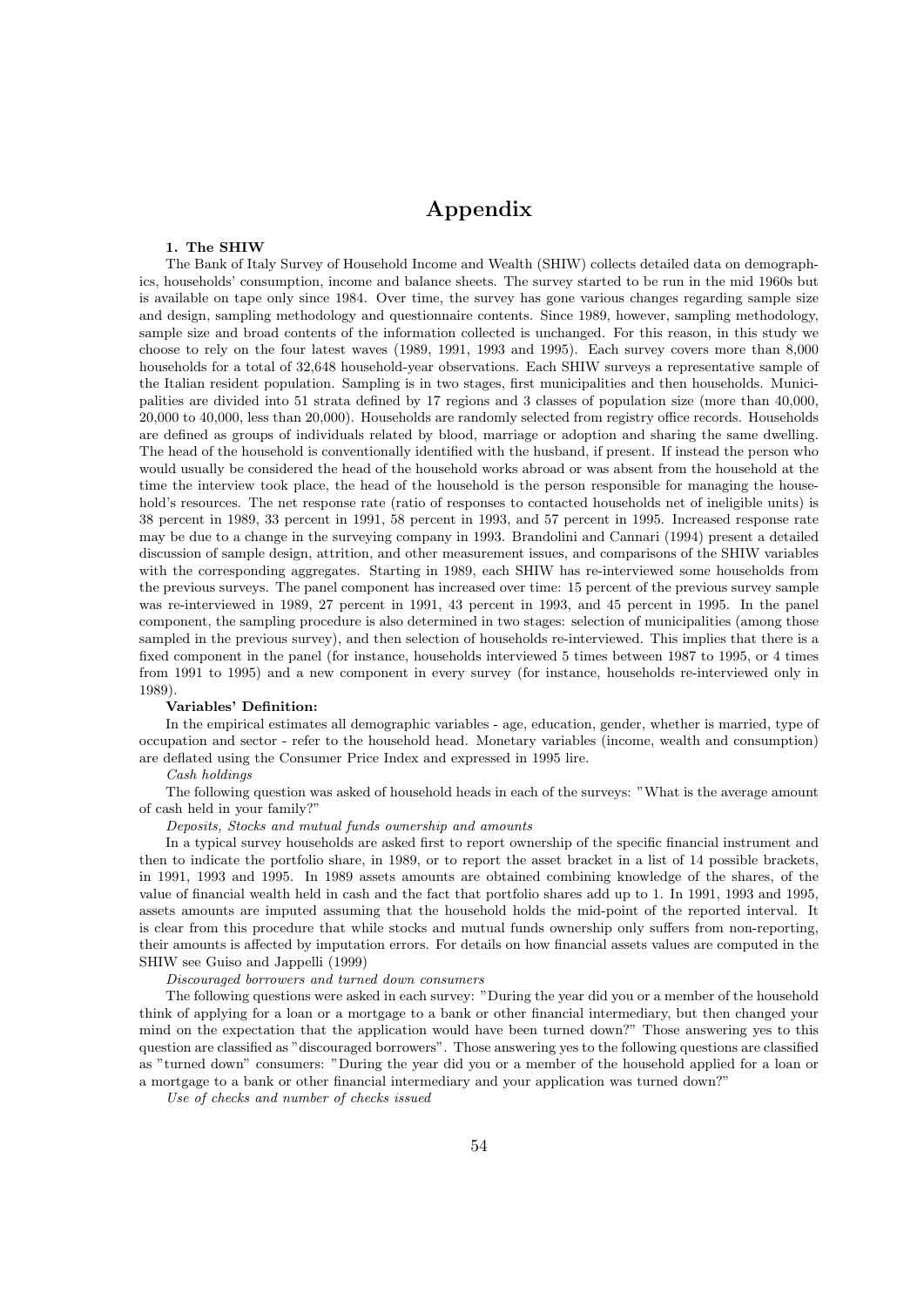The following questions were asked to household heads in each of the surveys: " Did you or some other member of the household issue checks in the course of the year to settle transactions?" If the answer to the question is yes "How many checks did your family issued on average in per month over the year?" To obtain the number of checks issued in a year we multiply the reported monthly figure by 12.

### Loans from friends or relatives

The following questions were asked to household heads in each of the surveys: "As of the end of the year did you have debts outstanding towards friends or relatives not living with you? If yes, what is their amount?" This information is used to compute the existence and value of informal loans.

### Consumption, income and wealth

Consumption is the sum of the expenditure on food consumption, entertainment, education, clothes, medical expenses, housing repairs and additions, and imputed rents. Expenditures on durable goods (vehicles, furniture and appliances, art objects) are therefore not included in the definition of consumption. Income is the sum of earnings of all members of the households that worked for part or the whole year, pension income accruing to retired members, income from capital and transfers. Wealth is the total of financial and real assets net of household debt. The first is the sum of cash balances, checking accounts, savings accounts, postal deposits, government paper, corporate bonds, mutual funds and investment fund units, stocks. In 1989 total financial wealth is readily available. For other years it must be estimated because the categories of financial assets (except cash holdings) were provided in 15 bands; the average value between the lower and the upper band was used in determining the level of each asset. Real assets include investment real estate, business wealth, primary residence and the stock of durables.

### Education of the household head

This variable is originally coded as: no education (0); completed elementary school (5 years); completed junior high school (8 years); completed high school (13 years); completed college (18 years); graduate education (more than 20 years). The variable is coded according to the values given in parenthesis. For the highest class we assume a value of 20 years.

#### Relative risk aversion

Relative risk aversion is the product of the Arrow-Pratt measure of absolute risk aversion and household's consumption. The Arrow-Pratt measure of absolute risk aversion is obtained from a direct question to a survey lottery . Each survey participant is offered a hypothetical lottery and is asked to report the maximum price that he would be willing to pay in order to participate. Specifically, he is asked the following question:

"We would like to ask you a hypothetical question that we would like you to answer as if the situation was a real one. You are offered the opportunity of acquiring a security permitting you, with the same probability, either to gain 10 million lire or to lose all the capital invested. What is the most that you are prepared to pay for this security?"

Ten million lire correspond to about Euros 5,000. Interviews are done personally at the consumer premises by professional interviewers. These, in order to help understand the question, show an illustrative card to the respondent and are ready to provide explanations. The respondent can answer in one of following three ways: a) declare the maximum amount he is willing to pay to participate; b) don't know; c) unwilling to answer.

#### 2. The 1994 SMF

The Survey of Manufacturing Firms (SMF) is conducted every three years on a sample of small and medium-sized manufacturing firms with at least 10 employees. The sample comprised about 5,000 units until the last wave, the 1994, which contains 4,431 firms. The information collected includes employment and its composition, investment undertaken and types of investments and R&D activities, location, ownership structure, industrial sector, year of foundation, capacity utilization, total sales, export sales and a number of balance sheet items for the survey year and the two previous years. Also, detailed information on mergers, acquisitions and break-ups is available. For firms with less than 500 employees, the sample is stratified by gross product per employee in order to ensure representativeness.

### Variables' Definition:

Ownership concentration

Dummy variable  $= 1$  if the largest shareholder holds 100 percent of the firm's shares.

Turned down for credit

Firms in the survey were asked the following question: "In 1994 did you apply to a bank or a financial intermediary to have your loans increased and have been turned down by all of those you applied to". Firms